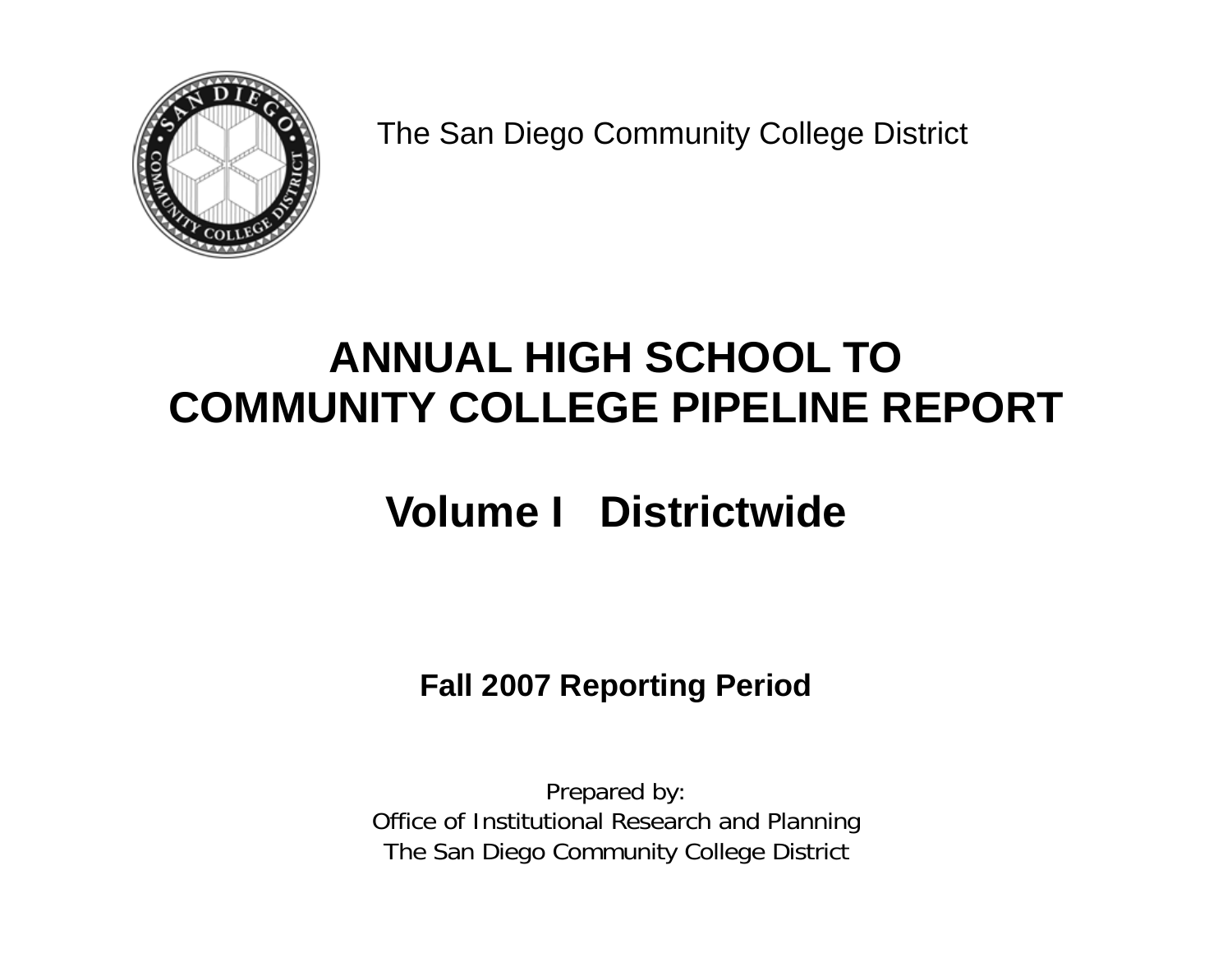# **Table of Contents**

| Chapter 1:  |  |
|-------------|--|
| Section 1.1 |  |
| Section 1.2 |  |
| Section 1.3 |  |
| Chapter 2:  |  |
| Section 2.1 |  |
| Section 2.2 |  |
| Chapter 3:  |  |
| Section 3.1 |  |
| Section 3.2 |  |
| Section 3.3 |  |
| Chapter 4:  |  |
| Section 4.1 |  |
| Section 4.2 |  |
| Section 4.3 |  |
| Section 4.4 |  |
| Section 4.5 |  |
| Chapter 5:  |  |
| Section 5.1 |  |
| Section 5.2 |  |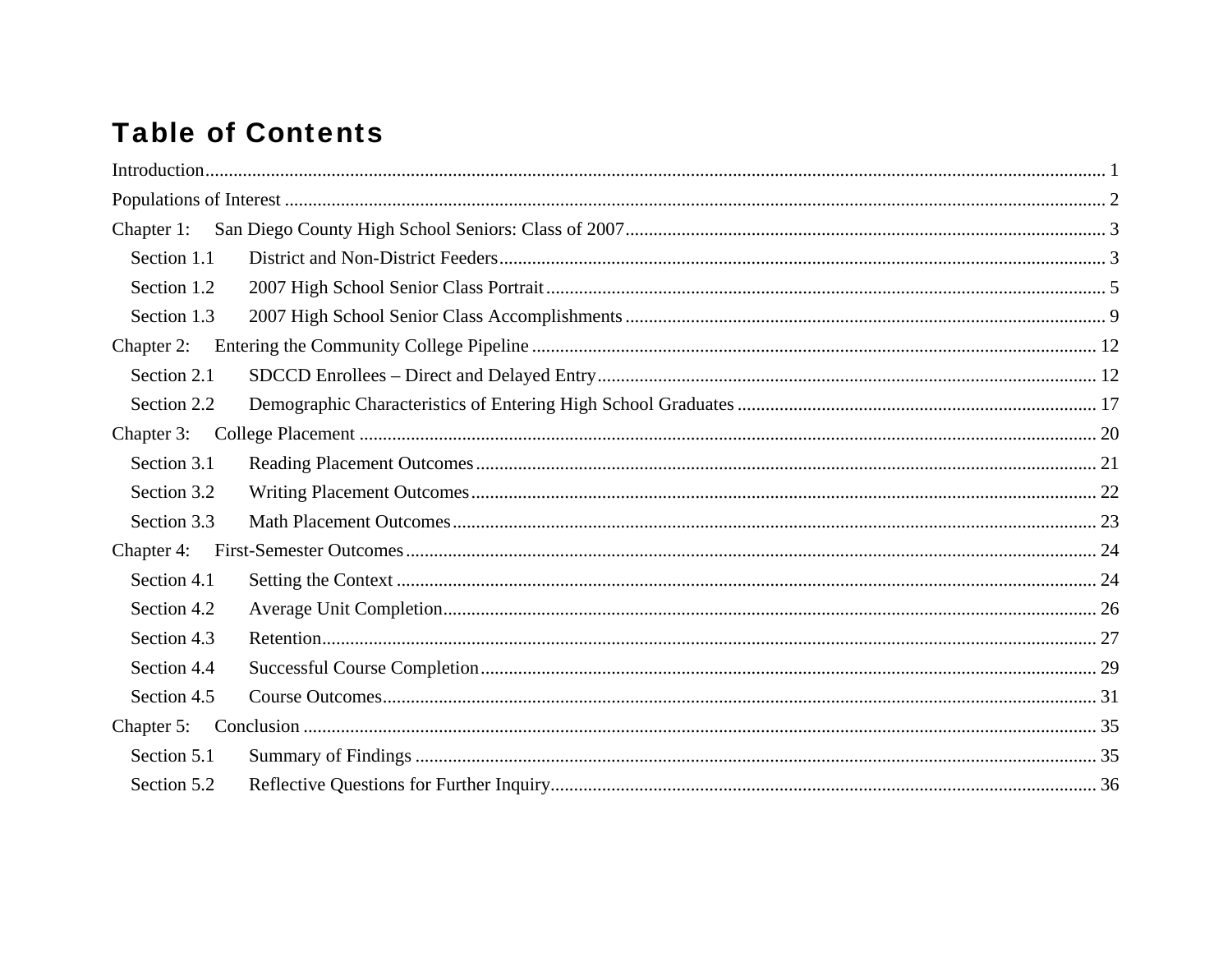# Introduction

The Annual High School to Community College Pipeline Report provides the San Diego Community College District (SDCCD) community a comprehensive and descriptive analysis of recent high school graduates from local area high schools attending one of the district colleges for the first time. The report is part of a larger initiative to provide the colleges and the district with information for integrating plans and strategies that support student success and enrollment management. The report is intended to inform college and district decision-making, instructional programs and support services planning, and outreach and marketing.

This report is presented in four volumes. Volume 1 provides data for the entire district and the remaining three volumes contain information specific to the district's three colleges: City College, Volume 2; Mesa College, Volume 3; and Miramar College, Volume 4. Each volume contains five chapters. Figure 1 depicts the flow of the pipeline as presented in the first four chapters. Chapter 1 provides a descriptive profile of the high schools included in the report. Chapter 2 focuses on the demographic characteristics of the pipeline students and their entry into the San Diego Community College District. College placement is examined in Chapter 3, while first-semester performance in the district is reported in Chapter 4. Finally, Chapter 5 provides a concluding summary.



Figure 1. *High school to community college pipeline framework.*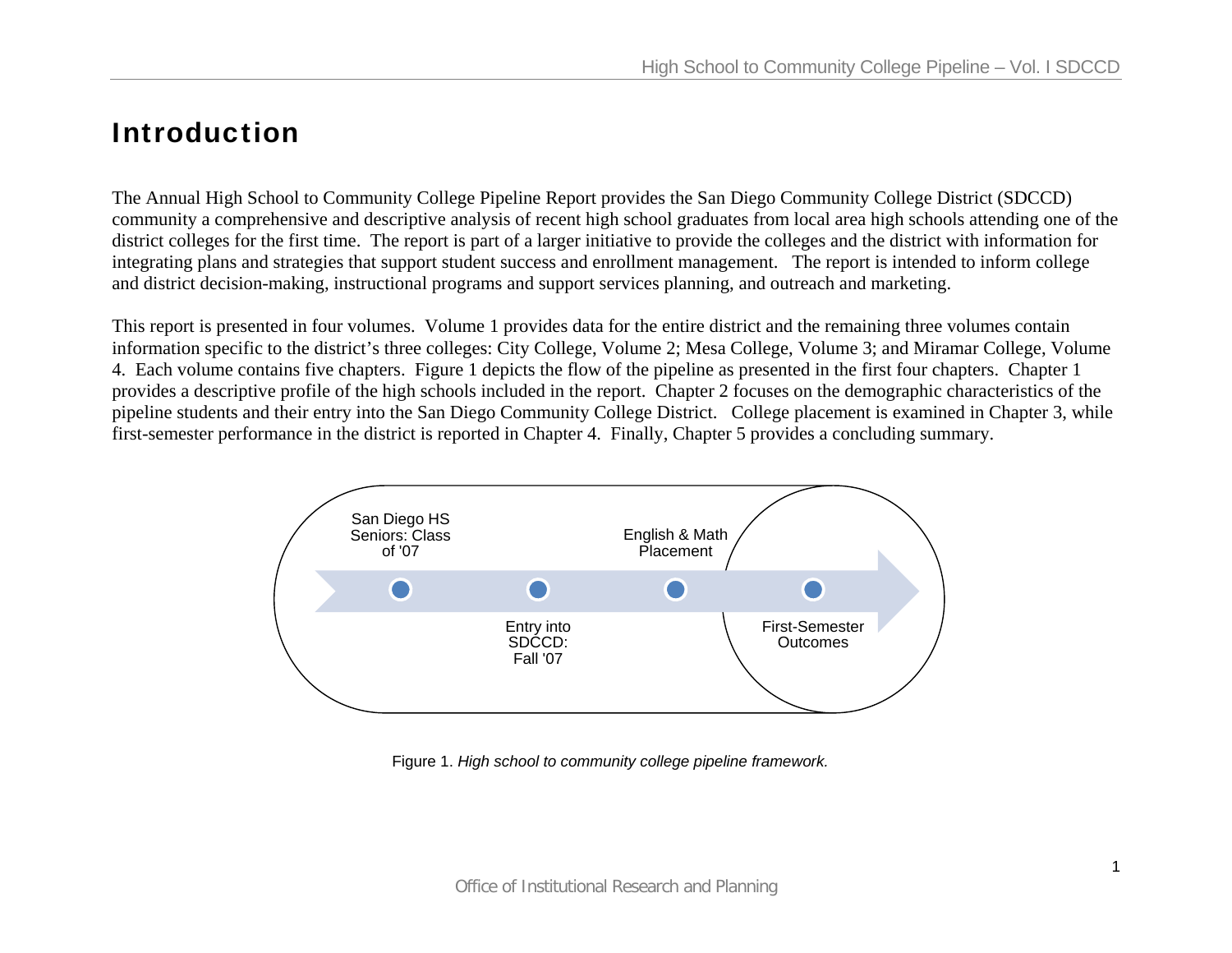# Populations of Interest

2007 Feeder High School Cohort: This cohort is defined as students who graduated from high school in June 2007 and enrolled in the district as first-time college students in fall 2007. The students in this cohort were selected from the district's student database using the following three criteria: (1) the student reported on their admissions application that they graduated from high school in 2007, (2) the student reported on their application that they received a high school diploma, and (3) the student enrolled in at least 0.5 units in fall 2007.

Direct Entry Students: Students who graduate from high school in the term preceding the fall term of the reporting year, thus enrolling in an SDCCD college directly after high school. The direct entrants in the 2007 Annual High School to Community College Pipeline Report graduated from high school in June 2007, thus enrolling in City, Mesa, or Miramar College for the first time in fall 2007 directly after high school.

Delayed Entry Students: Students who graduate from high school one to three years prior to the reporting year, thus delaying enrollment in an SDCCD college one to three years after high school graduation. The delayed entrants in the 2007 Annual High School to Community College Pipeline Report graduated from high school during the period of June 2004 to June 2006, thus delaying enrollment for one to three years and enrolling in City, Mesa, or Miramar College for the first time in fall 2007.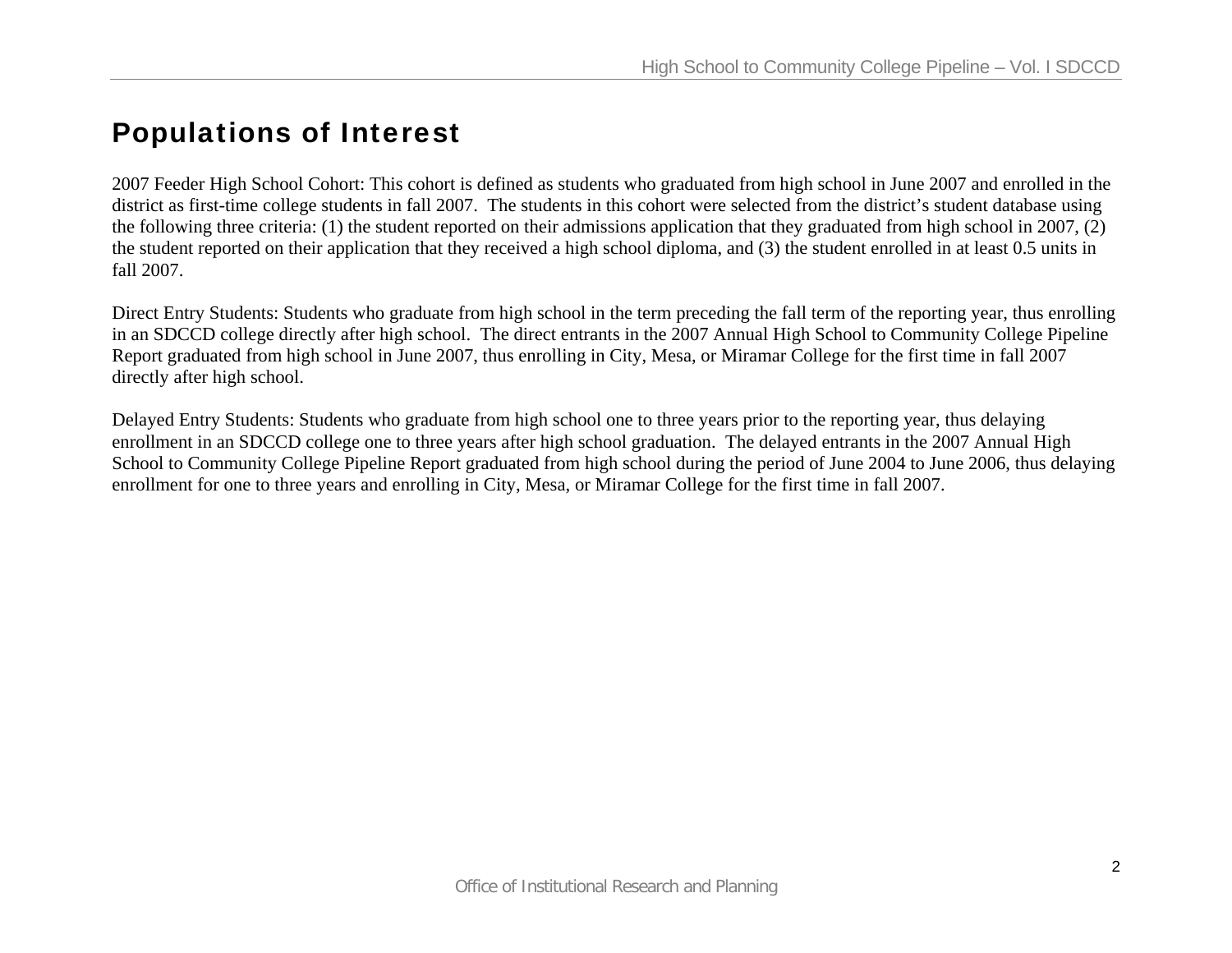# Chapter 1: San Diego County High School Seniors: Class of 2007

This chapter comprises two sections, each of which provides a different aspect of the feeder high schools described in this report. In Section 1.1, the feeder high schools selected for this report are categorized as either district or non-district feeders. Section 1.2 focuses on the demographic and academic characteristics of the 2007 senior class for each high school.

# Section 1.1 District and Non-District Feeders

This report provides information on two types of feeder high schools: (1) district feeder –those high schools located within the district's service area zip codes, and (2) non-district feeder –San Diego County area public high schools located outside of the district's service area zip codes. Only those non-district feeder high schools that had 10 or more first-time students enrolled at SDCCD were included. A list of the 19 district feeder and 27 non-district feeder high schools described in this report is provided in Table 1.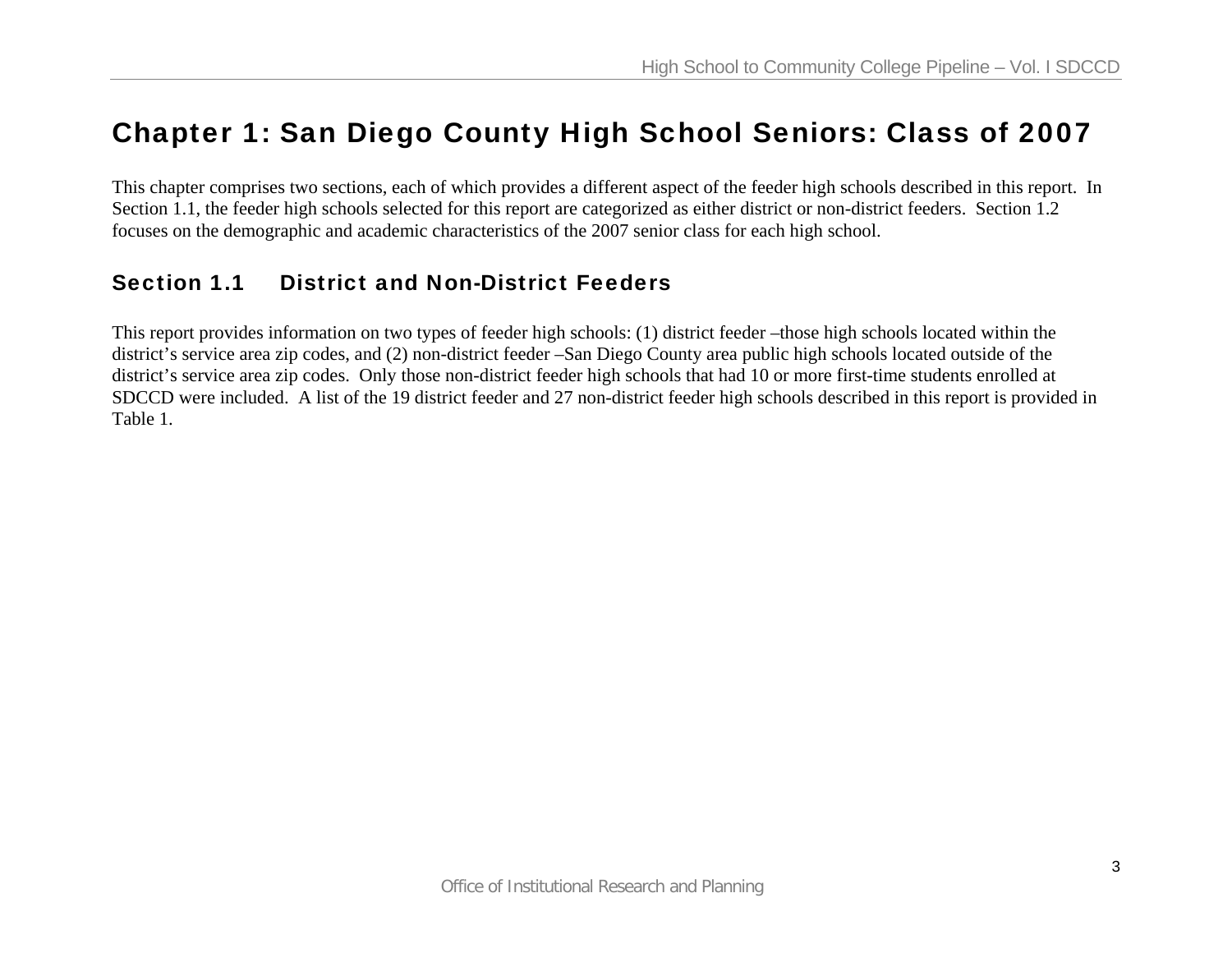### Table 1 *High Schools Reported: District and Non-District Feeders*

|                        | <b>District Feeder High Schools</b> | <b>Non-District Feeder High Schools</b> |
|------------------------|-------------------------------------|-----------------------------------------|
| Feeder High School     | Service Area College                | Abraxas                                 |
| Clairemont             | Mesa                                | <b>Bonita</b>                           |
| Crawford               | City                                | <b>Castle Park</b>                      |
| Garfield               | City                                | Chula Vista                             |
| Gompers                | City                                | Coronado                                |
| Henry                  | Mesa                                | El Cajon Valley                         |
| Hoover                 | City                                | El Capitan                              |
| Kearny                 | Mesa                                | Escondido                               |
| La Jolla               | Mesa                                | <b>Granite Hills</b>                    |
| Madison                | Mesa                                | Grossmont                               |
| <b>Mark Twain</b>      | Mesa                                | <b>Helix</b>                            |
| Mira Mesa              | <b>Miramar</b>                      | Hilltop                                 |
| <b>Mission Bay</b>     | Mesa                                | Mar Vista                               |
| <b>Morse</b>           | City                                | Monte Vista                             |
| Point Loma             | City                                | Montgomery                              |
| San Diego              | City                                | <b>Mount Miguel</b>                     |
| <b>Scripps Ranch</b>   | Miramar                             | Mt. Carmel                              |
| <b>SDC&amp;PA</b>      | City                                | Poway                                   |
| Serra                  | Mesa                                | Ramona                                  |
| <b>University City</b> | Mesa                                | Rancho Bernardo                         |
|                        |                                     | Santana                                 |
|                        |                                     | Southwest                               |
|                        |                                     | Sweetwater                              |
|                        |                                     | <b>Torrey Pines</b>                     |
|                        |                                     | Valhalla                                |
|                        |                                     | <b>West Hills</b>                       |
|                        |                                     |                                         |

**Westview**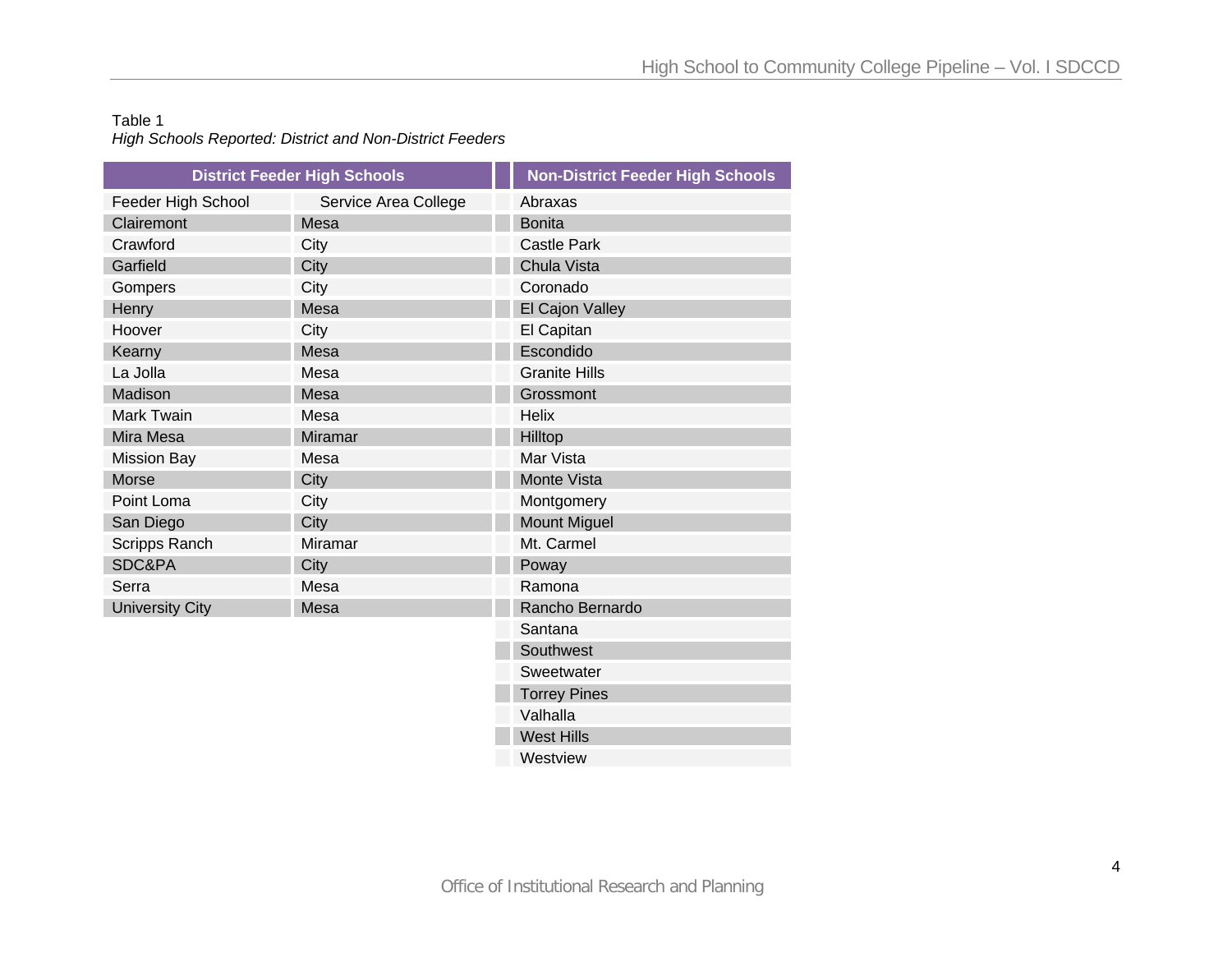# Section 1.2 2007 High School Senior Class Portrait

Table 2 (district and non-district feeders) shows the gender compositions of the high school senior classes while Tables 3 (district feeders) and 4 (non-district feeders) disaggregate the high school senior classes by race/ethnicity.

2007 Senior Class Portrait: Feeder High Schools (Tables 2 and 3)

- The average senior class size among the district feeders was 351 students.
- •The average percent of females and males was 52% and 48%, respectively.
- • In terms of ethnic composition, on average, high school seniors from the district feeders were 34% Latino, 30% white, 14% African American, 13% Asian / Pacific Islander, 9% Filipino, and <1% American Indian, with Latinos constituting the largest proportion of students.

2007 Senior Class Portrait: Non-District Feeder High Schools (Tables 2 and 4)

- The average senior class enrollment for the non-district feeders was 552 students.
- •The average percent of females and males was 49% and 51%, respectively.
- • In terms of ethnic composition, on average, high school seniors from the non-district feeders were 45% white, 37% Latino, 6% Asian / Pacific Islander, 5% African American , 4% Filipino, and <1% American Indian, with whites constituting the largest proportion of students.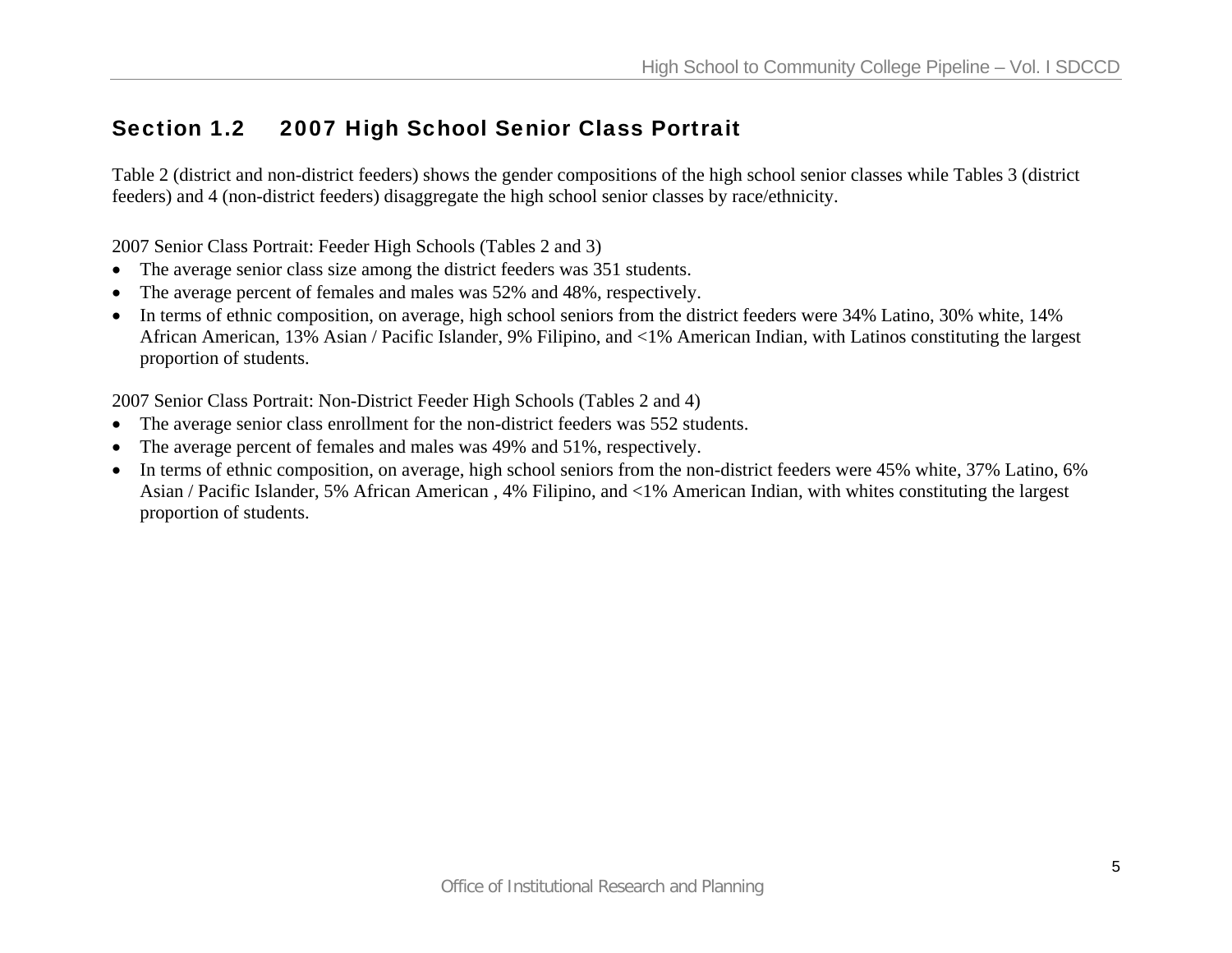| Table 2 |                                                                                    |
|---------|------------------------------------------------------------------------------------|
|         | 2007 High School Senior Class Portrait: GENDER (District and Non-District Feeders) |

|                                                 | <b>District Feeder High Schools</b> |                         |               |             |     | <b>Non-District Feeder High Schools</b> |               |                         |        |             |      |  |  |
|-------------------------------------------------|-------------------------------------|-------------------------|---------------|-------------|-----|-----------------------------------------|---------------|-------------------------|--------|-------------|------|--|--|
| <b>High School</b>                              | <b>Senior</b>                       |                         | <b>Gender</b> |             |     | <b>High School</b>                      | <b>Senior</b> |                         | Gender |             |      |  |  |
|                                                 | <b>Class</b>                        | Female                  |               | <b>Male</b> |     |                                         | <b>Class</b>  | <b>Female</b>           |        | <b>Male</b> |      |  |  |
|                                                 | 2007                                | $\overline{\mathsf{N}}$ | $\%$          | N           | %   |                                         | 2007          | $\overline{\mathsf{N}}$ | %      | N           | $\%$ |  |  |
| Clairemont                                      | 283                                 | 135                     | 48%           | 148         | 52% | Abraxas                                 | 298           | 100                     | 34%    | 198         | 66%  |  |  |
| Crawford                                        | 286                                 | 135                     | 47%           | 151         | 53% | <b>Bonita</b>                           | 649           | 318                     | 49%    | 331         | 51%  |  |  |
| Garfield                                        | 179                                 | 105                     | 59%           | 74          | 41% | <b>Castle Park</b>                      | 545           | 255                     | 47%    | 290         | 53%  |  |  |
| <b>Gompers</b>                                  | 145                                 | 79                      | 54%           | 66          | 46% | Chula Vista                             | 667           | 372                     | 56%    | 295         | 44%  |  |  |
| Henry                                           | 502                                 | 260                     | 52%           | 242         | 48% | Coronado                                | 256           | 132                     | 52%    | 124         | 48%  |  |  |
| Hoover                                          | 348                                 | 173                     | 50%           | 175         | 50% | El Cajon Valley                         | 468           | 233                     | 50%    | 235         | 50%  |  |  |
| Kearny                                          | 327                                 | 144                     | 44%           | 183         | 56% | El Capitan                              | 419           | 192                     | 46%    | 227         | 54%  |  |  |
| La Jolla                                        | 363                                 | 191                     | 53%           | 172         | 47% | Escondido                               | 503           | 255                     | 51%    | 248         | 49%  |  |  |
| Madison                                         | 305                                 | 160                     | 52%           | 145         | 48% | <b>Granite Hills</b>                    | 663           | 334                     | 50%    | 329         | 50%  |  |  |
| <b>Mark Twain</b>                               | 250                                 | 117                     | 47%           | 133         | 53% | Grossmont                               | 582           | 294                     | 51%    | 288         | 49%  |  |  |
| Mira Mesa                                       | 554                                 | 257                     | 46%           | 297         | 54% | Helix                                   | 572           | 282                     | 49%    | 290         | 51%  |  |  |
| <b>Mission Bay</b>                              | 279                                 | 142                     | 51%           | 137         | 49% | Hilltop                                 | 606           | 312                     | 51%    | 294         | 49%  |  |  |
| Morse                                           | 506                                 | 251                     | 50%           | 255         | 50% | Mar Vista                               | 563           | 267                     | 47%    | 296         | 53%  |  |  |
| Point Loma                                      | 344                                 | 165                     | 48%           | 179         | 52% | <b>Monte Vista</b>                      | 436           | 219                     | 50%    | 217         | 50%  |  |  |
| San Diego                                       | 479                                 | 292                     | 61%           | 187         | 39% | Montgomery                              | 640           | 288                     | 45%    | 352         | 55%  |  |  |
| <b>Scripps Ranch</b>                            | 531                                 | 292                     | 55%           | 239         | 45% | <b>Mount Miguel</b>                     | 455           | 223                     | 49%    | 232         | 51%  |  |  |
| SDC&PA                                          | 190                                 | 120                     | 63%           | 70          | 37% | Mt. Carmel                              | 568           | 264                     | 46%    | 304         | 54%  |  |  |
| Serra                                           | 388                                 | 208                     | 54%           | 180         | 46% | Poway                                   | 727           | 346                     | 48%    | 381         | 52%  |  |  |
| <b>University City</b>                          | 416                                 | 220                     | 53%           | 196         | 47% | Ramona                                  | 400           | 195                     | 49%    | 205         | 51%  |  |  |
| <b>TOTAL</b>                                    | 6,675                               | 3,446                   | 52%           | 3,229       | 48% | Rancho Bernardo                         | 688           | 352                     | 51%    | 336         | 49%  |  |  |
|                                                 |                                     |                         |               |             |     | Santana                                 | 413           | 200                     | 48%    | 213         | 52%  |  |  |
|                                                 |                                     |                         |               |             |     | Southwest                               | 557           | 281                     | 50%    | 276         | 50%  |  |  |
|                                                 |                                     |                         |               |             |     | Sweetwater                              | 712           | 358                     | 50%    | 354         | 50%  |  |  |
|                                                 |                                     |                         |               |             |     | <b>Torrey Pines</b>                     | 912           | 447                     | 49%    | 465         | 51%  |  |  |
|                                                 |                                     |                         |               |             |     | Valhalla                                | 481           | 236                     | 49%    | 245         | 51%  |  |  |
|                                                 |                                     |                         |               |             |     | <b>West Hills</b>                       | 562           | 321                     | 57%    | 241         | 43%  |  |  |
|                                                 |                                     |                         |               |             |     | Westview                                | 564           | 279                     | 49%    | 285         | 51%  |  |  |
|                                                 |                                     |                         |               |             |     | <b>TOTAL</b>                            | 14,906        | 7,355                   | 49%    | 7,551       | 51%  |  |  |
| Data Source. California Department of Education |                                     |                         |               |             |     |                                         |               |                         |        |             |      |  |  |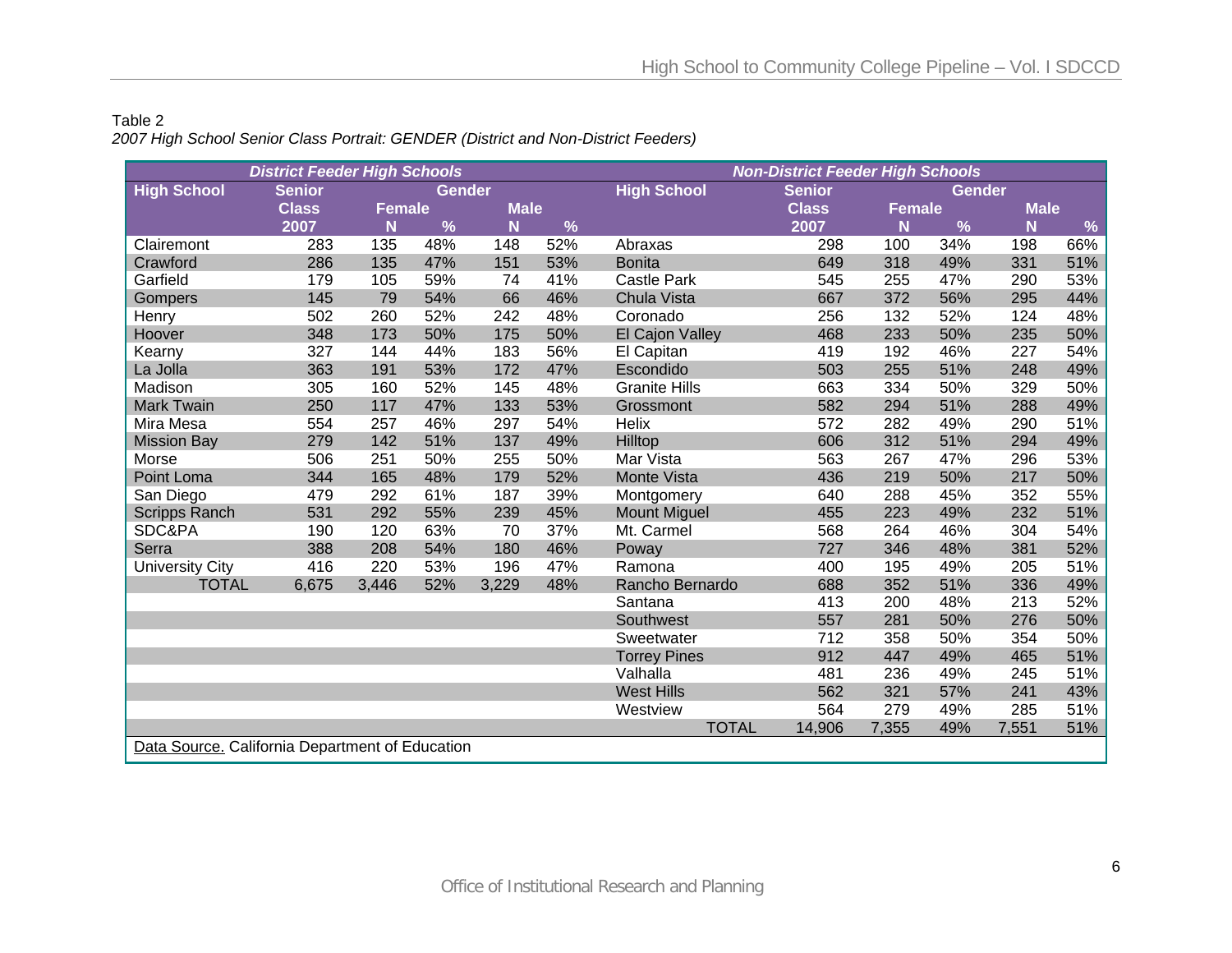### Table 3 *2007 High School Senior Class Portrait: ETHNICITY (District Feeders)*

|                                                 | <b>Senior</b>        |                                  |    |                                   |     |                                       |     |                 | <b>Race/Ethnicity</b> |       |        |              |     |                   |       |
|-------------------------------------------------|----------------------|----------------------------------|----|-----------------------------------|-----|---------------------------------------|-----|-----------------|-----------------------|-------|--------|--------------|-----|-------------------|-------|
| <b>High School</b>                              | <b>Class</b><br>2007 | <b>American</b><br><b>Indian</b> |    | <b>African</b><br><b>American</b> |     | <b>Asian / Pac</b><br><b>Islander</b> |     | <b>Filipino</b> |                       |       | Latino | <b>White</b> |     | <b>Unreported</b> |       |
|                                                 |                      | N                                | %  | N                                 | %   | N                                     | %   | N               | $\frac{9}{6}$         | N     | %      | N            | %   | N                 | %     |
| Clairemont                                      | 283                  | $\Omega$                         | 0% | 16                                | 6%  | 17                                    | 6%  | 3               | 1%                    | 100   | 35%    | 147          | 52% | $\mathbf{0}$      | $0\%$ |
| Crawford                                        | 286                  |                                  | 0% | 85                                | 30% | 72                                    | 25% |                 | 0%                    | 110   | 38%    | 17           | 6%  | 0                 | 0%    |
| Garfield                                        | 179                  | $\Omega$                         | 0% | 33                                | 18% | 6                                     | 3%  | $\overline{4}$  | 2%                    | 115   | 64%    | 20           | 11% | $\mathbf 1$       | $1\%$ |
| Gompers                                         | 145                  | 0                                | 0% | 36                                | 25% | 28                                    | 19% | 1               | 1%                    | 79    | 54%    |              | 1%  | $\Omega$          | 0%    |
| Henry                                           | 502                  | 5                                | 1% | 57                                | 11% | 57                                    | 11% | 10              | 2%                    | 123   | 25%    | 249          | 50% |                   | $0\%$ |
| Hoover                                          | 348                  | 0                                | 0% | 58                                | 17% | 62                                    | 18% | $\overline{2}$  | 1%                    | 212   | 61%    | 14           | 4%  | $\mathbf 0$       | $0\%$ |
| Kearny                                          | 327                  | $\overline{0}$                   | 0% | 57                                | 17% | 79                                    | 24% | 18              | 6%                    | 114   | 35%    | 59           | 18% | $\mathbf{0}$      | $0\%$ |
| La Jolla                                        | 363                  | 0                                | 0% | 4                                 | 1%  | 41                                    | 11% | 4               | 1%                    | 79    | 22%    | 235          | 65% | $\mathbf 0$       | $0\%$ |
| Madison                                         | 305                  | $\overline{2}$                   | 1% | 43                                | 14% | 31                                    | 10% | $\overline{7}$  | 2%                    | 128   | 42%    | 94           | 31% | $\overline{0}$    | $0\%$ |
| <b>Mark Twain</b>                               | 250                  | 3                                | 1% | 42                                | 17% | 13                                    | 5%  | 28              | 11%                   | 124   | 50%    | 39           | 16% | 1                 | 0%    |
| Mira Mesa                                       | 554                  | $\mathbf{1}$                     | 0% | 46                                | 8%  | 127                                   | 23% | 175             | 32%                   | 62    | 11%    | 143          | 26% | $\overline{0}$    | $0\%$ |
| <b>Mission Bay</b>                              | 279                  |                                  | 0% | 55                                | 20% | 28                                    | 10% | 3               | 1%                    | 119   | 43%    | 73           | 26% | $\mathbf 0$       | $0\%$ |
| Morse                                           | 506                  | 2                                | 0% | 100                               | 20% | 38                                    | 8%  | 241             | 48%                   | 101   | 20%    | 24           | 5%  | $\overline{0}$    | $0\%$ |
| Point Loma                                      | 344                  |                                  | 0% | 20                                | 6%  | 13                                    | 4%  | 4               | 1%                    | 121   | 35%    | 185          | 54% | $\Omega$          | 0%    |
| San Diego                                       | 479                  | $\mathbf 1$                      | 0% | 79                                | 16% | 14                                    | 3%  | 5               | 1%                    | 330   | 69%    | 50           | 10% | $\overline{0}$    | $0\%$ |
| Scripps Ranch                                   | 531                  | 2                                | 0% | 45                                | 8%  | 108                                   | 20% | 37              | 7%                    | 82    | 15%    | 257          | 48% | 0                 | 0%    |
| SDC&PA                                          | 190                  | $\overline{0}$                   | 0% | 47                                | 25% | 10                                    | 5%  | 18              | 9%                    | 52    | 27%    | 63           | 33% | $\overline{0}$    | $0\%$ |
| Serra                                           | 388                  | 4                                | 1% | 64                                | 16% | 55                                    | 14% | 23              | 6%                    | 105   | 27%    | 137          | 35% | 0                 | $0\%$ |
| <b>University City</b>                          | 416                  | $\overline{4}$                   | 1% | 53                                | 13% | 54                                    | 13% | 41              | 10%                   | 100   | 24%    | 164          | 39% | $\mathbf 0$       | $0\%$ |
| <b>TOTAL</b>                                    | 6,675                | 27                               | 0% | 940                               | 14% | 853                                   | 13% | 625             | 9%                    | 2,256 | 34%    | 1,971        | 30% | 3                 | $0\%$ |
| <b>AVERAGE</b>                                  | 351                  |                                  |    |                                   |     |                                       |     |                 |                       |       |        |              |     |                   |       |
| Data Source. California Department of Education |                      |                                  |    |                                   |     |                                       |     |                 |                       |       |        |              |     |                   |       |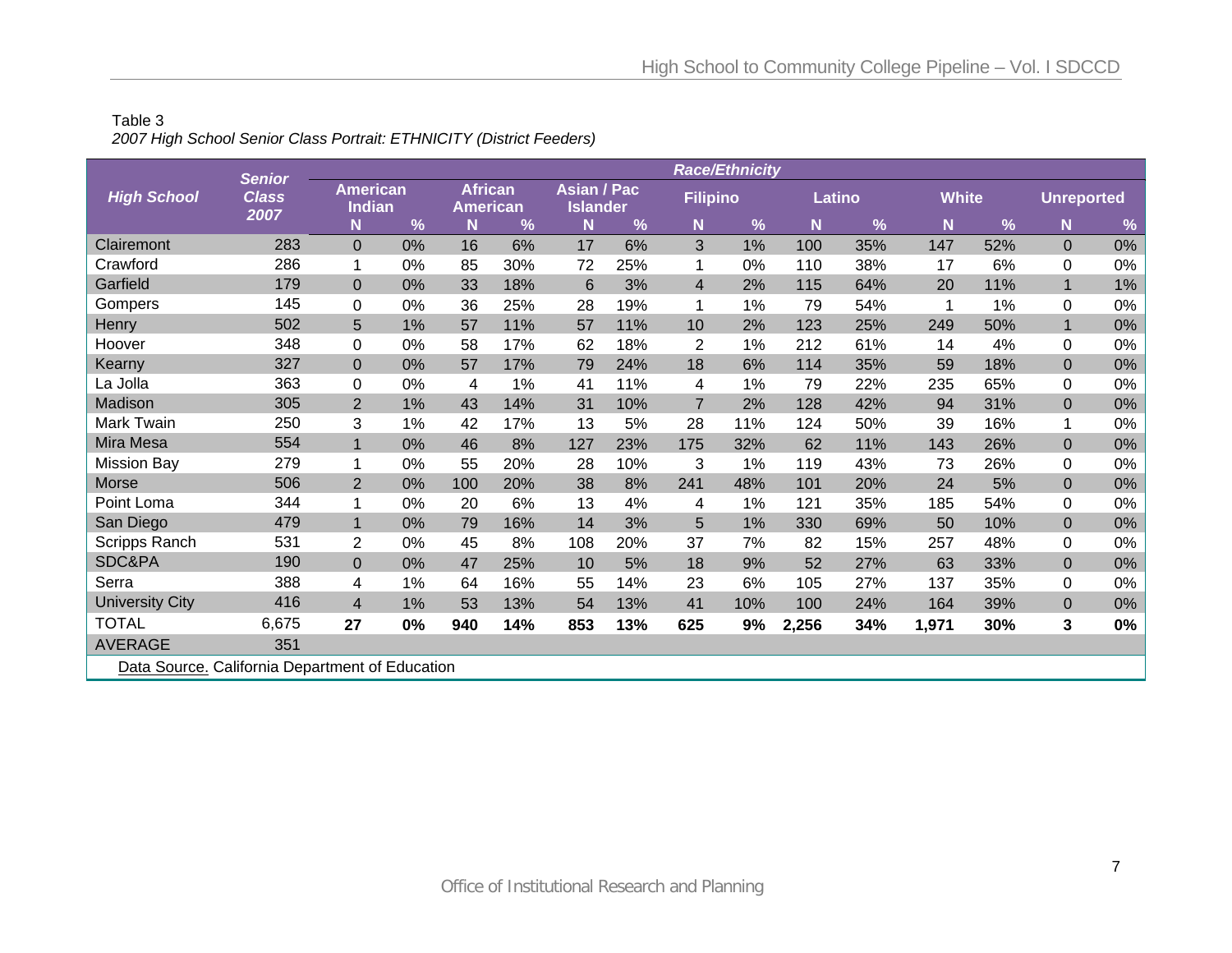### Table 4 *2007 High School Senior Class Portrait: ETHNICITY (Non-District Feeders)*

| <b>High School</b>                              | <b>Senior</b> |                         |    |                 |     |                         |     |                 |     |        |     |              |               |                   |       |
|-------------------------------------------------|---------------|-------------------------|----|-----------------|-----|-------------------------|-----|-----------------|-----|--------|-----|--------------|---------------|-------------------|-------|
|                                                 | <b>Class</b>  | <b>American</b>         |    | <b>African</b>  |     | <b>Asian / Pac</b>      |     | <b>Filipino</b> |     | Latino |     | <b>White</b> |               | <b>Unreported</b> |       |
|                                                 | 2007          | Indian                  |    | <b>American</b> |     | <b>Islander</b>         |     |                 |     |        |     |              |               |                   |       |
|                                                 |               | N                       | %  | N               | %   | N                       | %   | N               | %   | N      | %   | N            | $\frac{9}{6}$ | N                 | %     |
| Abraxas                                         | 298           | $\overline{2}$          | 1% | 13              | 4%  | 18                      | 6%  | 13              | 4%  | 61     | 20% | 181          | 61%           | 10                | 3%    |
| <b>Bonita</b>                                   | 649           | 5                       | 1% | 31              | 5%  | 43                      | 7%  | 61              | 9%  | 347    | 53% | 161          | 25%           | 1                 | $0\%$ |
| <b>Castle Park</b>                              | 545           | 3                       | 1% | 20              | 4%  | $\overline{\mathbf{4}}$ | 1%  | 15              | 3%  | 457    | 84% | 46           | 8%            | $\mathbf 0$       | 0%    |
| Chula Vista                                     | 667           | 4                       | 1% | 30              | 4%  | 16                      | 2%  | 16              | 2%  | 550    | 82% | 50           | 7%            | 1                 | 0%    |
| Coronado                                        | 256           | 1                       | 0% | $6\phantom{1}6$ | 2%  | $\overline{1}$          | 0%  | 12              | 5%  | 40     | 16% | 193          | 75%           | 3                 | $1\%$ |
| El Cajon Valley                                 | 468           | 1                       | 0% | 49              | 10% | 13                      | 3%  | 9               | 2%  | 196    | 42% | 197          | 42%           | 3                 | 1%    |
| El Capitan                                      | 419           | 14                      | 3% | 5               | 1%  | $\overline{4}$          | 1%  | 5               | 1%  | 45     | 11% | 337          | 80%           | 9                 | 2%    |
| Escondido                                       | 503           | 6                       | 1% | 17              | 3%  | 24                      | 5%  | 18              | 4%  | 229    | 46% | 202          | 40%           | $\overline{7}$    | $1\%$ |
| <b>Granite Hills</b>                            | 663           | 27                      | 4% | 16              | 2%  | 17                      | 3%  | $\overline{7}$  | 1%  | 112    | 17% | 476          | 72%           | $\bf 8$           | 1%    |
| Grossmont                                       | 582           | 13                      | 2% | 48              | 8%  | 18                      | 3%  | $\overline{2}$  | 0%  | 136    | 23% | 336          | 58%           | 29                | 5%    |
| Helix                                           | 572           | $\overline{7}$          | 1% | 120             | 21% | 47                      | 8%  | $\overline{7}$  | 1%  | 176    | 31% | 202          | 35%           | 13                | 2%    |
| Hilltop                                         | 606           | 6                       | 1% | 14              | 2%  | 20                      | 3%  | 14              | 2%  | 410    | 68% | 142          | 23%           | 0                 | 0%    |
| Mar Vista                                       | 563           | 6                       | 1% | 24              | 4%  | 12                      | 2%  | 36              | 6%  | 365    | 65% | 117          | 21%           | 3                 | $1\%$ |
| Monte Vista                                     | 436           | 8                       | 2% | 67              | 15% | 21                      | 5%  | 8               | 2%  | 176    | 40% | 145          | 33%           | 11                | 3%    |
| Montgomery                                      | 640           | $\overline{2}$          | 0% | 23              | 4%  | 14                      | 2%  | 69              | 11% | 498    | 78% | 30           | 5%            | $\overline{4}$    | $1\%$ |
| <b>Mount Miguel</b>                             | 455           | 13                      | 3% | 105             | 23% | 25                      | 5%  | 19              | 4%  | 185    | 41% | 93           | 20%           | 15                | 3%    |
| Mt. Carmel                                      | 568           | $\pmb{0}$               | 0% | 17              | 3%  | 88                      | 15% | 84              | 15% | 47     | 8%  | 320          | 56%           | 12                | 2%    |
| Poway                                           | 727           | 4                       | 1% | 17              | 2%  | 34                      | 5%  | 17              | 2%  | 73     | 10% | 553          | 76%           | 29                | 4%    |
| Ramona                                          | 400           | 5                       | 1% | $6\phantom{1}6$ | 2%  | $\overline{2}$          | 1%  | $\mathbf{1}$    | 0%  | 74     | 19% | 312          | 78%           | $\mathbf 0$       | $0\%$ |
| Rancho Bernardo                                 | 688           | 4                       | 1% | 21              | 3%  | 116                     | 17% | 37              | 5%  | 65     | 9%  | 432          | 63%           | 13                | 2%    |
| Santana                                         | 413           | 5                       | 1% | 5               | 1%  | 5                       | 1%  | 3               | 1%  | 54     | 13% | 338          | 82%           | $\mathfrak{S}$    | 1%    |
| Southwest                                       | 557           |                         | 0% | 20              | 4%  | 5                       | 1%  | 46              | 8%  | 468    | 84% | 17           | 3%            | 0                 | 0%    |
| Sweetwater                                      | 712           | $\overline{\mathbf{4}}$ | 1% | 24              | 3%  | 12                      | 2%  | 89              | 13% | 559    | 79% | 22           | 3%            | $\overline{2}$    | $0\%$ |
| <b>Torrey Pines</b>                             | 912           | 3                       | 0% | 9               | 1%  | 149                     | 16% | 7               | 1%  | 79     | 9%  | 660          | 72%           | 5                 | 1%    |
| Valhalla                                        | 481           | 3                       | 1% | 24              | 5%  | 15                      | 3%  | $\overline{4}$  | 1%  | 70     | 15% | 346          | 72%           | 19                | 4%    |
| <b>West Hills</b>                               | 562           | 11                      | 2% | 9               | 2%  | 12                      | 2%  | 1               | 0%  | 70     | 12% | 441          | 78%           | 18                | 3%    |
| Westview                                        | 564           | $\overline{1}$          | 0% | 21              | 4%  | 132                     | 23% | 46              | 8%  | 51     | 9%  | 291          | 52%           | 22                | 4%    |
| <b>TOTAL</b>                                    | 14,906        | 159                     | 1% | 761             | 5%  | 867                     | 6%  | 646             | 4%  | 5,593  | 37% | 6,640        | 45%           | 240               | 2%    |
| <b>AVERAGE</b>                                  | 552           |                         |    |                 |     |                         |     |                 |     |        |     |              |               |                   |       |
| Data Source. California Department of Education |               |                         |    |                 |     |                         |     |                 |     |        |     |              |               |                   |       |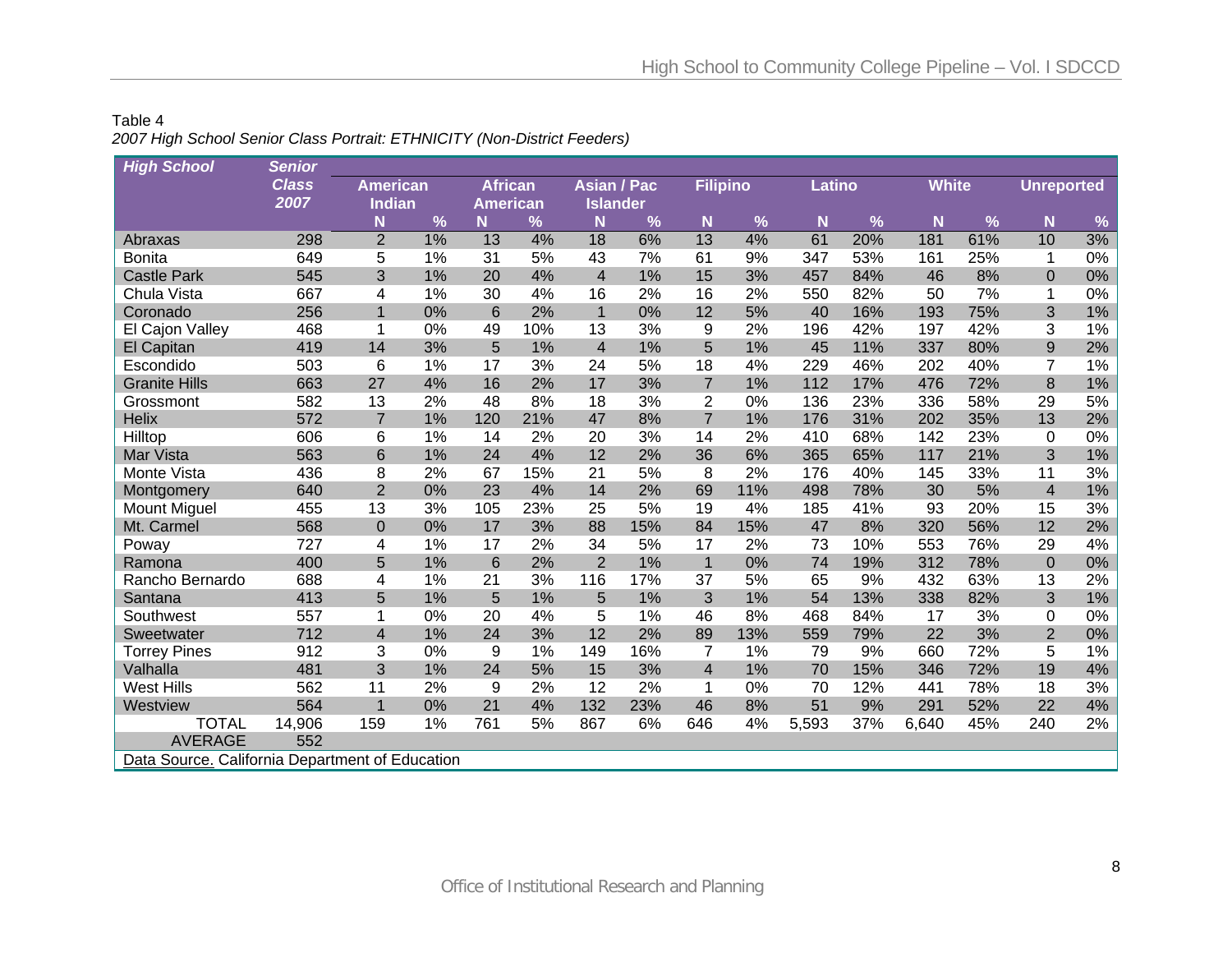### Section 1.3 2007 High School Senior Class Accomplishments

Tables 5 and 6 show the percentages of the senior class that: (1) graduated from high school, and (2) completed all A-G requirements. In addition, for the students who took the Scholastic Aptitude Test (SAT) in 2006-07, the average verbal, math, writing, and total scores are presented.

2007 Senior Class Accomplishments: District Feeder High Schools (Table 5)

- On average, 86% of the district feeder high school seniors successfully graduated from high school.
- •29% of the district feeder seniors completed their A-G requirements.
- The average SAT verbal, math, and writing scores were 450, 425, and 458 respectively.

2007 Senior Class Accomplishments: Non-District Feeder High Schools (Table 6)

- 81% of the seniors from the non-district feeder high schools successfully graduated from high school.
- •34% percent completed their A-G requirements.
- •Non-district feeder seniors had average SAT verbal, math, and writing scores of 491, 509, and 487 respectively.

Please note that a subsequent report will be issued by the San Diego Community College District containing information on SAT scores as they relate to placement scores.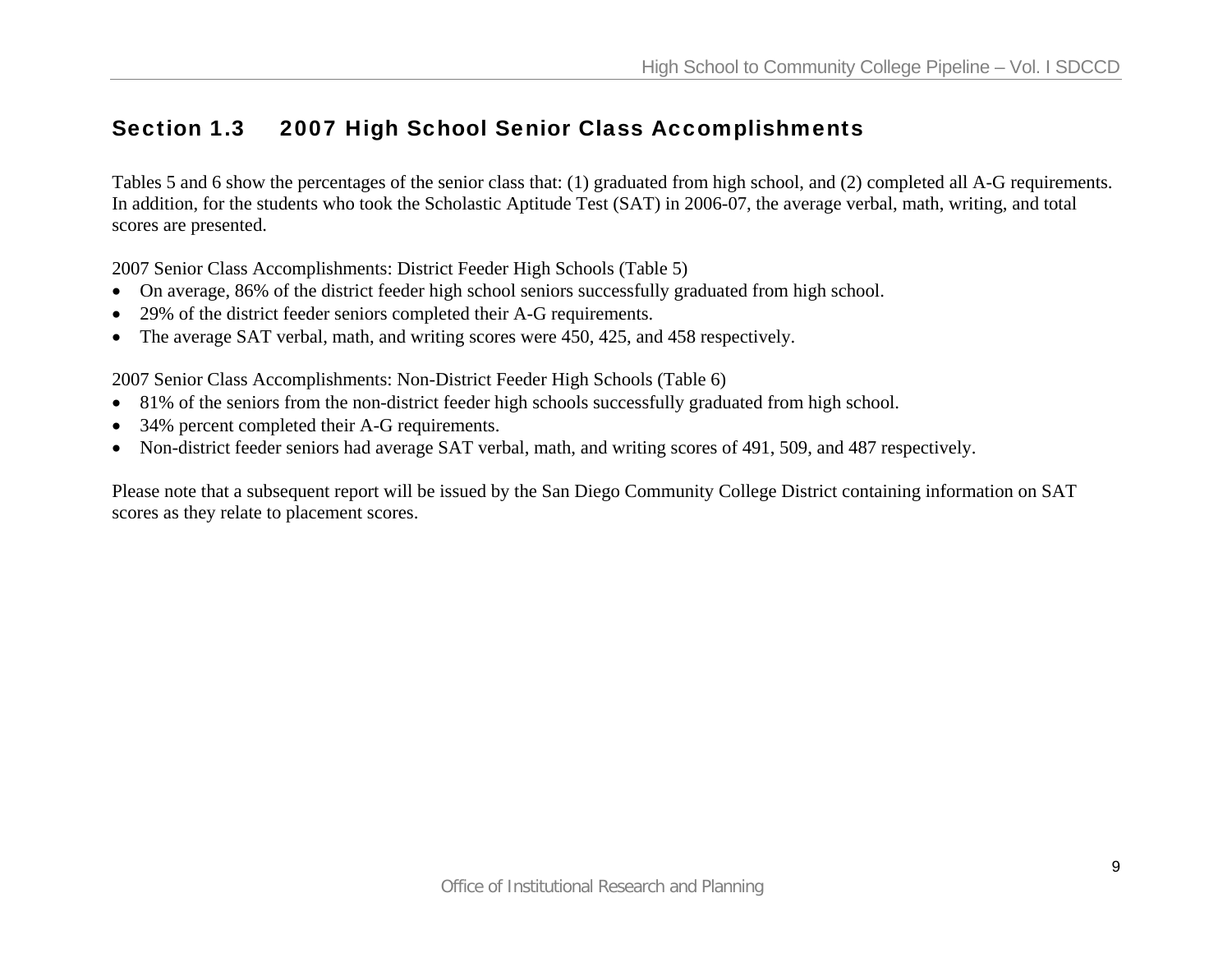#### Table 5

*Academic Profile of 2007 High School Seniors (District Feeders)* 

| <b>High School</b>                                                                                                   | <b>Senior</b> | <b>Senior Class Graduates</b> |     | $A - G$           |      | <b>2006-07 SAT Scores</b> |                 |                 |  |  |
|----------------------------------------------------------------------------------------------------------------------|---------------|-------------------------------|-----|-------------------|------|---------------------------|-----------------|-----------------|--|--|
|                                                                                                                      | <b>Class</b>  | 2007                          |     | <b>Completers</b> |      | <b>Mean SAT</b>           | <b>Mean SAT</b> | <b>Mean SAT</b> |  |  |
|                                                                                                                      | 2007          | N                             | %   | N                 | $\%$ | <b>Verbal</b>             | <b>Math</b>     | <b>Writing</b>  |  |  |
| Clairemont                                                                                                           | 283           | 249                           | 88% | 129               | 52%  | 471                       | 471             | 474             |  |  |
| Crawford                                                                                                             | 286           | 217                           | 76% | 54                | 25%  | 398                       | 405             | 389             |  |  |
| Garfield                                                                                                             | 179           | 172                           | 96% | $\Omega$          | 0%   | ---                       | $---$           | ---             |  |  |
| <b>Gompers</b>                                                                                                       | 145           | 117                           | 81% | 41                | 35%  | 376                       | 380             | 365             |  |  |
| Henry                                                                                                                | 502           | 444                           | 88% | 189               | 43%  | 521                       | 520             | 501             |  |  |
| Hoover                                                                                                               | 348           | 285                           | 82% | 93                | 33%  | 393                       | 429             | 394             |  |  |
| Kearny                                                                                                               | 327           | 264                           | 81% | 87                | 33%  | 434                       | 453             | 423             |  |  |
| La Jolla                                                                                                             | 363           | 358                           | 99% | 234               | 65%  | 574                       | 593             | 572             |  |  |
| Madison                                                                                                              | 305           | 239                           | 78% | 74                | 31%  | 446                       | 435             | 436             |  |  |
| <b>Mark Twain</b>                                                                                                    | 250           | 44                            | 18% | 3                 | 7%   | ---                       | $---$           | ---             |  |  |
| Mira Mesa                                                                                                            | 554           | 519                           | 94% | 239               | 46%  | 476                       | 504             | 469             |  |  |
| <b>Mission Bay</b>                                                                                                   | 279           | 261                           | 94% | 79                | 30%  | 459                       | 470             | 458             |  |  |
| Morse                                                                                                                | 506           | 453                           | 90% | 167               | 37%  | 442                       | 468             | 436             |  |  |
| Point Loma                                                                                                           | 344           | 309                           | 90% | 113               | 37%  | 495                       | 514             | 495             |  |  |
| San Diego                                                                                                            | 479           | 411                           | 86% | 149               | 36%  | 407                       | 416             | 405             |  |  |
| <b>Scripps Ranch</b>                                                                                                 | 531           | 483                           | 91% | 274               | 57%  | 532                       | 553             | 523             |  |  |
| SDC&PA                                                                                                               | 190           | 174                           | 92% | 73                | 42%  | 473                       | 461             | 461             |  |  |
| Serra                                                                                                                | 388           | 360                           | 93% | 159               | 44%  | 477                       | 482             | 472             |  |  |
| <b>University City</b>                                                                                               | 416           | 387                           | 93% | 154               | 40%  | 524                       | 541             | 519             |  |  |
| <b>TOTAL</b>                                                                                                         | 6,675         | 5,746                         | 86% | 1,948             | 29%  |                           |                 |                 |  |  |
| <b>AVERAGE</b>                                                                                                       | 351           |                               |     |                   |      | 450                       | 425             | 458             |  |  |
| Data Source. California Department of Education                                                                      |               |                               |     |                   |      |                           |                 |                 |  |  |
| Note. A to G completers are defined as students who complete a defined set of courses required for CSU/UC admission. |               |                               |     |                   |      |                           |                 |                 |  |  |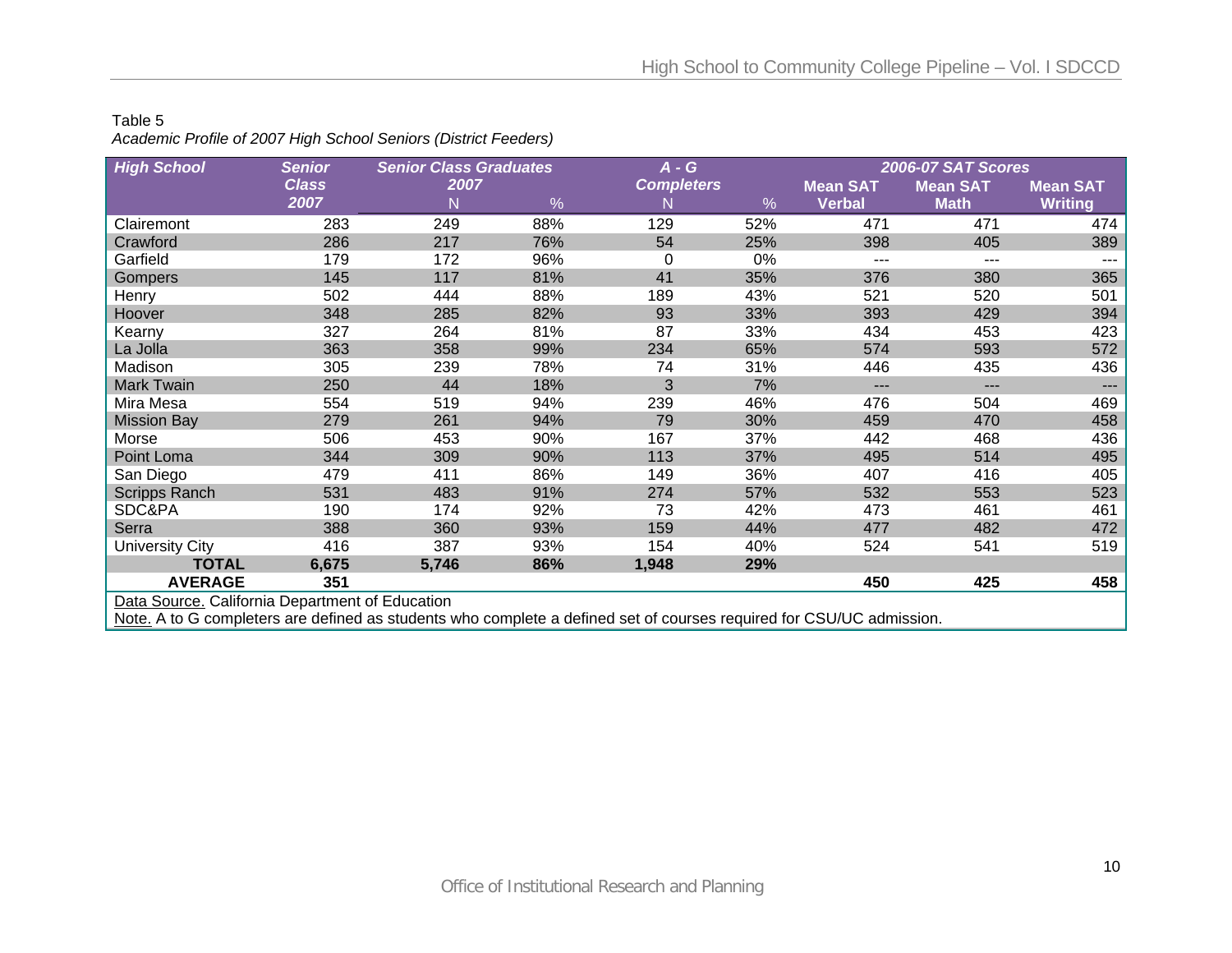#### Table 6 *Academic Profile of 2007 High School Seniors (Non-District Feeders)*

| <b>High School</b>                                                                                                   | <b>Senior</b> | <b>Senior Class Graduates</b> |               | $A - G$           |     | <b>2006-07 SAT Scores</b> |                 |                 |  |  |
|----------------------------------------------------------------------------------------------------------------------|---------------|-------------------------------|---------------|-------------------|-----|---------------------------|-----------------|-----------------|--|--|
|                                                                                                                      | <b>Class</b>  | 2007                          |               | <b>Completers</b> |     | <b>Mean SAT</b>           | <b>Mean SAT</b> | <b>Mean SAT</b> |  |  |
|                                                                                                                      | 2007          | N                             | $\frac{9}{6}$ | N                 | %   | <b>Verbal</b>             | <b>Math</b>     | <b>Writing</b>  |  |  |
| Abraxas                                                                                                              | 298           | 139                           | 47%           | 0                 | 0%  | <b>NA</b>                 | <b>NA</b>       | <b>NA</b>       |  |  |
| <b>Bonita</b>                                                                                                        | 649           | 544                           | 84%           | 253               | 47% | 483                       | 512             | 484             |  |  |
| <b>Castle Park</b>                                                                                                   | 545           | 377                           | 69%           | 155               | 41% | 424                       | 445             | 420             |  |  |
| Chula Vista                                                                                                          | 667           | 522                           | 78%           | 179               | 34% | 456                       | 460             | 450             |  |  |
| Coronado                                                                                                             | 256           | 247                           | 96%           | 121               | 49% | 555                       | 557             | 550             |  |  |
| El Cajon Valley                                                                                                      | 468           | 302                           | 65%           | 68                | 23% | 442                       | 458             | 451             |  |  |
| El Capitan                                                                                                           | 419           | 347                           | 83%           | 85                | 25% | 506                       | 527             | 494             |  |  |
| Escondido                                                                                                            | 503           | 450                           | 89%           | 128               | 28% | 494                       | 509             | 483             |  |  |
| <b>Granite Hills</b>                                                                                                 | 663           | 546                           | 82%           | 205               | 38% | 501                       | 529             | 502             |  |  |
| Grossmont                                                                                                            | 582           | 467                           | 80%           | 196               | 42% | 528                       | 535             | 523             |  |  |
| Helix                                                                                                                | 572           | 460                           | 80%           | 264               | 57% | 477                       | 493             | 480             |  |  |
| Hilltop                                                                                                              | 606           | 462                           | 76%           | 163               | 35% | 472                       | 478             | 463             |  |  |
| Mar Vista                                                                                                            | 563           | 404                           | 72%           | 122               | 30% | 449                       | 457             | 439             |  |  |
| Monte Vista                                                                                                          | 436           | 343                           | 79%           | 117               | 34% | 473                       | 500             | 466             |  |  |
| Montgomery                                                                                                           | 640           | 400                           | 63%           | 143               | 36% | 431                       | 433             | 415             |  |  |
| <b>Mount Miguel</b>                                                                                                  | 455           | 307                           | 67%           | 91                | 30% | 440                       | 465             | 435             |  |  |
| Mt. Carmel                                                                                                           | 568           | 537                           | 95%           | 334               | 62% | 531                       | 566             | 518             |  |  |
| Poway                                                                                                                | 727           | 666                           | 92%           | 361               | 54% | 545                       | 566             | 541             |  |  |
| Ramona                                                                                                               | 400           | 366                           | 92%           | 193               | 53% | 514                       | 517             | 509             |  |  |
| Rancho Bernardo                                                                                                      | 688           | 646                           | 94%           | 442               | 68% | 541                       | 577             | 545             |  |  |
| Santana                                                                                                              | 413           | 340                           | 82%           | 103               | 30% | 490                       | 515             | 498             |  |  |
| Southwest                                                                                                            | 557           | 383                           | 69%           | 101               | 26% | 439                       | 451             | 430             |  |  |
| Sweetwater                                                                                                           | 712           | 559                           | 79%           | 127               | 23% | 435                       | 449             | 427             |  |  |
| <b>Torrey Pines</b>                                                                                                  | 912           | 883                           | 97%           | 573               | 65% | 576                       | 613             | 582             |  |  |
| Valhalla                                                                                                             | 481           | 397                           | 83%           | 180               | 45% | 525                       | 530             | 522             |  |  |
| <b>West Hills</b>                                                                                                    | 562           | 505                           | 90%           | 196               | 39% | 504                       | 527             | 500             |  |  |
| Westview                                                                                                             | 564           | 534                           | 95%           | 377               | 71% | 545                       | 566             | 543             |  |  |
| <b>TOTAL</b>                                                                                                         | 14,906        | 12,133                        | 81%           | 5,033             | 34% |                           |                 |                 |  |  |
| <b>AVERAGE</b>                                                                                                       | 552           |                               |               |                   |     | 491                       | 509             | 487             |  |  |
| Data Source. California Department of Education                                                                      |               |                               |               |                   |     |                           |                 |                 |  |  |
| Note. A to G completers are defined as students who complete a defined set of courses required for CSU/UC admission. |               |                               |               |                   |     |                           |                 |                 |  |  |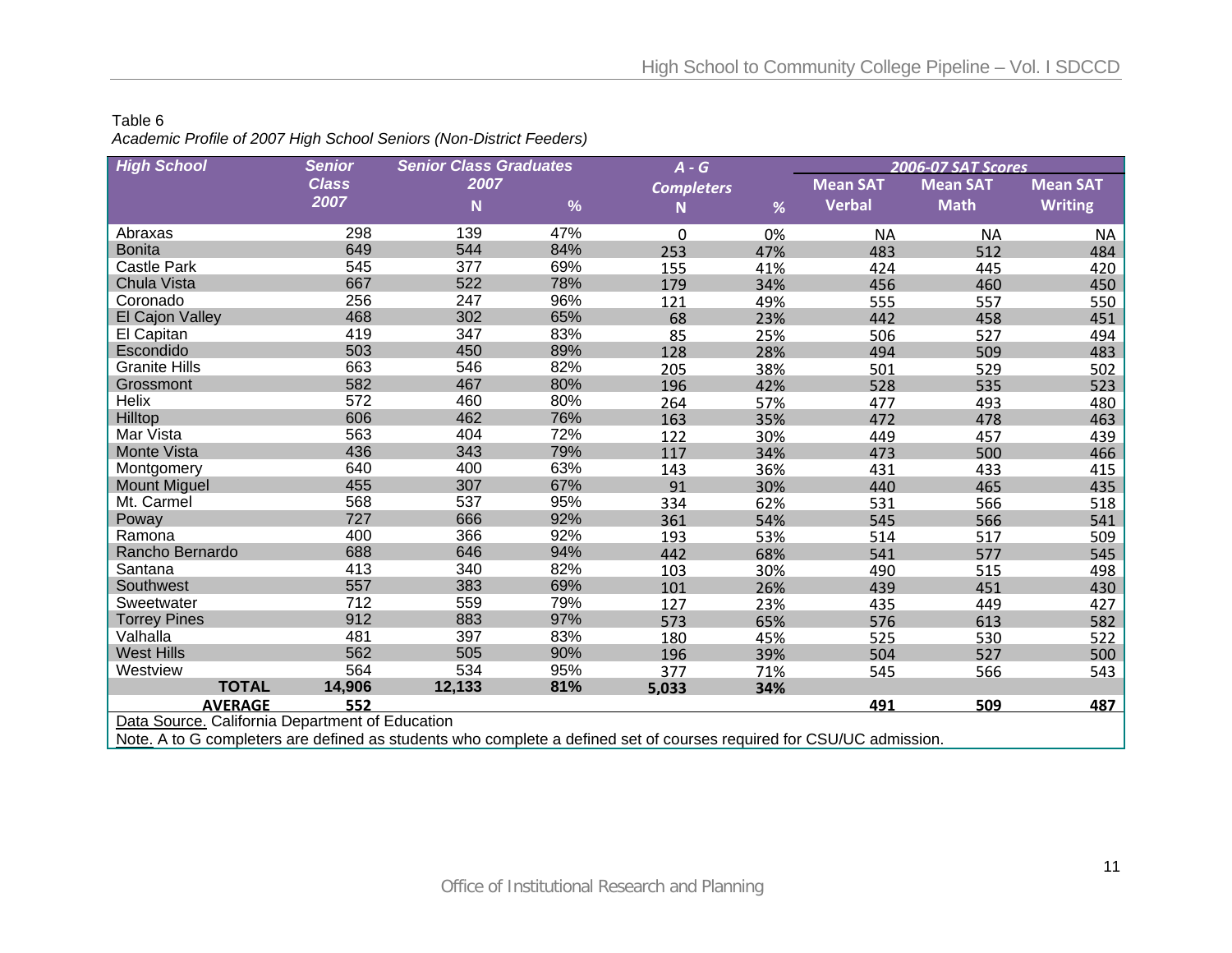# Chapter 2: Entering the Community College Pipeline

This chapter consists of two sections that describe the enrollment patterns and demographic characteristics of the high school to community college pipeline students. In particular, Section 2.1 shows the high school enrollment rates disaggregated by direct and delayed entry, while Section 2.2 examines demographic characteristics (gender, ethnicity, first-generation college student status).

# Section 2.1 SDCCD Enrollees – Direct and Delayed Entry

SDCCD Enrollees: District Feeder High Schools

- •Approximately 35% of the 2007 district feeder high school graduates directly entered SDCCD in fall 2007 (see Table 7).
- The percent of SDCCD fall 2007 direct entry enrollees from the 2007 graduating high school senior classes of the district feeders ranged from 18% (Henry High School) to 54% (Clairemont High School) (see Table 7).
- On average, from 2003 to 2007 the percent change in the number of SDCCD direct entry enrollees from district feeder high schools was 12% (see Table 7).
- Although the graduating senior class sizes decreased slightly over the five-year period, the number of high school graduates enrolling at SDCCD, as well as the percent capture rate, increased slightly yet steadily over the five years with the exception of a dip in 2005 (see Table 9 and Figures 2 and 3). Percent capture rate is the proportion of high school graduates enrolling at SDCCD.
- Approximately 5% of the district feeder high school graduates who enrolled at SDCCD in fall 2007 were delayed entry students (see Table 9).

SDCCD Enrollees: Non-District Feeder High Schools

- •Approximately 11% of the 2007 non-district feeder high school graduates directly entered SDCCD in fall 2007 (see Table 8).
- The percents of SDCCD fall 2007 direct entry enrollees from the 2007 graduating high school senior classes of the non-district feeders ranged from 4% (Ramona and Valhalla High Schools) to 26% (Mt. Carmel High School) (see Table 8).
- On average, from 2003 to 2007 the percent change in the number of SDCCD direct entry enrollees from non-district feeder high schools was 42% (Table 8).
- Although the graduating senior class sizes remained rather stable, the number of high school graduates enrolling at SDCCD, as well as the percent capture rate, increased slightly yet steadily over the five years with the exception of a dip in 2005 (see Table 10 and Figures 4 and 5). Percent capture rate is the proportion of high school graduates enrolling at SDCCD.
- Approximately 7% of the non-district feeder high school graduates who enrolled at SDCCD in fall 2007 were delayed entry students (see Table 10).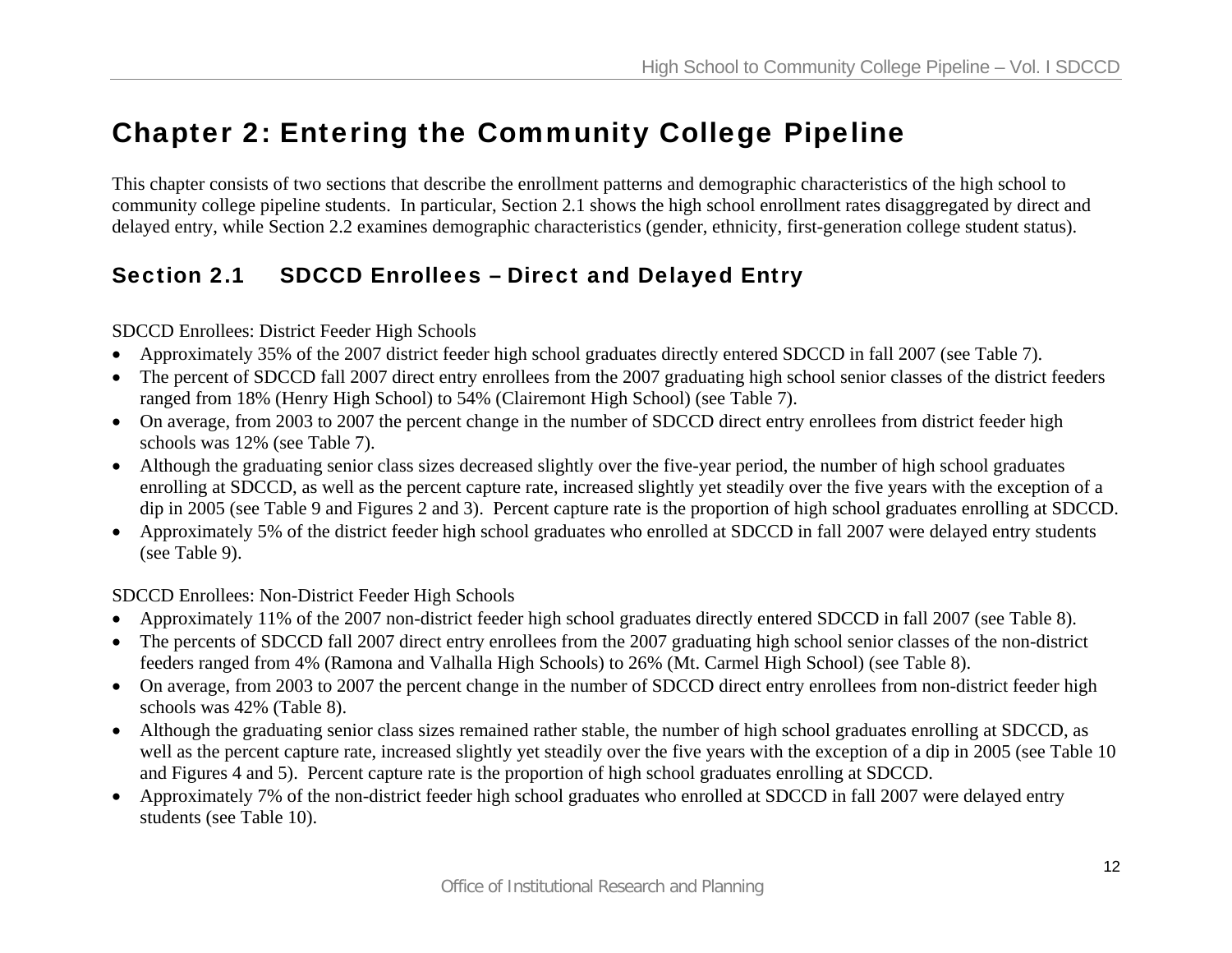### Table 7 *SDCCD Enrollees - Direct Entry (District Feeders)*

|                        |                    | <b>FALL 03</b>                 |                             |                    | <b>FALL 04</b>          |                             |                    | FALL 05                        |                                |                    | FALL 06                 |                             |                    | FALL 07                        |                             |                    | 2003 to 2007 %<br>Change       |
|------------------------|--------------------|--------------------------------|-----------------------------|--------------------|-------------------------|-----------------------------|--------------------|--------------------------------|--------------------------------|--------------------|-------------------------|-----------------------------|--------------------|--------------------------------|-----------------------------|--------------------|--------------------------------|
|                        | <b>HS</b><br>Grads | <b>Direct</b><br>Entrants<br>N | <b>Direct</b><br>Entry<br>% | <b>HS</b><br>Grads | Direct<br>Entrants<br>N | <b>Direct</b><br>Entry<br>% | <b>HS</b><br>Grads | <b>Direct</b><br>Entrants<br>N | <b>Direct</b><br>Entry<br>$\%$ | <b>HS</b><br>Grads | Direct<br>Entrants<br>N | <b>Direct</b><br>Entry<br>% | <b>HS</b><br>Grads | <b>Direct</b><br>Entrants<br>Ν | <b>Direct</b><br>Entry<br>% | <b>HS</b><br>Grads | <b>Direct</b><br>Entrants<br>℅ |
| Clairemont             | 226                | 72                             | 32%                         | 236                | 104                     | 44%                         | 254                | 107                            | 42%                            | 226                | 117                     | 52%                         | 249                | 135                            | 54%                         | 10%                | 88%                            |
| Crawford               | 267                | 73                             | 27%                         | 266                | 82                      | 31%                         | 259                | 73                             | 28%                            | 213                | 87                      | 41%                         | 217                | 77                             | 35%                         | $-19%$             | 5%                             |
| Garfield               | 168                | 56                             | 33%                         | 174                | 44                      | 25%                         | 187                | 37                             | 20%                            | 169                | 51                      | 30%                         | 172                | 55                             | 32%                         | 2%                 | $-2%$                          |
| Gompers                | 88                 | 20                             | 23%                         | 106                | 20                      | 19%                         | 105                | 22                             | 21%                            | 101                | 27                      | 27%                         | 117                | 36                             | 31%                         | 33%                | 80%                            |
| Henry                  | 422                | 34                             | 8%                          | 407                | 53                      | 13%                         | 448                | 52                             | 12%                            | 443                | 56                      | 13%                         | 444                | 82                             | 18%                         | 5%                 | 141%                           |
| Hoover                 | 269                | 100                            | 37%                         | 262                | 97                      | 37%                         | 306                | 112                            | 37%                            | 276                | 110                     | 40%                         | 285                | 111                            | 39%                         | 6%                 | 11%                            |
| Kearny                 | 298                | 134                            | 45%                         | 285                | 128                     | 45%                         | 290                | 148                            | 51%                            | 251                | 121                     | 48%                         | 264                | 127                            | 48%                         | $-11%$             | $-5%$                          |
| La Jolla               | 364                | 71                             | 20%                         | 381                | 88                      | 23%                         | 349                | 65                             | 19%                            | 371                | 86                      | 23%                         | 358                | 96                             | 27%                         | $-2%$              | 35%                            |
| Madison                | 267                | 108                            | 40%                         | 235                | 106                     | 45%                         | 255                | 95                             | 37%                            | 247                | 99                      | 40%                         | 239                | 109                            | 46%                         | $-10%$             | 1%                             |
| <b>Mark Twain</b>      | 77                 | 9                              | 12%                         | 59                 | 9                       | 15%                         | 88                 | 10                             | 11%                            | 96                 | 12                      | 13%                         | 44                 | 23                             | 52%                         | $-43%$             | 156%                           |
| Mira Mesa              | 585                | 279                            | 48%                         | 511                | 222                     | 43%                         | 538                | 242                            | 45%                            | 510                | 255                     | 50%                         | 519                | 247                            | 48%                         | $-11%$             | $-11%$                         |
| <b>Mission Bay</b>     | 299                | 93                             | 31%                         | 304                | 105                     | 35%                         | 281                | 99                             | 35%                            | 249                | 101                     | 41%                         | 261                | 110                            | 42%                         | $-13%$             | 18%                            |
| Morse                  | 585                | 120                            | 21%                         | 607                | 115                     | 19%                         | 609                | 94                             | 15%                            | 548                | 115                     | 21%                         | 453                | 97                             | 21%                         | $-23%$             | $-19%$                         |
| Point Loma             | 377                | 112                            | 30%                         | 364                | 121                     | 33%                         | 396                | 118                            | 30%                            | 326                | 122                     | 37%                         | 309                | 116                            | 38%                         | $-18%$             | 4%                             |
| San Diego              | 439                | 131                            | 30%                         | 423                | 136                     | 32%                         | 437                | 133                            | 30%                            | 382                | 151                     | 40%                         | 411                | 143                            | 35%                         | $-6%$              | 9%                             |
| Scripps Ranch          | 437                | 133                            | 30%                         | 459                | 155                     | 34%                         | 453                | 125                            | 28%                            | 483                | 150                     | 31%                         | 483                | 143                            | 30%                         | 11%                | 8%                             |
| SDC&PA                 | 177                | 32                             | 18%                         | 170                | 22                      | 13%                         | 163                | 46                             | 28%                            | 179                | 31                      | 17%                         | 174                | 40                             | 23%                         | $-2%$              | 25%                            |
| Serra                  | 352                | 109                            | 31%                         | 340                | 94                      | 28%                         | 319                | 80                             | 25%                            | 329                | 107                     | 33%                         | 360                | 131                            | 36%                         | 2%                 | 20%                            |
| <b>University City</b> | 319                | 101                            | 32%                         | 410                | 126                     | 31%                         | 407                | 114                            | 28%                            | 395                | 145                     | 37%                         | 387                | 124                            | 32%                         | 21%                | 23%                            |
| <b>Total</b>           | 6,016              | 1,787                          | 30%                         | 5,999              | 1,827                   | 30%                         | 6,144              | 1,772                          | 29%                            | 5,794              | 1,943                   | 34%                         | 5,746              | 2,002                          | 35%                         | $-4%$              | 12%                            |

Data Sources: High School Graduate Data- California Department of Education (CDE) and Enrollment Data- SDCCD Information Systems

<u>Note.</u> The CDE did not provide Garfield graduate counts for 2004 and 2007. The 2004 Garfield graduate count was estimated by taking the mean of the Garfield graduate counts for 2003-2007, and the 2007 graduate count was provided by the Garfield High School Registrar's Office.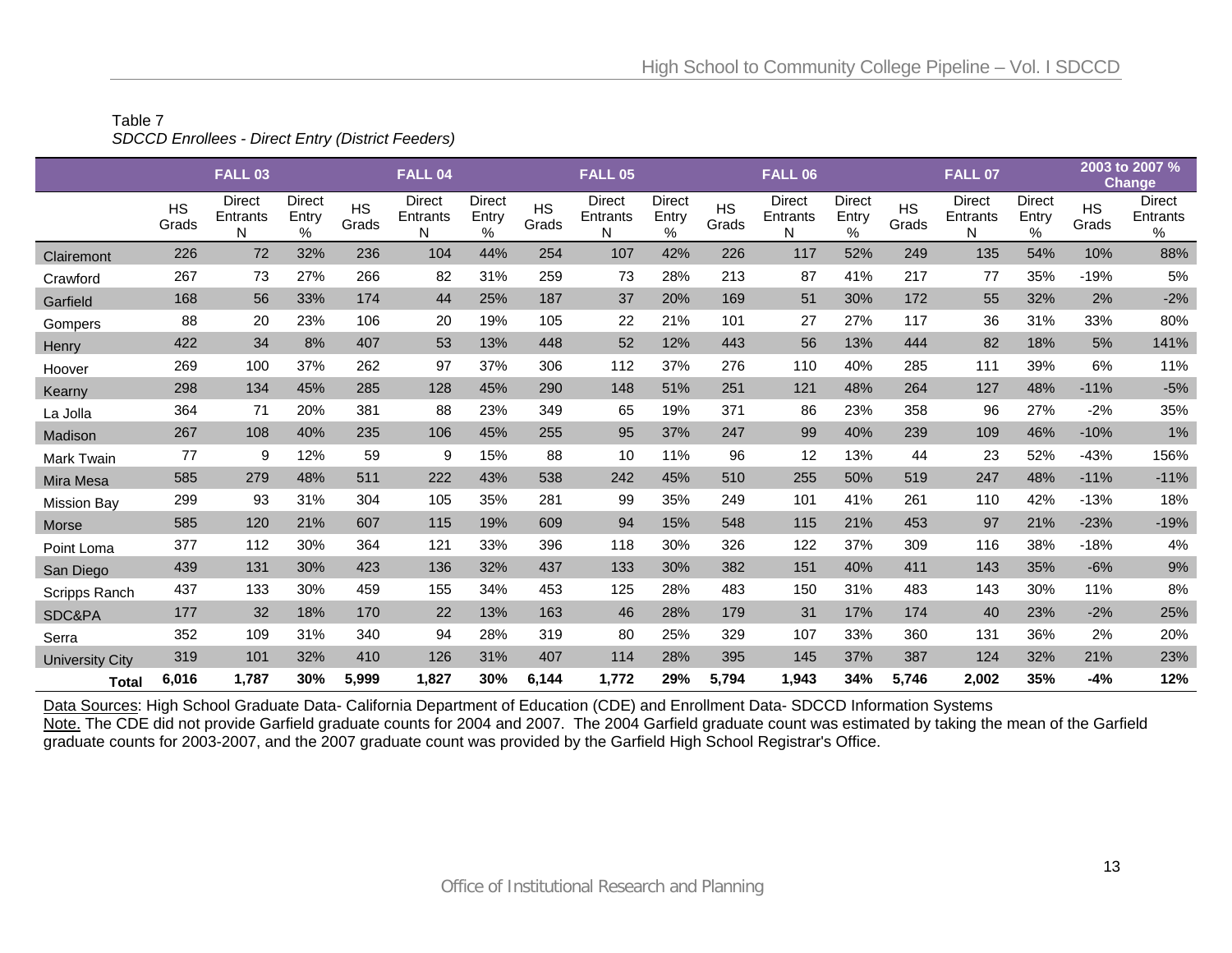#### Table 8 *SDCCD Enrollees - Direct Entry (Non-District Feeders)*

|                      |                    | <b>FALL 03</b>          |                                |                    | <b>FALL 04</b>          |                                |                    | <b>FALL 05</b>                 |                             |                    | <b>FALL 06</b>                 |                                |                    | <b>FALL 07</b>                 |                      |                    | 2003 to 2007 %<br>Change       |
|----------------------|--------------------|-------------------------|--------------------------------|--------------------|-------------------------|--------------------------------|--------------------|--------------------------------|-----------------------------|--------------------|--------------------------------|--------------------------------|--------------------|--------------------------------|----------------------|--------------------|--------------------------------|
|                      | <b>HS</b><br>Grads | Direct<br>Entrants<br>N | <b>Direct</b><br>Entry<br>$\%$ | <b>HS</b><br>Grads | Direct<br>Entrants<br>N | <b>Direct</b><br>Entry<br>$\%$ | <b>HS</b><br>Grads | <b>Direct</b><br>Entrants<br>N | <b>Direct</b><br>Entry<br>% | <b>HS</b><br>Grads | <b>Direct</b><br>Entrants<br>N | <b>Direct</b><br>Entry<br>$\%$ | <b>HS</b><br>Grads | <b>Direct</b><br>Entrants<br>N | Direct<br>Entry<br>% | <b>HS</b><br>Grads | <b>Direct</b><br>Entrants<br>N |
| Abraxas              | 66                 | $\overline{7}$          | 11%                            | 97                 | 5                       | 5%                             | 97                 | 18                             | 19%                         | 77                 | 6                              | 8%                             | 139                | 12                             | 9%                   | 111%               | 71%                            |
| <b>Bonita</b>        | 615                | 22                      | 4%                             | 632                | 39                      | 6%                             | 598                | 40                             | 7%                          | 610                | 64                             | 10%                            | 544                | 63                             | 12%                  | $-12%$             | 186%                           |
| <b>Castle Park</b>   | 414                | 18                      | 4%                             | 384                | 25                      | 7%                             | 411                | 24                             | 6%                          | 394                | 49                             | 12%                            | 377                | 53                             | 14%                  | $-9%$              | 194%                           |
| Chula Vista          | 556                | 51                      | 9%                             | 519                | 59                      | 11%                            | 483                | 55                             | 11%                         | 462                | 79                             | 17%                            | 522                | 79                             | 15%                  | $-6%$              | 55%                            |
| Coronado             | 212                | 41                      | 19%                            | 244                | 40                      | 16%                            | 217                | 41                             | 19%                         | 218                | 41                             | 19%                            | 247                | 50                             | 20%                  | 17%                | 22%                            |
| El Cajon Valley      | 302                | 8                       | 3%                             | 312                | 13                      | 4%                             | 365                | 13                             | 4%                          | 334                | 13                             | 4%                             | 302                | 18                             | 6%                   | 0%                 | 125%                           |
| El Capitan           | 385                | 8                       | 2%                             | 394                | $\overline{7}$          | 2%                             | 338                | 6                              | 2%                          | 367                | 22                             | 6%                             | 347                | 17                             | 5%                   | $-10%$             | 113%                           |
| Escondido            | 368                | 11                      | 3%                             | 396                | 18                      | 5%                             | 405                | $\overline{7}$                 | 2%                          | 474                | 15                             | 3%                             | 450                | 21                             | 5%                   | 22%                | 91%                            |
| <b>Granite Hills</b> | 614                | 19                      | 3%                             | 458                | 19                      | 4%                             | 521                | 29                             | 6%                          | 567                | 41                             | 7%                             | 546                | 34                             | 6%                   | $-11%$             | 79%                            |
| Grossmont            | 413                | 13                      | 3%                             | 428                | 23                      | 5%                             | 459                | 13                             | 3%                          | 401                | 27                             | 7%                             | 467                | 27                             | 6%                   | 13%                | 108%                           |
| <b>Helix</b>         | 415                | 33                      | 8%                             | 444                | 47                      | 11%                            | 412                | 36                             | 9%                          | 413                | 45                             | 11%                            | 460                | 63                             | 14%                  | 11%                | 91%                            |
| Hilltop              | 470                | 25                      | 5%                             | 479                | 14                      | 3%                             | 501                | 25                             | 5%                          | 431                | 37                             | 9%                             | 462                | 52                             | 11%                  | $-2%$              | 108%                           |
| Mar Vista            | 473                | 44                      | 9%                             | 489                | 47                      | 10%                            | 491                | 40                             | 8%                          | 421                | 36                             | 9%                             | 404                | 51                             | 13%                  | $-15%$             | 16%                            |
| Monte Vista          | 399                | 17                      | 4%                             | 340                | 15                      | 4%                             | 383                | 20                             | 5%                          | 333                | 22                             | 7%                             | 343                | 28                             | 8%                   | $-14%$             | 65%                            |
| Montgomery           | 542                | 32                      | 6%                             | 532                | 45                      | 8%                             | 611                | 69                             | 11%                         | 402                | 52                             | 13%                            | 400                | 64                             | 16%                  | $-26%$             | 100%                           |
| <b>Mount Miguel</b>  | 407                | 31                      | 8%                             | 272                | 25                      | 9%                             | 337                | 20                             | 6%                          | 326                | 26                             | 8%                             | 307                | 31                             | 10%                  | $-25%$             | 0%                             |
| Mt. Carmel           | 779                | 213                     | 27%                            | 788                | 190                     | 24%                            | 524                | 108                            | 21%                         | 429                | 93                             | 22%                            | 537                | 138                            | 26%                  | $-31%$             | $-35%$                         |
| Poway                | 639                | 71                      | 11%                            | 654                | 72                      | 11%                            | 628                | 62                             | 10%                         | 636                | 74                             | 12%                            | 666                | 73                             | 11%                  | 4%                 | 3%                             |
| Ramona               | 375                | 15                      | 4%                             | 436                | 22                      | 5%                             | 423                | 21                             | 5%                          | 375                | 11                             | 3%                             | 366                | 16                             | 4%                   | $-2%$              | 7%                             |
| Rancho Bernardo      | 701                | 89                      | 13%                            | 749                | 95                      | 13%                            | 671                | 74                             | 11%                         | 690                | 65                             | 9%                             | 646                | 86                             | 13%                  | $-8%$              | $-3%$                          |
| Santana              | 373                | 10                      | 3%                             | 366                | 8                       | 2%                             | 337                | 10                             | 3%                          | 297                | 10                             | 3%                             | 340                | 16                             | 5%                   | $-9%$              | 60%                            |
| Southwest            | 470                | 31                      | 7%                             | 474                | 33                      | 7%                             | 500                | 44                             | 9%                          | 342                | 42                             | 12%                            | 383                | 39                             | 10%                  | $-19%$             | 26%                            |
| Sweetwater           | 648                | 57                      | 9%                             | 604                | 45                      | 7%                             | 567                | 49                             | 9%                          | 502                | 63                             | 13%                            | 559                | 87                             | 16%                  | $-14%$             | 53%                            |
| <b>Torrey Pines</b>  | 675                | 23                      | 3%                             | 749                | 17                      | 2%                             | 772                | 30                             | 4%                          | 784                | 36                             | 5%                             | 883                | 41                             | 5%                   | 31%                | 78%                            |
| Valhalla             | 564                | 16                      | 3%                             | 326                | 18                      | 6%                             | 397                | 26                             | 7%                          | 356                | 24                             | 7%                             | 397                | 17                             | 4%                   | $-30%$             | 6%                             |
| West Hills           | 478                | 14                      | 3%                             | 481                | 22                      | 5%                             | 478                | 28                             | 6%                          | 446                | 27                             | 6%                             | 505                | 32                             | 6%                   | 6%                 | 129%                           |
| Westview             |                    |                         |                                |                    | ٠                       | ۰                              | 356                | 39                             | 11%                         | 526                | 86                             | 16%                            | 534                | 96                             | 18%                  | $\sim$             |                                |
| <b>Total</b>         | 12,353             | 919                     | 7%                             | 12,047             | 963                     | 8%                             | 12.282             | 947                            | 8%                          | 11,613             | 1.106                          | 10%                            | 12,133             | 1.304                          | 11%                  | $-2%$              | 42%                            |

Data Sources: High School Graduate Data- California Department of Education (CDE) and Enrollment Data- SDCCD Information Systems Note. Data are unavailable for the following high schools: Horizon, Marian Catholic, Our Lady of Peace, St. Augustine, and USD.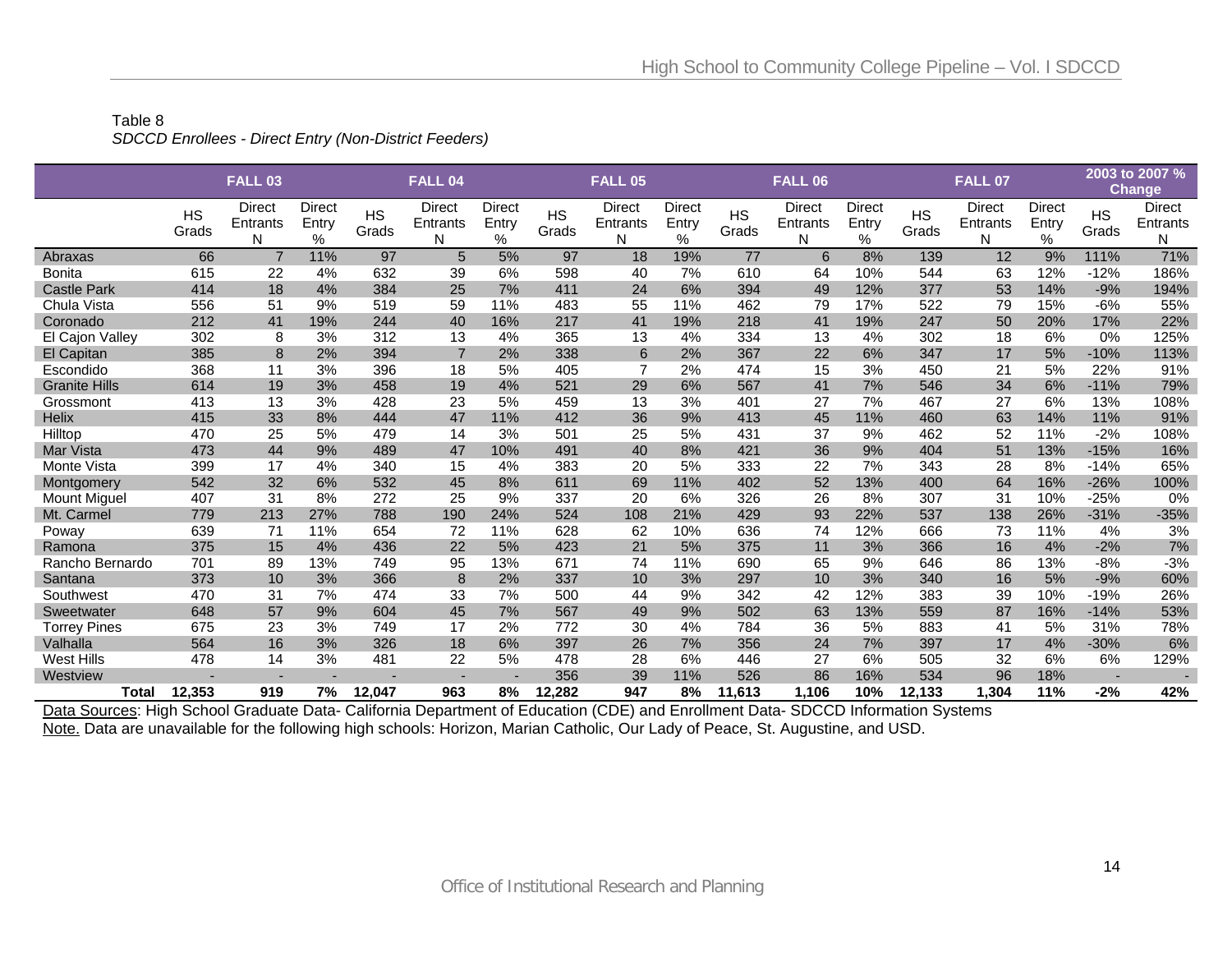| <b>SDCCD Term</b>  | <b>FALL 03</b> |         | FALL 04       |         | <b>FALL 05</b> |         | <b>FALL 06</b> |         | <b>FALL 07</b> |         |
|--------------------|----------------|---------|---------------|---------|----------------|---------|----------------|---------|----------------|---------|
| Graduation<br>Year | # of<br>Grads  | Percent | # of<br>Grads | Percent | # of<br>Grads  | Percent | # of<br>Grads  | Percent | # of<br>Grads  | Percent |
| 2000               | 16             | $1\%$   |               |         |                |         |                |         |                |         |
| 2001               | 28             | 1%      | ⇁             | 1%      |                |         |                |         |                |         |
| 2002               | 49             | 3%      | 23            | $1\%$   | 5              | 0%      |                |         |                |         |
| 2003               | 1,787          | 95%     | 63            | 3%      | 15             | $1\%$   | 6              | 0%      |                |         |
| 2004               |                |         | 1,827         | 95%     | 54             | 3%      | 19             | $1\%$   | 4              | 0%      |
| 2005               |                |         |               |         | 1,772          | 96%     | 62             | 3%      | 32             | 2%      |
| 2006               |                |         |               |         |                |         | 1,943          | 96%     | 64             | 3%      |
| 2007               |                |         |               |         |                |         |                |         | 2,002          | 95%     |
| <b>TOTAL</b>       | 1,880          | 100%    | 1,920         | 100%    | 1,846          | 100%    | 2,030          | 100%    | 2,102          | 100%    |

Table 9 *S DCCD Enrollees s - Direct and De layed Entry (Distr rict Feeders)*



Figure 2. *SDC CCD enrollees – 5 5-years of direct a and delayed (District F Feeders).* 

Data Source for Figures 2 and 3. SDCCD Information Systems



Figure 3. *S SDCCD percent c capture rate – 5-years of dire ect and delayed (D District Feeders).*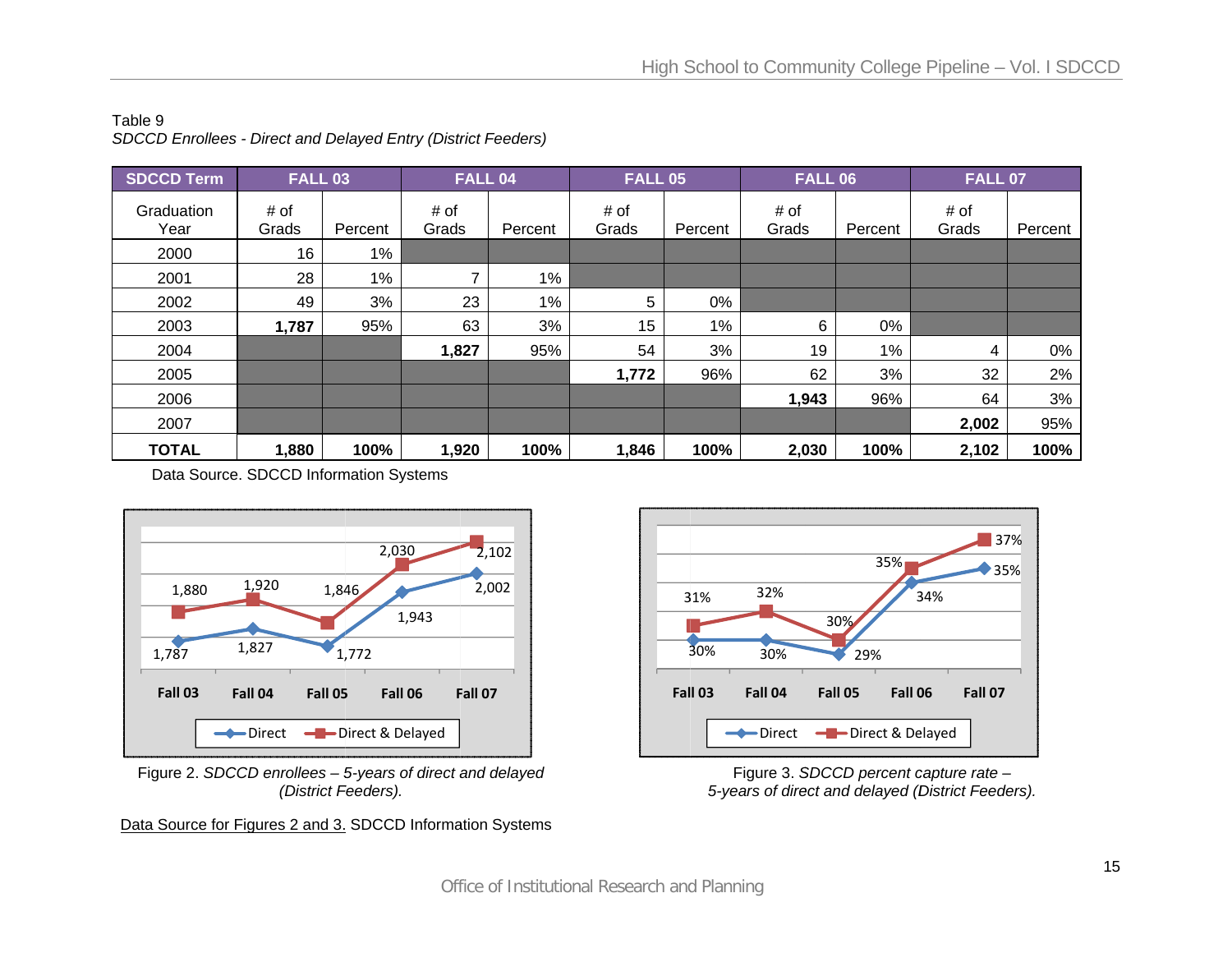| <b>SDCCD Term</b>  | <b>FALL 03</b> |         | <b>FALL 04</b> |         | <b>FALL 05</b> |         | <b>FALL 06</b> |         | <b>FALL 07</b> |         |
|--------------------|----------------|---------|----------------|---------|----------------|---------|----------------|---------|----------------|---------|
| Graduation<br>Year | # of<br>Grads  | Percent | # of<br>Grads  | Percent | # of<br>Grads  | Percent | # of<br>Grads  | Percent | # of<br>Grads  | Percent |
| 2000               | 12             | $1\%$   |                |         |                |         |                |         |                |         |
| 2001               | 21             | 2%      | 21             | 2%      |                |         |                |         |                |         |
| 2002               | 54             | 5%      | 27             | 3%      | 13             | 1%      |                |         |                |         |
| 2003               | 919            | 91%     | 56             | 5%      | 30             | 3%      | 11             | 1%      |                |         |
| 2004               |                |         | 963            | 90%     | 53             | 5%      | 39             | 3%      | 7              | $1\%$   |
| 2005               |                |         |                |         | 947            | 91%     | 75             | 6%      | 18             | $1\%$   |
| 2006               |                |         |                |         |                |         | 1,106          | 90%     | 67             | 5%      |
| 2007               |                |         |                |         |                |         |                |         | 1,304          | 93%     |
| <b>TOTAL</b>       | 1,006          | 100%    | 1,067          | 100%    | 1,043          | 100%    | 1,231          | 100%    | 1,396          | 100%    |

Table 10 *SDCCD Enrollee es - Direct and D elayed Entry (No on-District Feeder rs)*



F Figure 4. *SDCCD D enrollees – 5-years of di direct and delayed d (Non-District Fe eeders).* 

Data Source for Figures 4 and 5. SDCCD Information Systems



Figure 5. SDCCD percent capture rate – 5-years of *d direct and delaye d (Non-District Fe eeders).*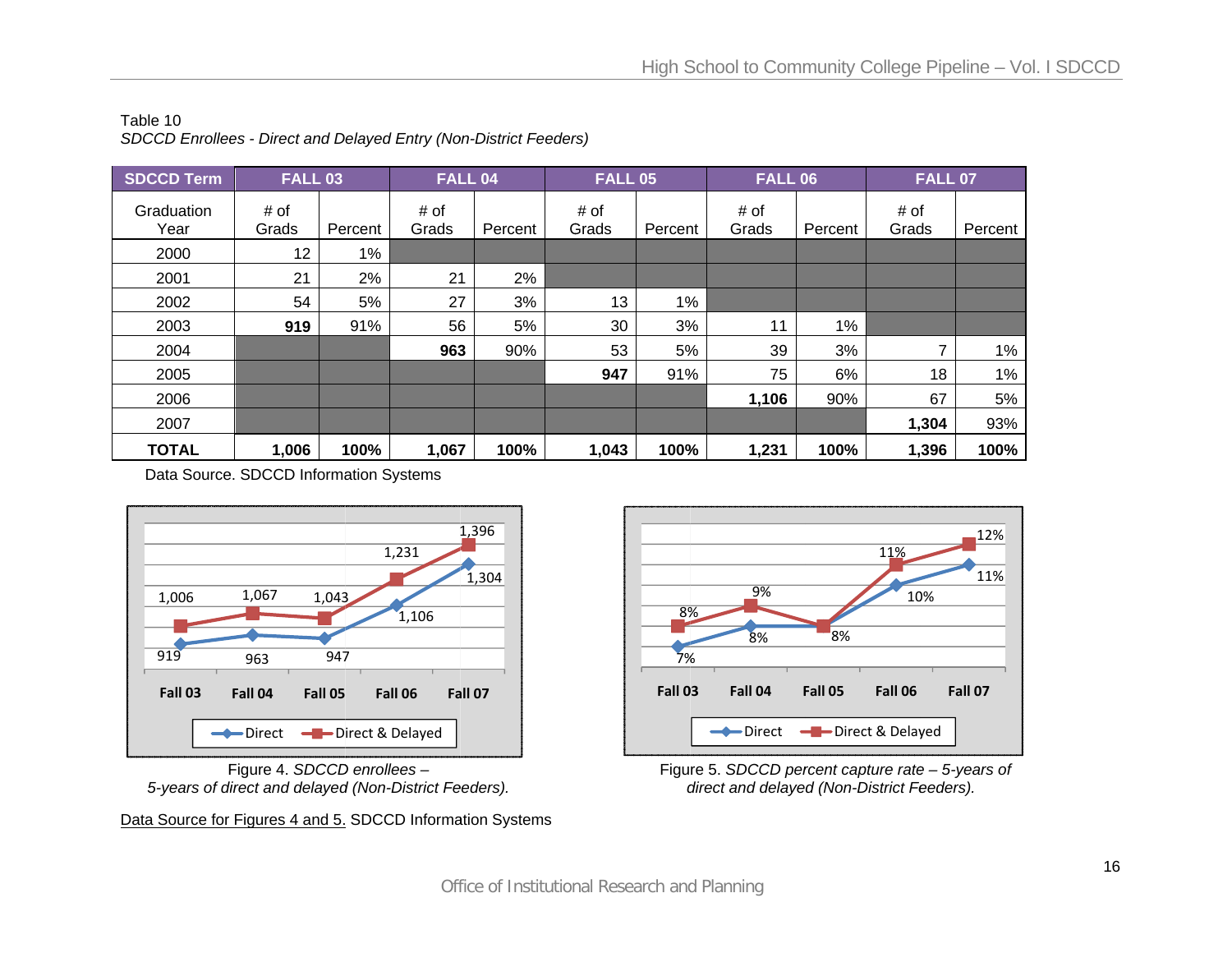### Section 2.2 Demographic Characteristics of Entering High School Graduates

This section provides data on the demographic characteristics of the high school graduates who enrolled in the district in fall 2007. Data reflect combined direct and delayed entry district feeder high school students only.

### GENDER:

• Of the combined direct and delayed entry district feeder high school graduates enrolled at SDCCD in fall 2007, 54% were female and 46% male (see Table 11).

### RACE/ETHNICITY:

- The racial/ethnic composition of the fall 2007 SDCCD cohort of combined direct and delayed entry district feeder high school graduates was: 34% Latino, 20% white, 17% Asian / Pacific Islander, 11% African American, 9% Filipino, and 1% American Indian. For the remainder, 2% were reported as other and 6% were unreported (see Table 11 and Figure 6). The racial/ethnic composition of the 2007 high school senior class was: 34% Latino, 30% white, 14% African American, 13% Asian / Pacific Islander, 9% Filipino, and <1% American Indian (see Table 3). A comparison of the two populations suggests that Latinos, Filipinos, and American Indians are proportionately represented, whites and African Americans are under-represented, and Asians are slightly over-represented at SDCCD. (Please note that the former population comprises both direct and delayed entry students, which include the Classes of 2004 through 2007, whereas the senior class portrait examines only the Class of 2007. The two populations are comparable as only 5% of the former population consists of delayed entry students from the Classes of 2004 through 2006.)
- $\bullet$ The percent of Latino students increased steadily over the five fall terms, from 27% in 2003 to 34% in 2007 (see Table 11).

### FIRST GENERATION COLLEGE STUDENT:

- In 2007, 35% of the combined direct and delayed district feeder high school graduates were first generation college students (see Table 11).
- The percent of first generation college students increased slightly and steadily over the five-year period from 29% in 2003 to 35% in 2007 (see Table 11).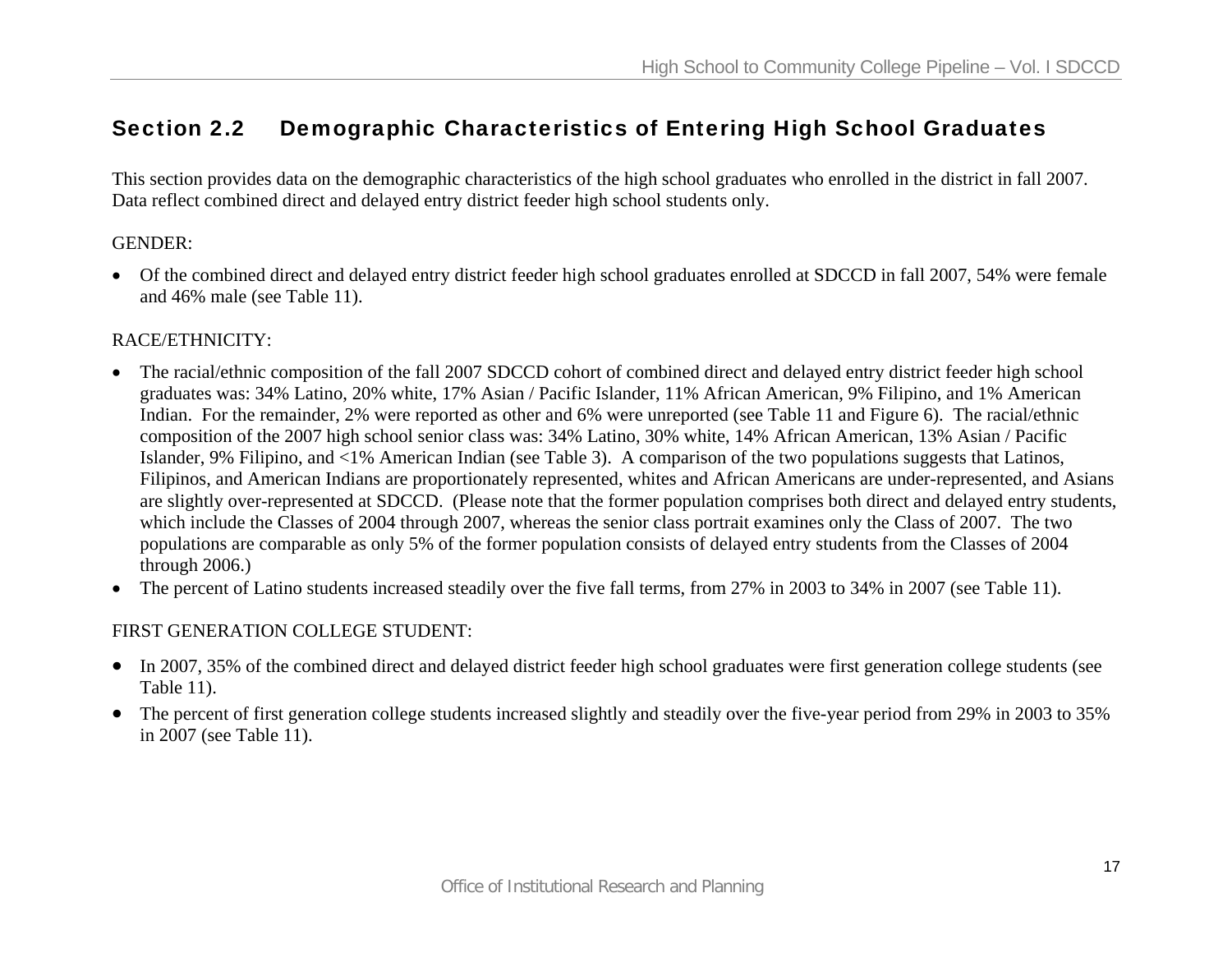#### Table 11 *Race/Ethnicity of SDCCD Direct and Delayed Entry High School Graduates (District Feeders)*

|                            | <b>FALL 03</b> | <b>FALL 04</b> | <b>FALL 05</b> | <b>FALL 06</b> | <b>FALL 07</b> |
|----------------------------|----------------|----------------|----------------|----------------|----------------|
| <b>Total N of Students</b> | 1,880          | 1,920          | 1,846          | 2,030          | 2,102          |
| <b>GENDER</b>              |                |                |                |                |                |
| Female                     | 52%            | 52%            | 52%            | 53%            | 54%            |
| Male                       | 48%            | 48%            | 48%            | 47%            | 46%            |
| Unreported                 | $< 1\%$        | $< 1\%$        | $< 1\%$        | 0%             | 0%             |
| <b>ETHNICITY</b>           |                |                |                |                |                |
| American Indian            | 1%             | 1%             | 1%             | 1%             | 1%             |
| African American           | 9%             | 10%            | 10%            | 11%            | 11%            |
| Asian / Pacific Islander   | 18%            | 18%            | 18%            | 17%            | 17%            |
| Filipino                   | 11%            | 11%            | 11%            | 9%             | 9%             |
| Latino                     | 27%            | 29%            | 29%            | 32%            | 34%            |
| White                      | 23%            | 22%            | 23%            | 21%            | 20%            |
| Other                      | 6%             | 3%             | 3%             | 3%             | 2%             |
| Unreported                 | 5%             | 6%             | 5%             | 6%             | 6%             |
| <b>FIRST GENERATION</b>    |                |                |                |                |                |
| Not first generation       | 71%            | 69%            | 69%            | 67%            | 65%            |
| First generation           | 29%            | 31%            | 31%            | 33%            | 35%            |

Data Source. SDCCD Information Systems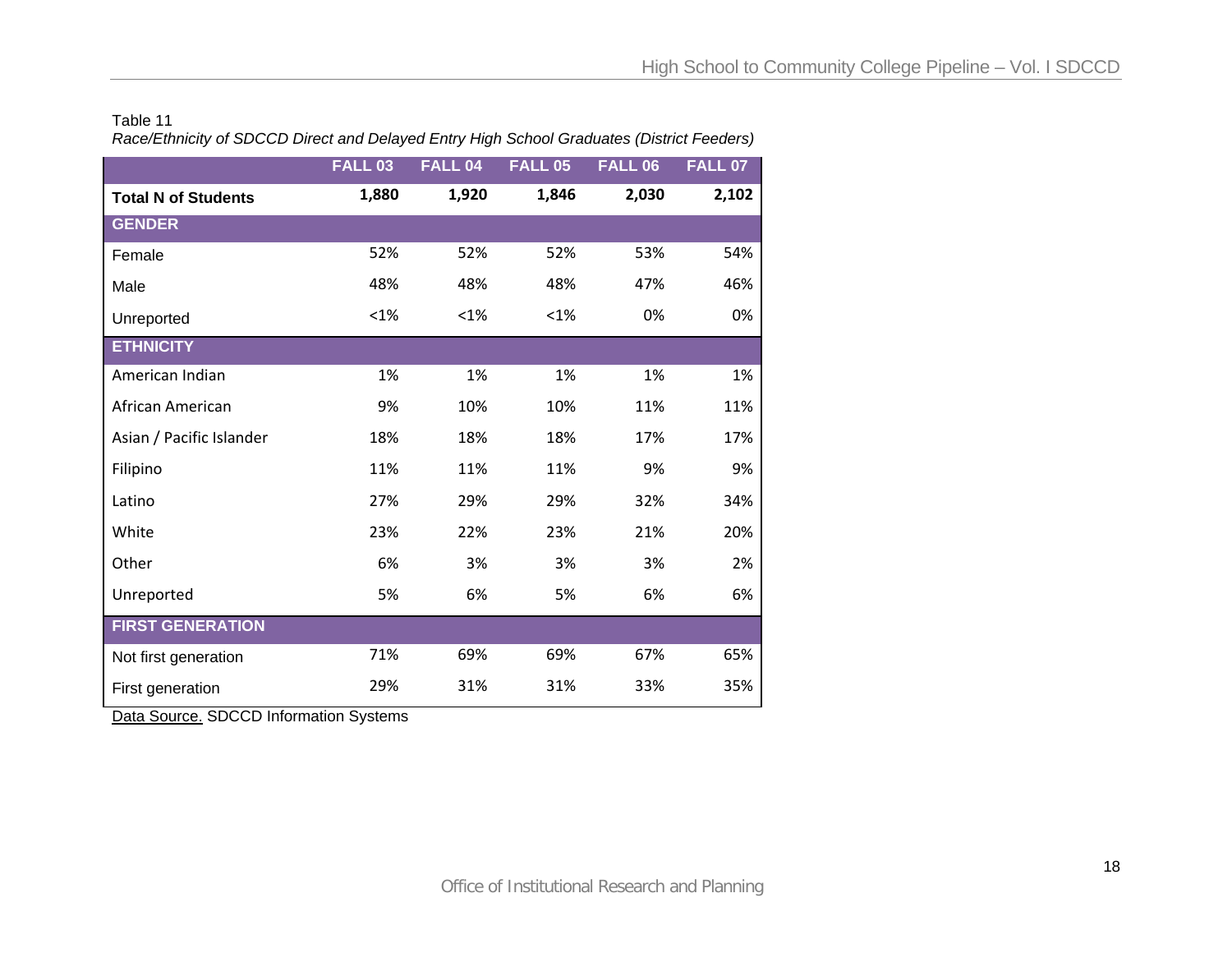

Figure 6. *Race/ethnicity of SDCCD direct and delayed entry high school graduates (District Feeders).*

Data Source. SDCCD Information Systems

Note. Although excluded from the figure above, "Other" and "Unreported" ethnic groups are included in the total denominator.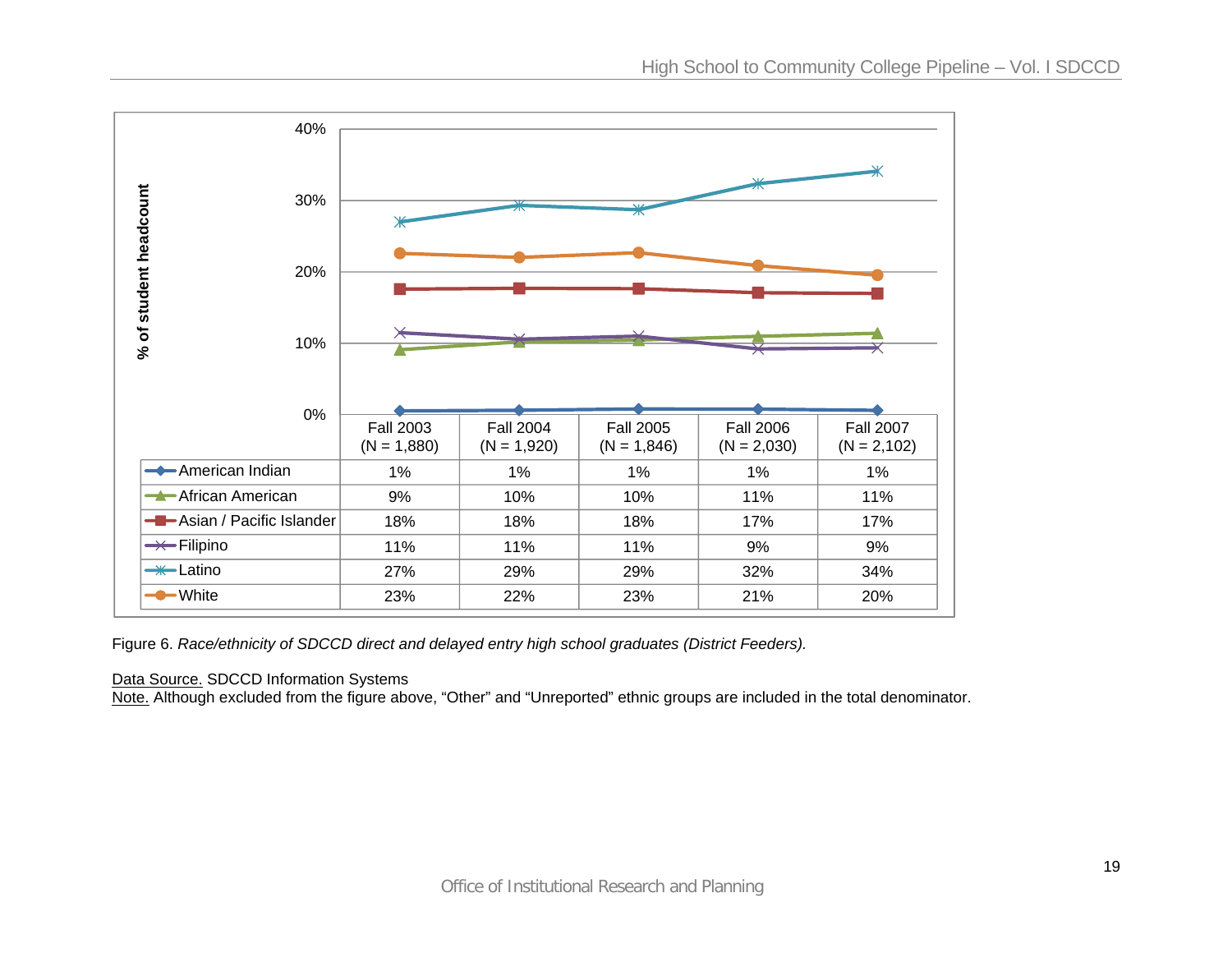# Chapter 3: College Placement

The assessment tests used in the district help determine which levels of English and math courses would offer students the greatest opportunities for learning, academic challenge, and success. Students are encouraged to take the assessment tests as they matriculate in the college. For the high school graduates who took an assessment test prior to their fall enrollment in the district, this section summarizes what levels of courses these students qualified to enroll in (i.e., transfer level, associate degree-level, basic skills) for reading, writing, and math courses. Although students can also obtain a placement level by successful completion of prerequisite courses, the data in this section reflect only students who qualified for a particular placement level based on the assessment test score*.* Course sequences in relation to placement scores are displayed for English in Figure 7 and math in Figure 8.

The data described in Sections 3.1 through 3.4 reflect combined direct and delayed entry district feeder high school graduates enrolled at SDCCD in fall 2007. Data are provided for district feeder high schools only since the majority of non-district feeder high school students did not take placement tests during most terms.



Figure 7. *English course sequence relative to placement.* Figure 8. *Math course sequence relative to placement.*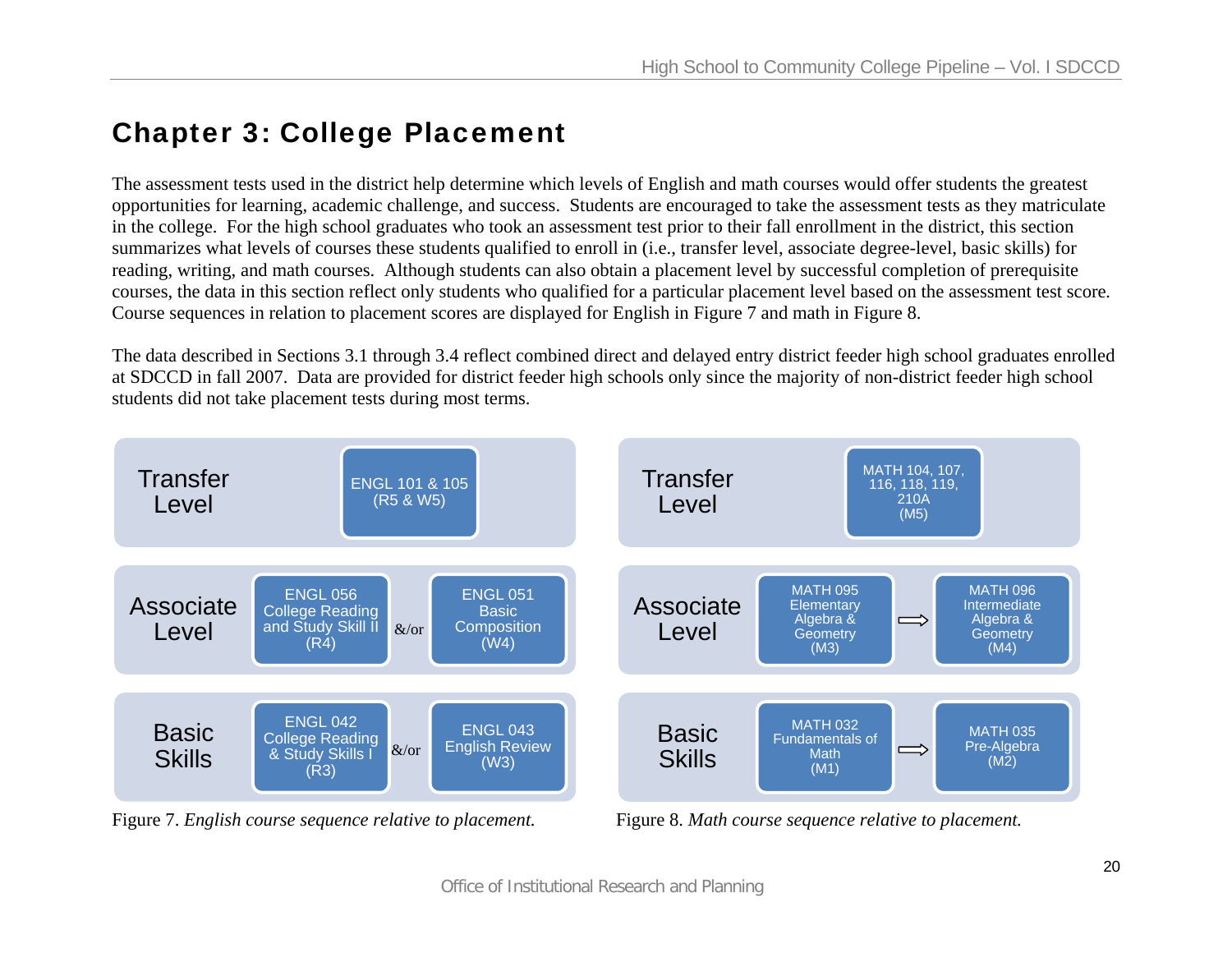# Section 3.1 Reading Placement Outcomes

- In fall 2007, of the combined direct and delayed entry students from district feeder high schools, approximately one-third did not take a placement test, 9% "Need Advising" which means that their test scores were very low and warranted a meeting with a counselor, 10% placed at Basic Skills (up from 4% in 2003), 19% placed at the Associate degree-level (up from 15% in 2003), and 30% placed at the Transfer level (down from 52% in 2003).
- •Transfer level placements exhibited a dramatic decline from fall 2003 to fall 2005 and then leveled off.
- • The percentage of Associate degree-level placements varied within the range of 14% and 19% over the five-year period of 2003 to 2007.
- Although Basic Skills constitutes the smallest proportion of the three course placement levels, it has seen the most growth in terms of percent change over the five-year period of 2003 to 2007, increasing from 4% in 2003 to 10% in 2007. See Figure 9 for an illustration of the aforementioned points.



Figure 2. *SDCCD reading placement outcomes of combined direct and delayed entry students over a five-year period (District Feeders).*  Data Source. SDCCD Information Systems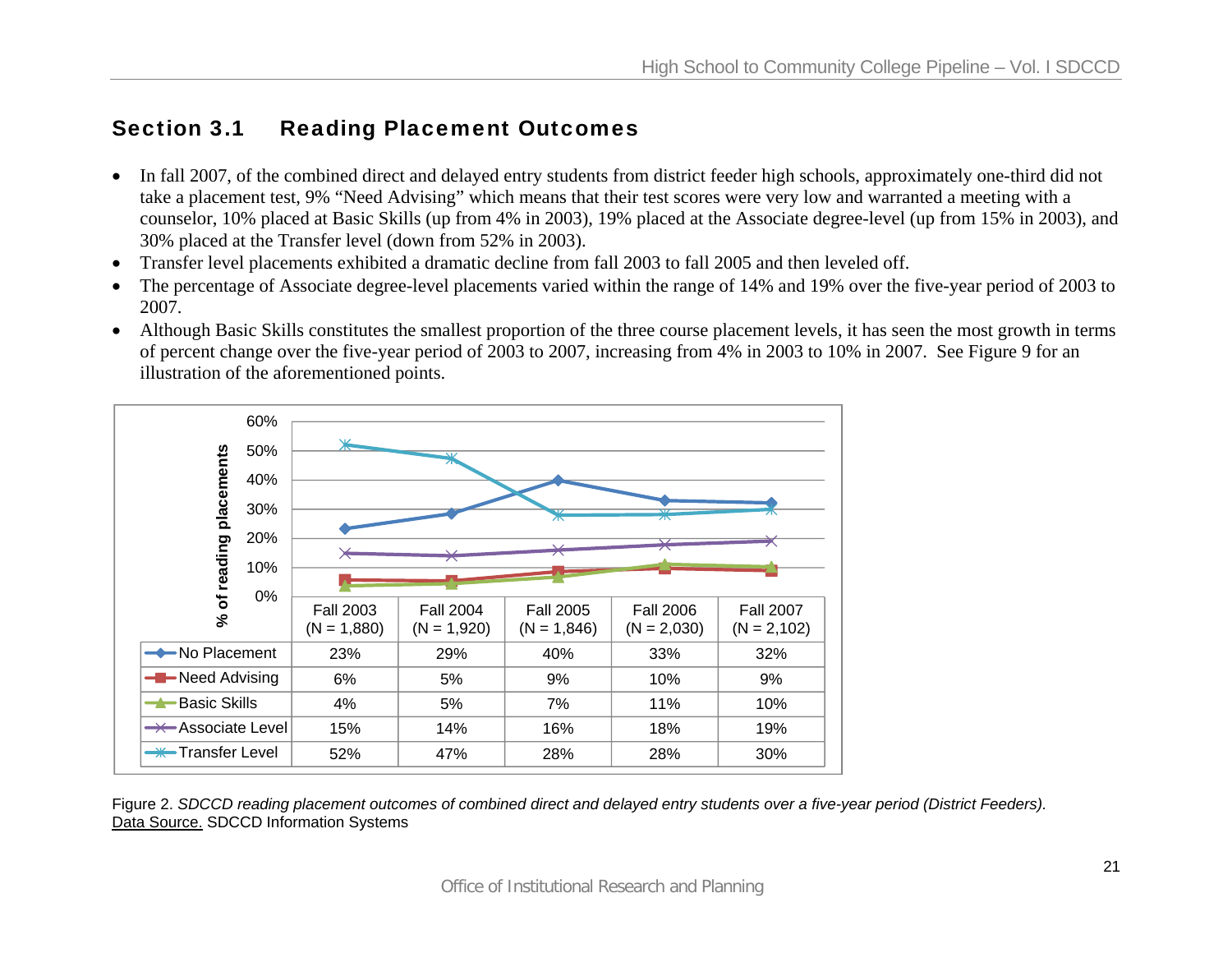# Section 3.2 Writing Placement Outcomes

- •Writing placement scores exhibited the same general trends seen in the Reading placement scores (see Figures 9 and 10).
- • In fall 2007, of the combined direct and delayed entry students from district feeder high schools, approximately one-third did not take a placement test, 9% "Needed Advising" which means that their test scores were very low and warranted a meeting with a counselor, 16% placed at Basic Skills (up from 11% in 2003), 27% placed at the Associate degree-level (up from 24% in 2003), and 16% placed at the Transfer level (down from 36% in 2003).
- $\bullet$ Transfer level placements exhibited a dramatic decline and then leveled off during the five-year period of 2003 to 2007.
- • The percentage of Associate degree-level placements varied slightly within the range of 23% and 27% over the five-year period of 2003 to 2007.
- Although Basic Skills constitutes the smallest proportion of the three course placement levels, it has seen the most growth in terms of percent change over the five-year period of 2003 to 2007, increasing from 11% in 2003 to 16% in 2007. See Figure 10 for an illustration of the aforementioned points.



Figure 10. *SDCCD writing placement outcomes of combined direct and delayed entry students over a five-year period (District Feeders)*  Data Source. SDCCD Information Systems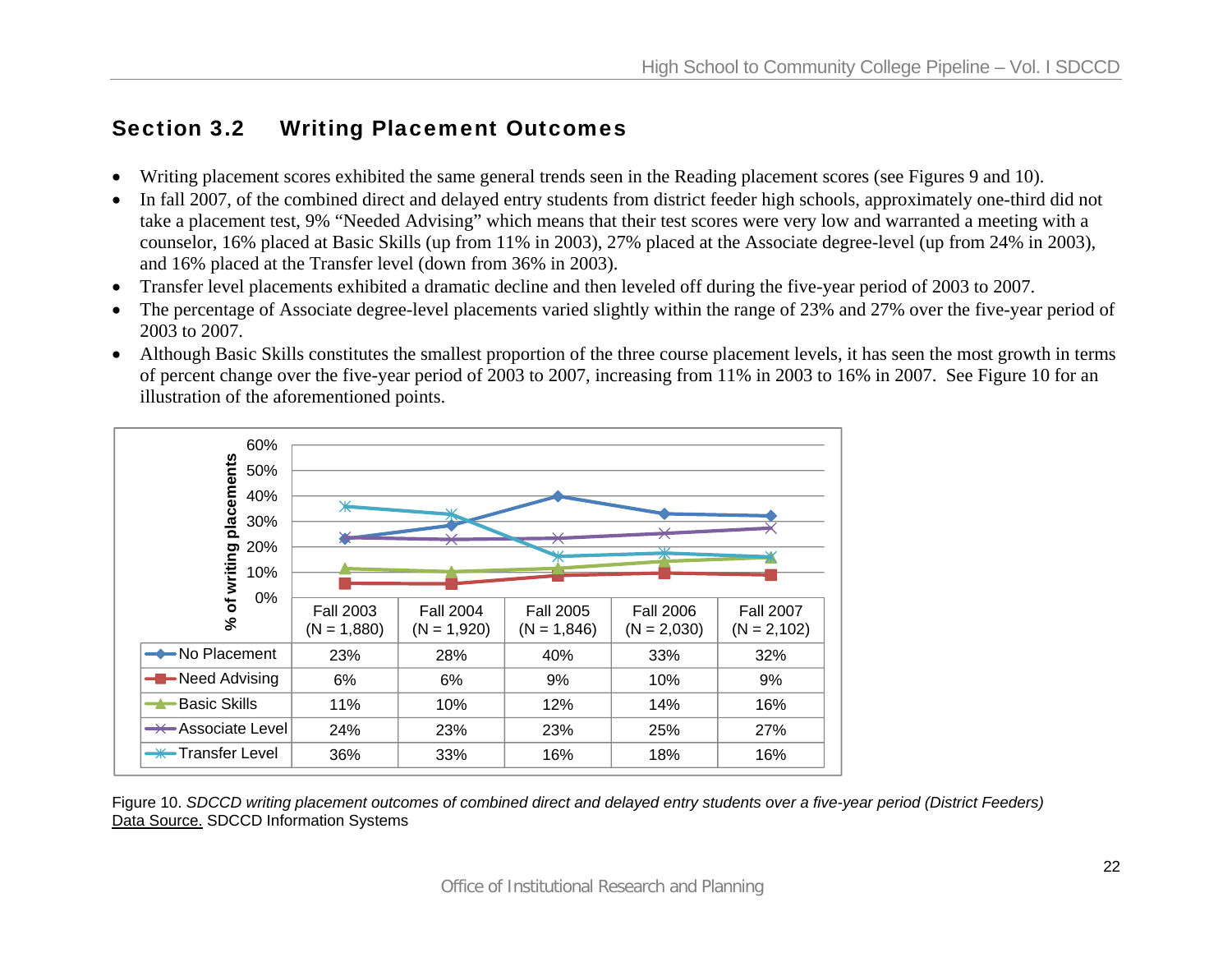### Section 3.3 Math Placement Outcomes

- In fall 2007, of the combined direct and delayed entry students from district feeder high schools, approximately one-third did not take a placement test, 2% needed to "Take Algebra Readiness Test", 29% placed at Basic Skills, 24% placed at the Associate degree-level, and 13% placed at the Transfer level.
- Among the three placement levels, Transfer level placements consistently constituted the smallest proportion of placements during the five-year period of 2003 to 2007.
- The percentage of Associate degree-level placements varied within the range of 23% and 31% over the five-year period of 2003 to 2007.
- Over the five-year period of 2003 to 2007, Basic Skills grew to be the most prevalent of the math placement levels. See Figure 11 for an illustration of the aforementioned points.



Figure 11. *SDCCD math placement outcomes of combined direct and delayed entry students over a five-year period (District Feeders)*  Data Source. SDCCD Information Systems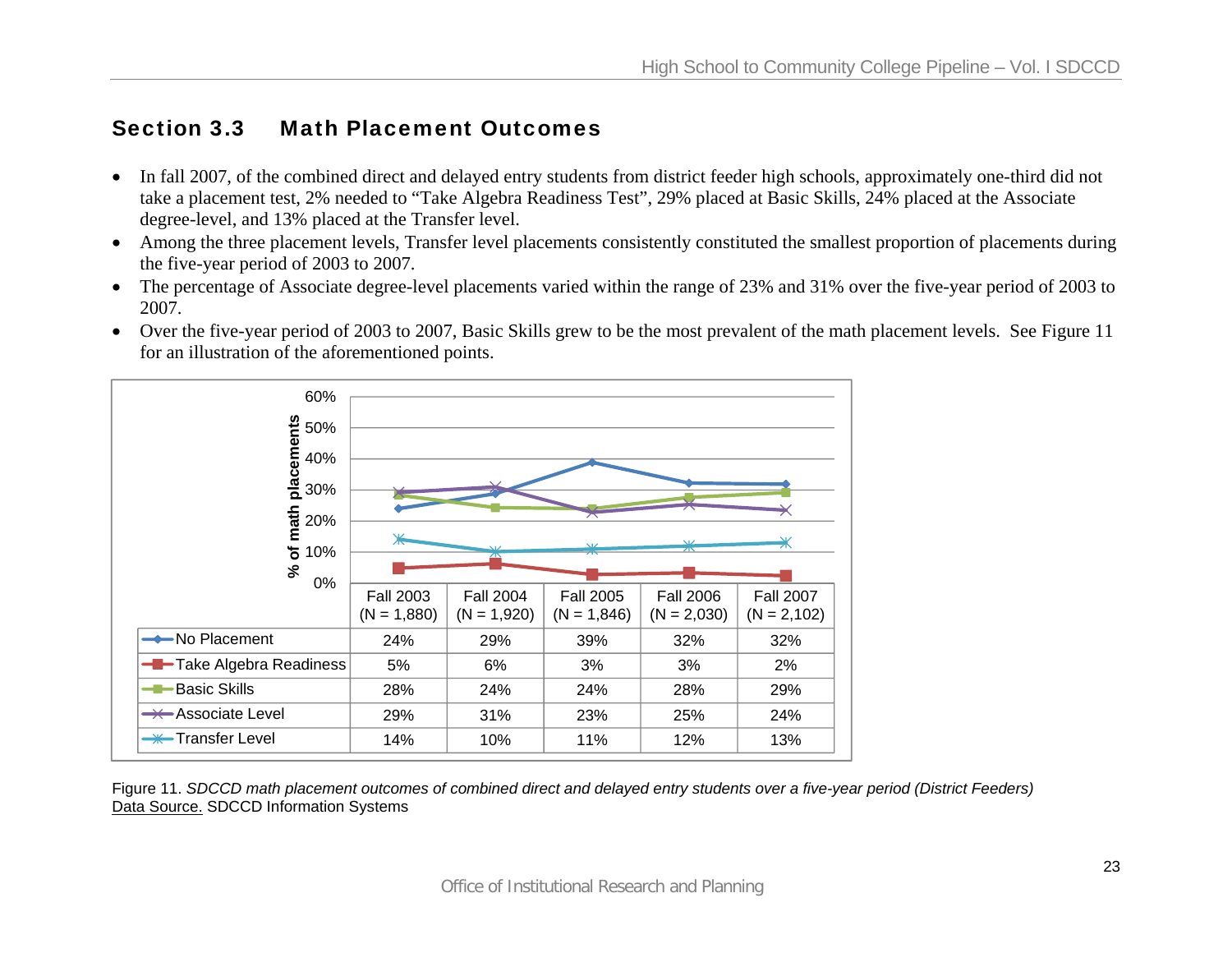# Chapter 4: First-Semester Outcomes

Chapter 4 describes how first-time students from the district feeder high schools performed during their first academic term. This chapter is divided into five sections: Setting the Context, Average Unit Completion, Retention, Successful Course Completion, and Course Outcomes.

# Section 4.1 Setting the Context

Valid enrollments include all course enrollments in which the grade notation is A, B, C, D, F, CR (Credit Received), NC (No Credit Received), I (Incomplete), W (Withdrawal), or RD (Report Delayed). Valid enrollments for combined direct and delayed entry district feeder high school students disaggregated by race/ethnicity are shown in Table 12 for fall 2003 to 2007.

- For combined direct and delayed district feeder high school students in 2007, the valid enrollments by race/ethnicity mirror the racial/ethnic composition of the student population (note the similarities between Tables 11 and 12 as well as Figures 6 and 12).
- Enrollments by Latino students climbed from 26% in 2003 to 34% in 2007 (see Figure 12).

| <b>Valid Enrollments</b> | <b>Fall 2003</b> |      | <b>Fall 2004</b> |      | <b>Fall 2005</b> |      | <b>Fall 2006</b> |      | <b>Fall 2007</b> |       |  |
|--------------------------|------------------|------|------------------|------|------------------|------|------------------|------|------------------|-------|--|
|                          | N                | %    | N                | %    | N                | %    | N                | %    | N                | %     |  |
| American Indian          | 34               | 1%   | 48               | 1%   | 51               | 1%   | 60               | 1%   | 43               | $1\%$ |  |
| African American         | 598              | 9%   | 750              | 12%  | 703              | 12%  | 771              | 12%  | 736              | 11%   |  |
| Asian / Pacific Islander | ,165             | 18%  | 1,126            | 17%  | 1,031            | 17%  | 1,073            | 16%  | 1,102            | 17%   |  |
| Filipino                 | 748              | 11%  | 619              | 10%  | 665              | 11%  | 565              | 9%   | 585              | 9%    |  |
| Latino                   | ,698             | 26%  | 1,889            | 29%  | 1,695            | 28%  | 2,068            | 32%  | 2,246            | 34%   |  |
| White                    | .517             | 23%  | 1,437            | 22%  | 1,395            | 23%  | 1,412            | 22%  | 1,384            | 21%   |  |
| Other                    | 406              | 6%   | 234              | 4%   | 228              | 4%   | 200              | 3%   | 142              | 2%    |  |
| Unreported               | 366              | 6%   | 403              | 6%   | 278              | 5%   | 369              | 6%   | 423              | 6%    |  |
| <b>Total</b>             | 6,532            | 100% | 6,506            | 100% | 6,046            | 100% | 6,518            | 100% | 6,661            | 100%  |  |

### Table 12

*SDCCD Valid Enrollment by Race/Ethnicity – 5 Years of Combined Direct and Delayed Entry (District Feeders)* 

Data Source. SDCCD Information Systems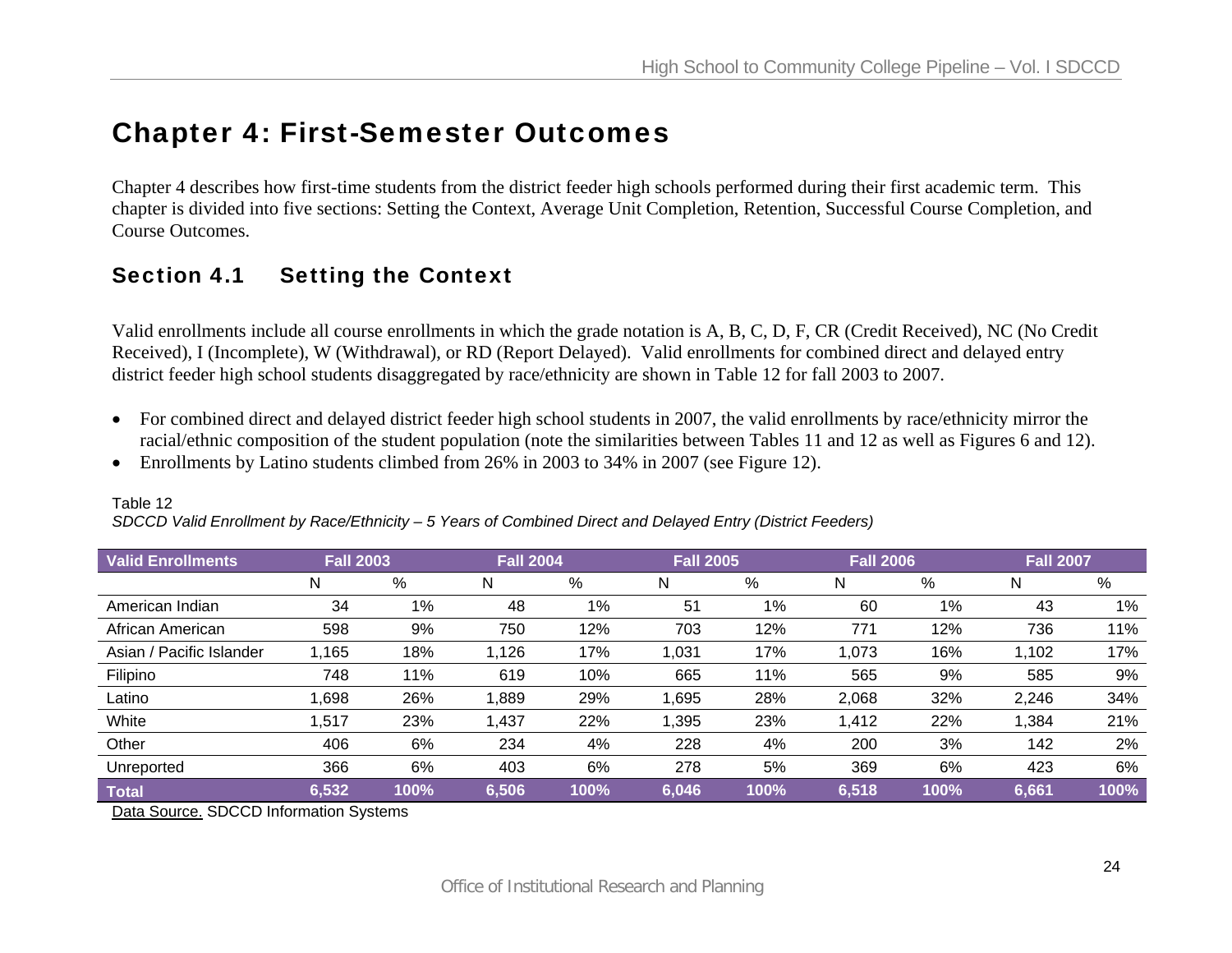

Figure 12. *SDCCD valid enrollment by race/ethnicity of combined direct and delayed entry students over a five-year period (District Feeders)*

### Data Source. SDCCD Information Systems

Note. Although excluded from the figure above, "Other" and "Unreported" ethnic groups are included in the total denominator.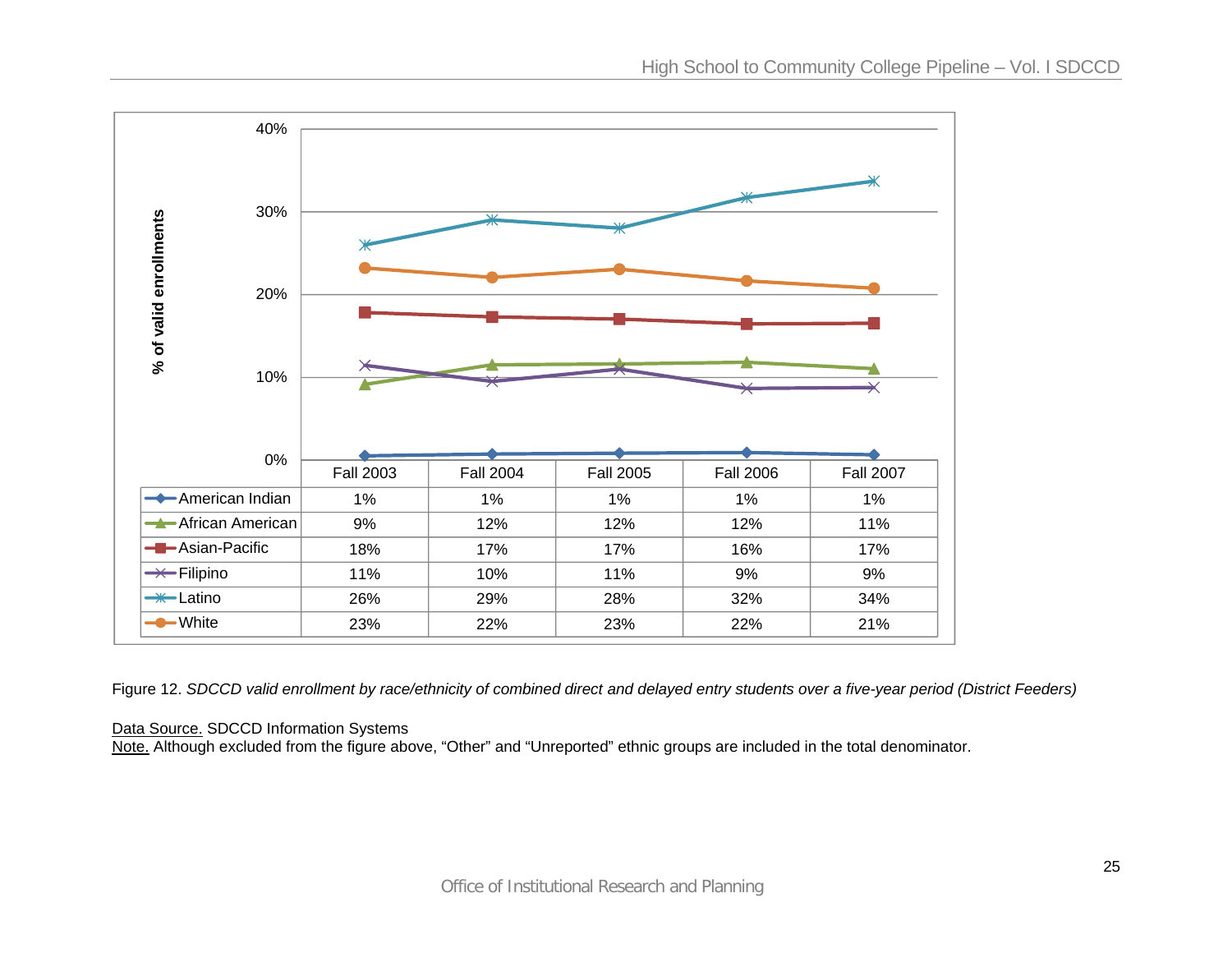# Section 4.2 Average Unit Completion

Table 13 shows the average number of units completed by combined direct and delayed entry district feeder high school students enrolled at SDCCD from fall 2003 to fall 2007.

Table 13

*SDCCD Units Completed by Race/Ethnicity – 5 Years of Combined Direct and Delayed Entry (District Feeders)* 

| <b>Average Unit</b><br><b>Completion</b> | <b>Fall 2003</b> | <b>Fall 2004</b> | <b>Fall 2005</b> | <b>Fall 2006</b> | <b>Fall 2007</b> |
|------------------------------------------|------------------|------------------|------------------|------------------|------------------|
| American Indian                          | 5.8              | 6.8              | 6.9              | 7.9              | 5.9              |
| African American                         | 6.8              | 7.6              | 6.5              | 6.2              | 6.2              |
| Asian / Pacific Islander                 | 7.6              | 7.9              | 7.4              | 7.1              | 7.9              |
| Filipino                                 | 8.6              | 7.3              | 7.8              | 7.3              | 6.9              |
| Latino                                   | 6.9              | 7.4              | 7.3              | 6.5              | 7.3              |
| White                                    | 7.7              | 7.9              | 7.2              | 6.8              | 7.9              |
| Other                                    | 7.8              | 7.5              | 7.9              | 6.9              | 8.6              |
| Unreported                               | 7.9              | 8.6              | 6.8              | 6.8              | 7.0              |
| <b>Overall Average</b>                   | 7.5              | 7.7              | 7.3              | 6.7              | 7.3              |

Data Source. SDCCD Information Systems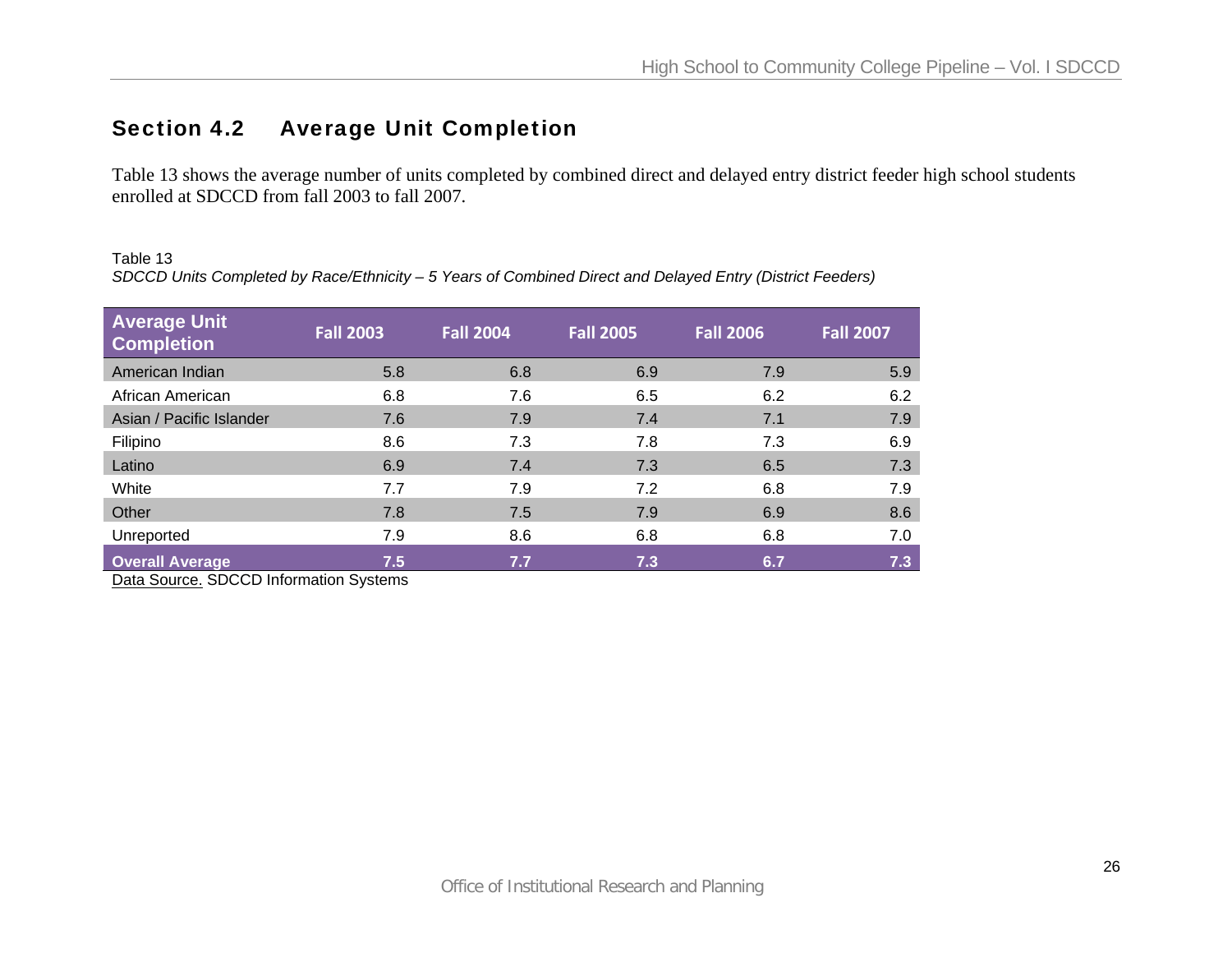### Section 4.3 Retention

Table 14 shows retention rates disaggregated by entry (direct v. delayed) for district high school feeders, while Figure 13 displays retention rates for combined direct and delayed entry district feeder high schools disaggregated by race/ethnicity. Both Table 14 and Figure 13 take a longitudinal look at the five-year period of fall 2003 to fall 2007.

Retention rates were calculated by dividing the numerator comprising grade notations of A, B, C, D, F, CR, NC, I, RD by the denominator comprising grade notations of A, B, C, D, F, CR, NC, I, RD, and W.

- The overall retention rate for combined direct and delayed entry district feeder high school students increased slightly and then remained steady: 83% in fall 2003, 85% in fall 2004, and 86% from fall 2005 through fall 2007.
- The retention rates for delayed entry students were consistently lower than those for students who entered SDCCD directly following high school graduation.
- The retention rates for the high school feeder students were slightly higher than those for the overall SDCCD general population.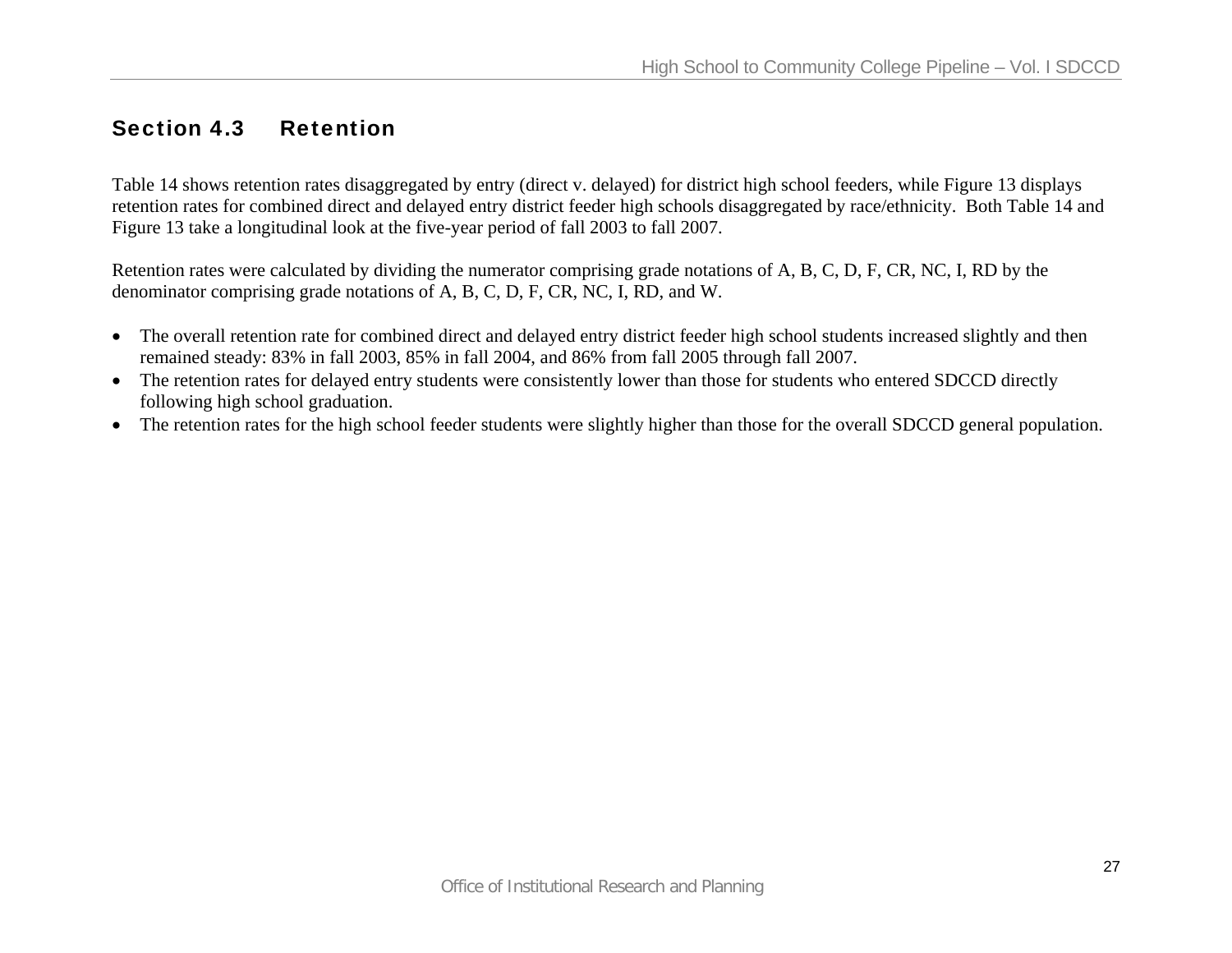### Table 14 *SDCCD Retention Rates – 5 Years of Direct and Delayed Entry (District Feeders)*

| <b>Retention Rate</b>  | <b>Fall 2003</b> | <b>Fall 2004</b> | <b>Fall 2005</b> | <b>Fall 2006</b> | <b>Fall 2007</b> |
|------------------------|------------------|------------------|------------------|------------------|------------------|
| Direct Only            | 84%              | 86%              | 86%              | 86%              | 86%              |
| Delayed Only           | 78%              | 75%              | 75%              | 79%              | 80%              |
| Direct & Delayed Total | 83%              | 85%              | 86%              | 86%              | 86%              |
| Overall SDCCD          | 81%              | 82%              | 82%              | 82%              | 81%              |

Data Source. SDCCD Information Systems



Figure13. *SDCCD retention rates by race/ethnicity for combined direct and delayed entry students over a five-year period (District Feeders)* 

#### Data Source. SDCCD Information Systems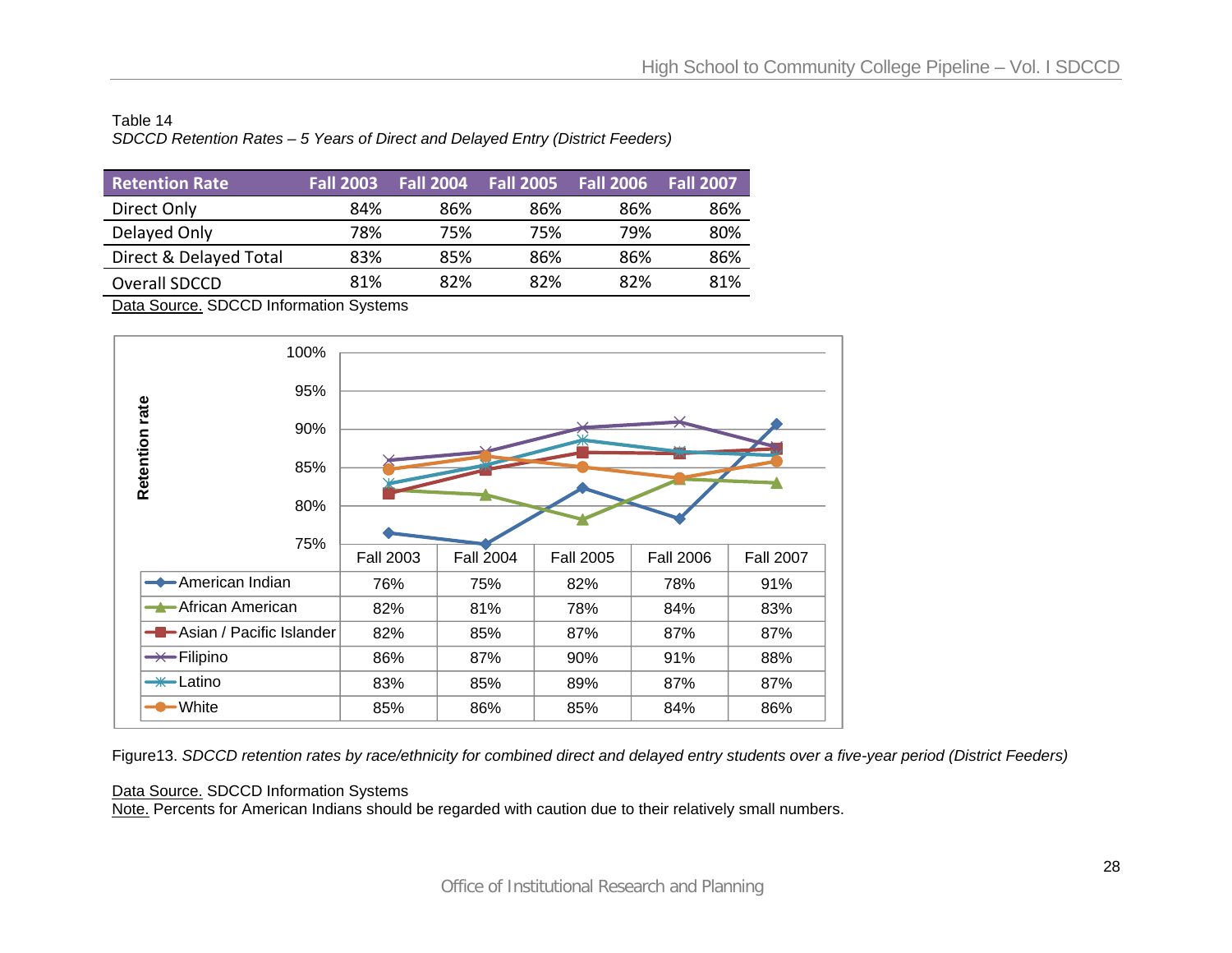### Section 4.4 Successful Course Completion

Table 15 shows successful course completion rates disaggregated by entry (direct v. delayed) for district high school feeders, while Figure 14 displays successful course completion rates for combined direct and delayed entry district feeder high schools disaggregated by race/ethnicity. Both Table 15 and Figure 14 take a longitudinal look at the five-year period of fall 2003 to fall 2007.

Successful course completion rates were calculated by dividing the numerator comprising grade notations of A, B, C, CR by the denominator comprising grade notations of A, B, C, D, F, CR, NC, I, W, and RD.

- The overall successful course completion rates for combined direct and delayed entry district feeder high school students were fairly stable over the five-year period, remaining within the range of 58% to 61%.
- The successful course completion rates for delayed entry students were consistently lower than those for students who entered SDCCD directly following high school graduation.
- The successful course completion rates for the high school feeder students were slightly lower than those for the overall SDCCD general population.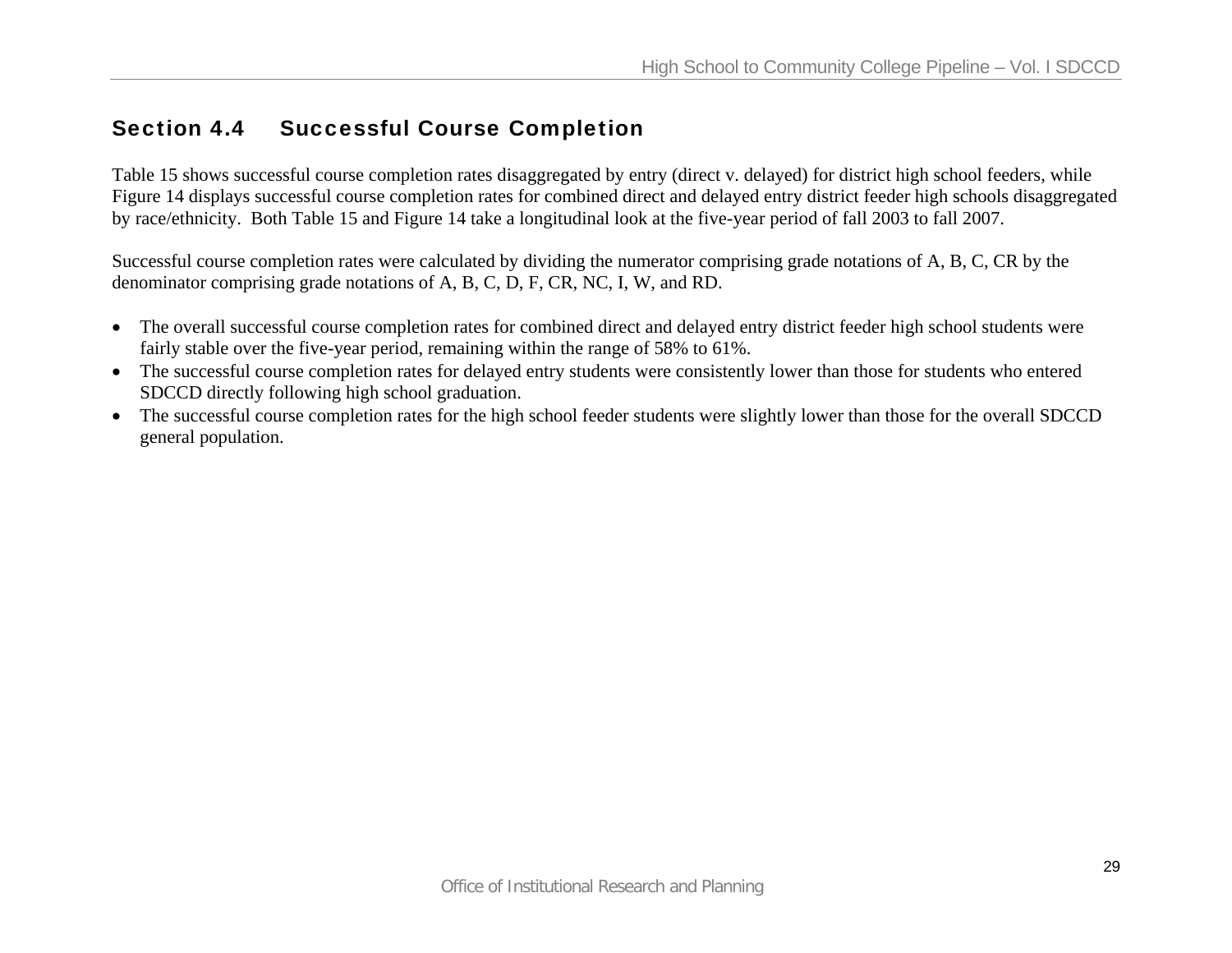### Table 15 *SDCCD Successful Completion Rates – 5 Years of Direct and Delayed Entry (District Feeders)*

| <b>Success Rate</b> | Fall 2003 Fall 2004 Fall 2005 Fall 2006 Fall 2007 |     |      |      |     |
|---------------------|---------------------------------------------------|-----|------|------|-----|
| Direct Only         | 60%                                               | 60% | .59% | .59% | 61% |
| Delayed Only        | 56%                                               | 47% | 44%  | 46%  | 55% |
| Direct & Delayed    | 60%                                               | 59% | 58%  | .59% | 61% |
| Overall SDCCD       | 65%                                               | 65% | 64%  | 65%  | 64% |

Data Source. SDCCD Information Systems



Figure 14. *SDCCD successful completion rates by race/ethnicity for combined direct and delayed entry students over a five-year period (District Feeders)* 

#### Data Source. SDCCD Information Systems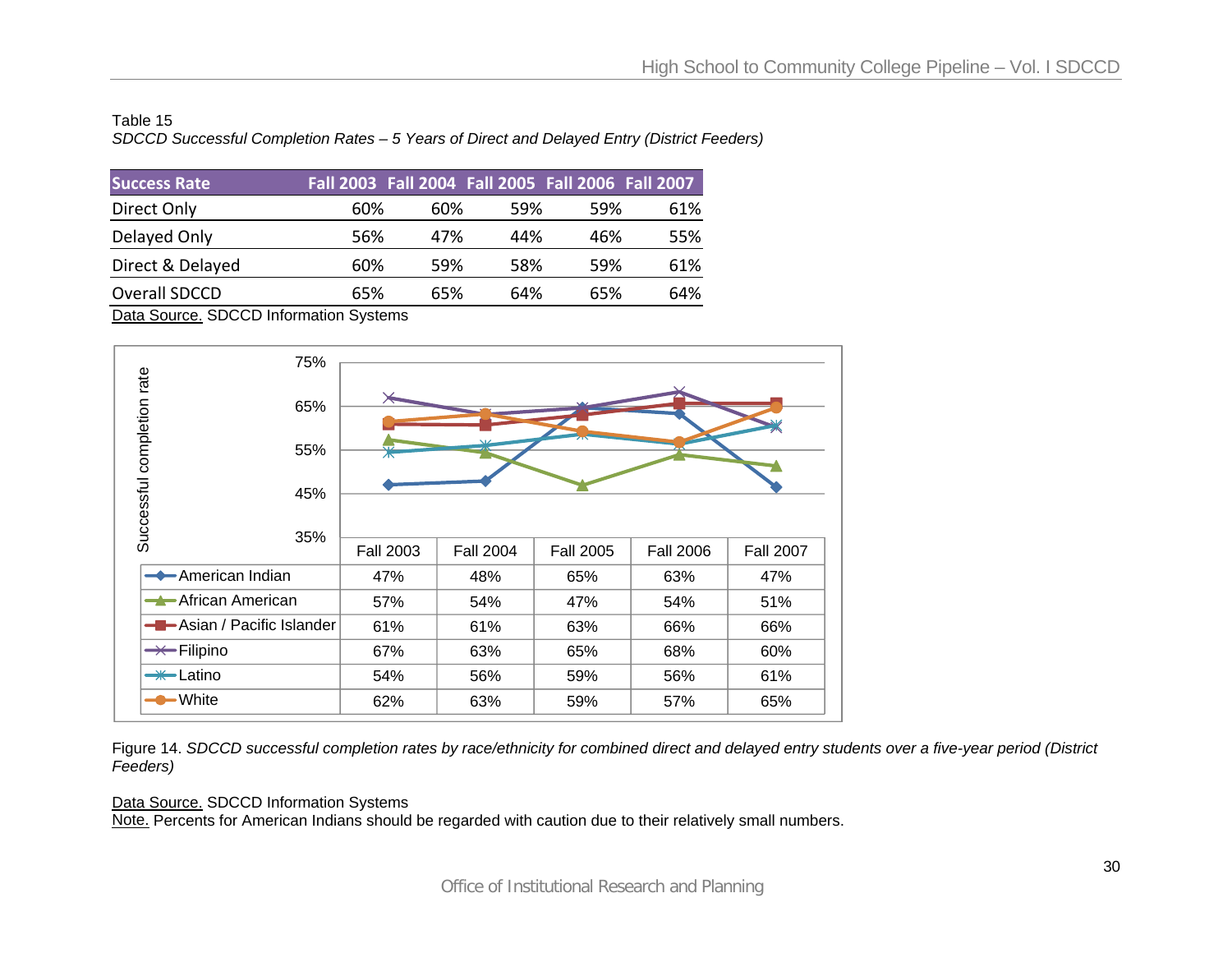### Section 4.5 Course Outcomes

Table 16 shows the grade distributions for combined direct and delayed entry district high school feeder students disaggregated by race/ethnicity for the most recent five fall terms, 2003 to 2007.

Table 17 shows term grade point averages (term GPAs) disaggregated by entry (direct v. delayed) for district high school feeders, while Figure 15 displays term GPAs for combined direct and delayed entry district feeder high schools disaggregated by race/ethnicity. Both Table 17 and Figure 15 take a longitudinal look at the five-year period of fall 2003 to fall 2007.

- Over the five-year period, the overall term GPA of direct and delayed students fell from 2.30 in fall 2003 to 2.21in fall 2004, further down to 2.16 in fall 2005, and then rose back up to 2.21 in fall 2006 and increased to 2.34 in fall 2007.
- The average term GPAs for delayed entry students were consistently lower than those for students who entered SDCCD directly following high school graduation.
- The average term GPAs for the high school feeder students were lower than those for the overall SDCCD general population.

| <b>Fall 2007</b> | А     | Β     |       | <b>CR</b> | D   |     |         | ı*            | ΝC  | <b>RD</b> | W   | Total |
|------------------|-------|-------|-------|-----------|-----|-----|---------|---------------|-----|-----------|-----|-------|
| American Indian  | 14%   | 14%   | 14%   | 5%        | 12% | 26% | $- -$   | $\sim$ $\sim$ | 7%  | $- -$     | 9%  | 43    |
| African American | 11%   | 16%   | 17%   | 7%        | 11% | 15% | 1%      | $- -$         | 5%  | $< 1\%$   | 17% | 736   |
| Asian-Pacific    | 22%   | 20%   | 16%   | 8%        | 7%  | 8%  | $< 1\%$ | $-$           | 6%  | 1%        | 13% | 1102  |
| Filipino         | 15%   | 21%   | 14%   | 11%       | 9%  | 11% | 1%      | $\sim$ $\sim$ | 6%  | 1%        | 12% | 585   |
| Latino           | 20%   | 19%   | 17%   | 5%        | 8%  | 13% | $< 1\%$ | $\sim$ $\sim$ | 5%  | $< 1\%$   | 13% | 2246  |
| White            | 23%   | 21%   | 16%   | 5%        | 6%  | 12% | 1%      | $\sim$ $\sim$ | 3%  | < 1%      | 14% | 1384  |
| Other            | 13%   | 24%   | 24%   | 5%        | 4%  | 11% | 2%      | $- -$         | 5%  | 1%        | 11% | 142   |
| Decline          | 15%   | 17%   | 19%   | 5%        | 8%  | 14% | 1%      | $\sim$ $\sim$ | 2%  | $< 1\%$   | 18% | 423   |
| Total            | 1,257 | 1,297 | 1,099 | 414       | 507 | 799 | 34      | $\sim$ $\sim$ | 301 | 24        | 929 | 6,661 |

*SDCCD Grade Distribution – 5 Years of Combined Direct and Delayed Entry (District Feeders)* 

Data Source. SDCCD Information Systems

Table 16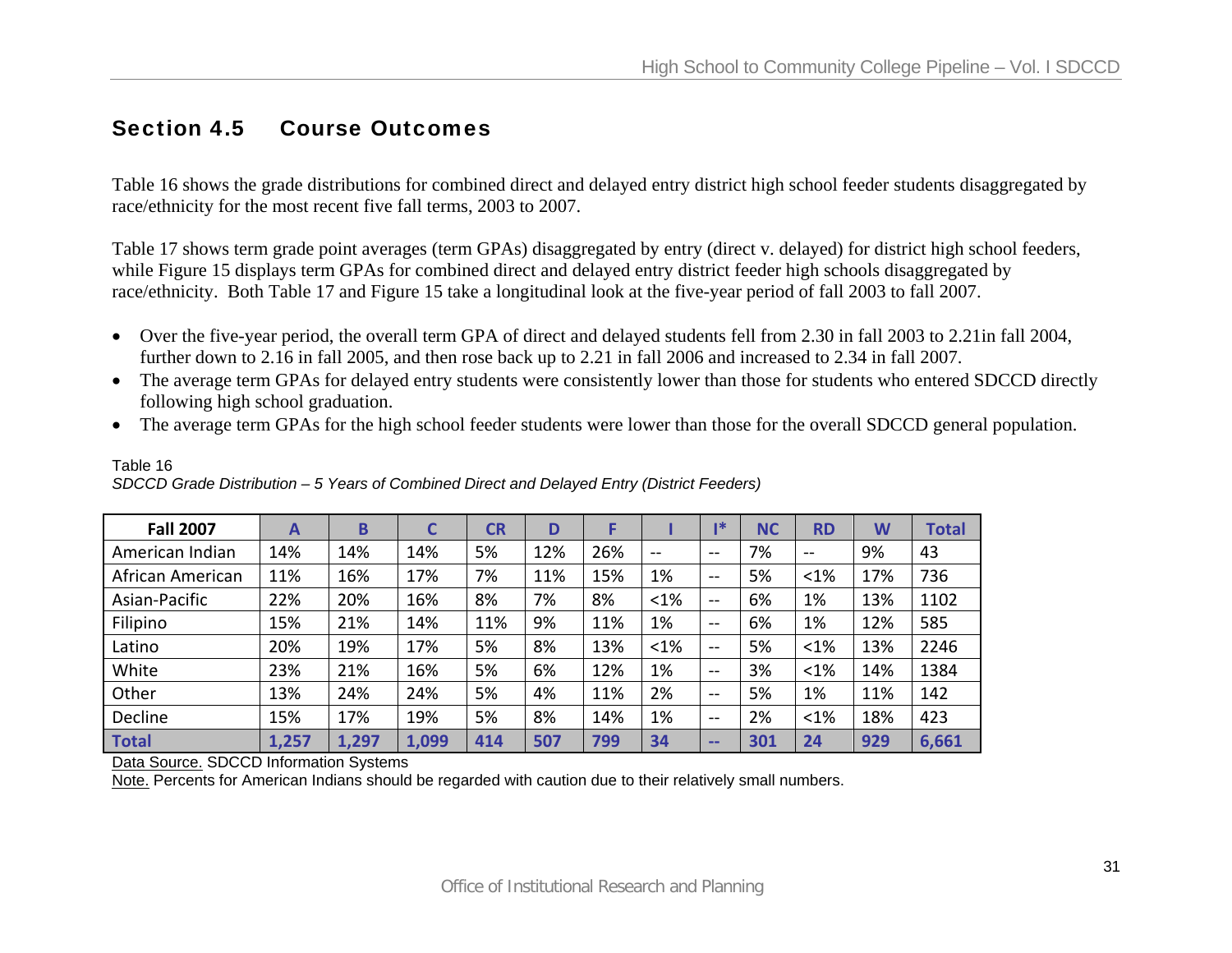| <b>Fall 2006</b> | А     | B     | C     | CR  | D   |     |         | 1*            | <b>NC</b> | <b>RD</b>     | W   | <b>Total</b> |
|------------------|-------|-------|-------|-----|-----|-----|---------|---------------|-----------|---------------|-----|--------------|
| American Indian  | 23%   | 20%   | 15%   | 5%  | 3%  | 10% | $- -$   | $- -$         | 2%        | $\sim$ $\sim$ | 22% | 60           |
| African American | 14%   | 16%   | 18%   | 6%  | 7%  | 17% | $< 1\%$ | $\sim$ $\sim$ | 4%        | 1%            | 16% | 771          |
| Asian-Pacific    | 18%   | 21%   | 18%   | 8%  | 6%  | 11% | $< 1\%$ | $\sim$ $\sim$ | 4%        | 1%            | 13% | 1,073        |
| Filipino         | 20%   | 22%   | 18%   | 8%  | 7%  | 10% | < 1%    | $\sim$ $\sim$ | 5%        | 1%            | 9%  | 565          |
| Latino           | 15%   | 16%   | 19%   | 6%  | 10% | 16% | $< 1\%$ | $\sim$ $\sim$ | 4%        | 1%            | 13% | 2,068        |
| White            | 19%   | 19%   | 15%   | 4%  | 8%  | 15% | 1%      | $\sim$ $\sim$ | 2%        | 1%            | 16% | 1,412        |
| Other            | 17%   | 19%   | 13%   | 5%  | 11% | 15% | $- -$   | $-1$          | 3%        | 2%            | 18% | 200          |
| Decline          | 13%   | 20%   | 21%   | 5%  | 6%  | 11% | 1%      | $\sim$ $\sim$ | 5%        | 1%            | 16% | 369          |
| <b>Total</b>     | 1,084 | 1,202 | 1,157 | 396 | 506 | 930 | 25      | --            | 238       | 55            | 925 | 6,518        |

Table 16 (cont'd) *SDCCD Grade Distribution – 5 Years of Combined Direct and Delayed Entry (District Feeders)* 

| <b>Fall 2005</b> | A   | B     | C     | CR  | D   |     |         | $\mathbf{R}^*$ | <b>NC</b> | <b>RD</b>     | W   | <b>Total</b> |
|------------------|-----|-------|-------|-----|-----|-----|---------|----------------|-----------|---------------|-----|--------------|
| American Indian  | 25% | 20%   | 14%   | 6%  | 2%  | 14% | $- -$   | $\sim$ $\sim$  | 2%        | $\sim$        | 18% | 51           |
| African American | 12% | 14%   | 18%   | 3%  | 11% | 19% | $< 1\%$ | $\sim$ $\sim$  | 1%        | $< 1\%$       | 22% | 703          |
| Asian-Pacific    | 17% | 20%   | 20%   | 5%  | 7%  | 13% | < 1%    | $\sim$ $\sim$  | 3%        | $\sim$        | 13% | 1,031        |
| Filipino         | 17% | 22%   | 20%   | 6%  | 8%  | 12% | < 1%    | $\sim$ $\sim$  | 5%        | $\sim$ $\sim$ | 10% | 665          |
| Latino           | 17% | 20%   | 18%   | 4%  | 9%  | 18% | $< 1\%$ | $\sim$ $\sim$  | 3%        | $< 1\%$       | 11% | 1,695        |
| White            | 17% | 22%   | 17%   | 3%  | 7%  | 15% | 1%      | $\sim$ $\sim$  | 3%        | $< 1\%$       | 15% | 1,395        |
| Other            | 13% | 16%   | 23%   | 3%  | 7%  | 17% | < 1%    | $\sim$ $\sim$  | 4%        | $< 1\%$       | 16% | 228          |
| Decline          | 16% | 19%   | 14%   | 3%  | 10% | 13% | $< 1\%$ | $\sim$ $\sim$  | 6%        | $< 1\%$       | 17% | 278          |
| <b>Total</b>     | 985 | 1,191 | 1,110 | 250 | 500 | 943 | 25      | --             | 188       | 7             | 847 | 6,046        |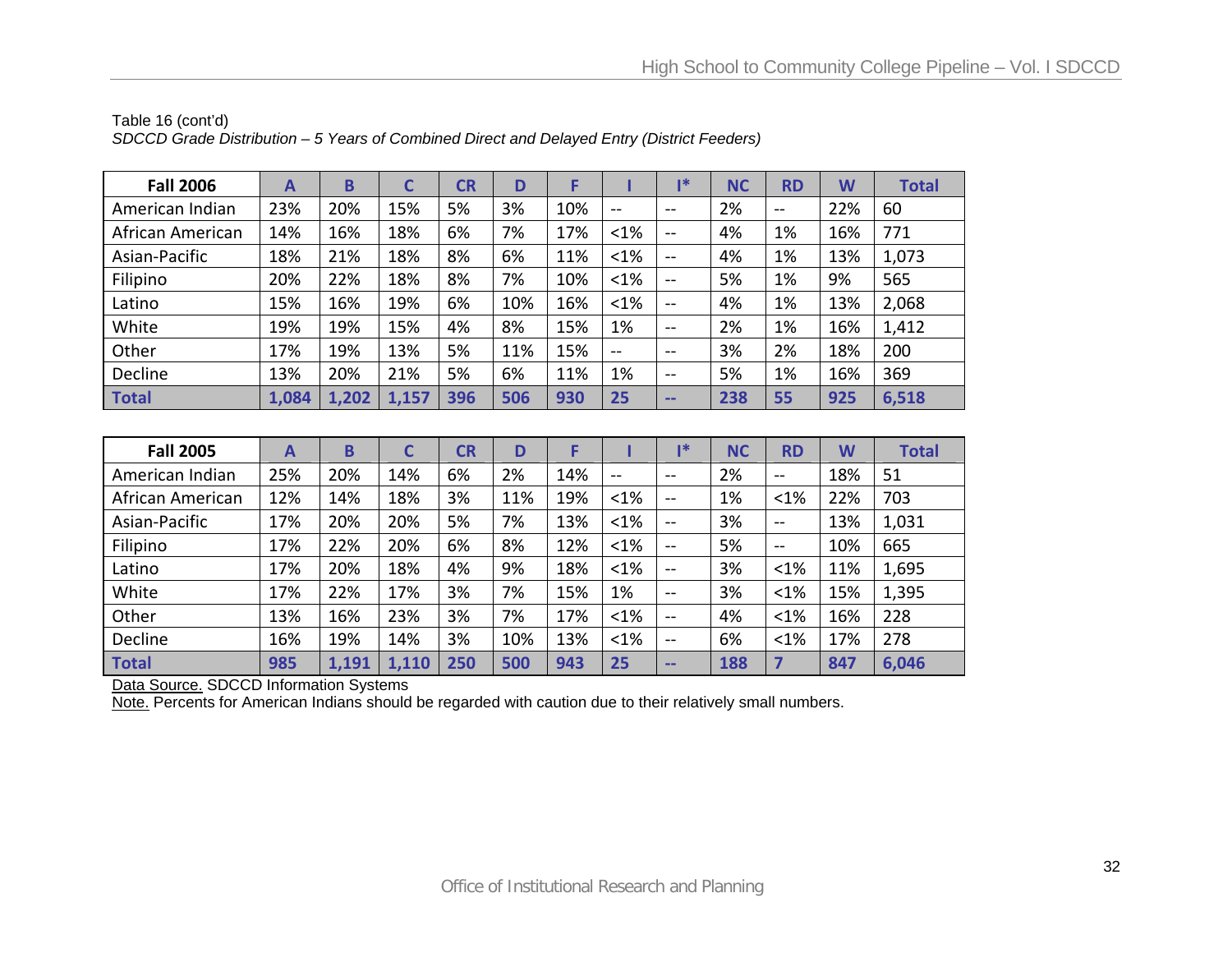| <b>Fall 2004</b> | $\mathsf{A}$ | B     | C     | CR    | D   |     |               | ∎∗                                             | <b>NC</b> | <b>RD</b> | W   | <b>Total</b> |
|------------------|--------------|-------|-------|-------|-----|-----|---------------|------------------------------------------------|-----------|-----------|-----|--------------|
| American Indian  | 17%          | 19%   | 13%   | $- -$ | 4%  | 19% | $\sim$ $\sim$ | $- -$                                          | $-$       | 4%        | 25% | 48           |
| African American | 17%          | 14%   | 20%   | 3%    | 6%  | 18% | 1%            | $\sim$ $\sim$                                  | 1%        | 1%        | 19% | 750          |
| Asian-Pacific    | 17%          | 20%   | 18%   | 5%    | 6%  | 15% | $< 1\%$       | --                                             | 1%        | $< 1\%$   | 15% | 1,126        |
| Filipino         | 15%          | 19%   | 19%   | 9%    | 6%  | 15% | 1%            | $\sim$ $\sim$                                  | 2%        | 1%        | 13% | 619          |
| Latino           | 14%          | 21%   | 17%   | 4%    | 9%  | 16% | 1%            | $\hspace{0.1mm}-\hspace{0.1mm}-\hspace{0.1mm}$ | 2%        | 1%        | 15% | 1,889        |
| White            | 19%          | 23%   | 18%   | 3%    | 8%  | 13% | 1%            | $- -$                                          | 2%        | 1%        | 14% | 1,437        |
| Other            | 19%          | 17%   | 17%   | 4%    | 9%  | 14% | $< 1\%$       | $\sim$ $\sim$                                  | 2%        | $< 1\%$   | 18% | 234          |
| Decline          | 21%          | 20%   | 18%   | 3%    | 8%  | 13% | 1%            | $\sim$ $\sim$                                  | 2%        | 1%        | 13% | 403          |
| Total            | 1,102        | 1,302 | 1,181 | 270   | 497 | 982 | 47            | $\sim$ $\sim$                                  | 102       | 56        | 967 | 6,506        |

Table 16 (cont'd) *SDCCD Grade Distribution – 5 Years of Combined Direct and Delayed Entry (District Feeders)* 

| <b>Fall 2003</b> | A     | B     | C     | <b>CR</b> | D   |     |               | 1*                      | <b>NC</b> | <b>RD</b>     | W     | <b>Total</b> |
|------------------|-------|-------|-------|-----------|-----|-----|---------------|-------------------------|-----------|---------------|-------|--------------|
| American Indian  | 21%   | 3%    | 24%   | $- -$     | 12% | 15% | $\sim$ $\sim$ | --                      | 3%        | $\sim$ $\sim$ | 24%   | 34           |
| African American | 19%   | 18%   | 19%   | 2%        | 7%  | 15% | 1%            | $- -$                   | 1%        | 1%            | 18%   | 598          |
| Asian-Pacific    | 22%   | 19%   | 16%   | 3%        | 7%  | 12% | $< 1\%$       | $\qquad \qquad \cdots$  | 1%        | 1%            | 18%   | 1,165        |
| Filipino         | 17%   | 23%   | 24%   | 3%        | 7%  | 9%  | 1%            | $- -$                   | $< 1\%$   | 2%            | 14%   | 748          |
| Latino           | 16%   | 20%   | 17%   | 2%        | 9%  | 17% | 1%            | < 1%                    | 1%        | 1%            | 17%   | 1,698        |
| White            | 21%   | 22%   | 17%   | 2%        | 7%  | 14% | $< 1\%$       | $< 1\%$                 | < 1%      | 1%            | 15%   | 1,517        |
| Other            | 19%   | 17%   | 19%   | 4%        | 9%  | 13% | 1%            | $- -$                   | 2%        | 1%            | 16%   | 406          |
| Decline          | 24%   | 17%   | 18%   | 2%        | 9%  | 11% | $< 1\%$       | --                      | 1%        | 1%            | 17%   | 366          |
| <b>Total</b>     | 1,255 | 1,306 | 1,175 | 155       | 525 | 885 | 38            | $\overline{\mathbf{2}}$ | 46        | 65            | 1,080 | 6,532        |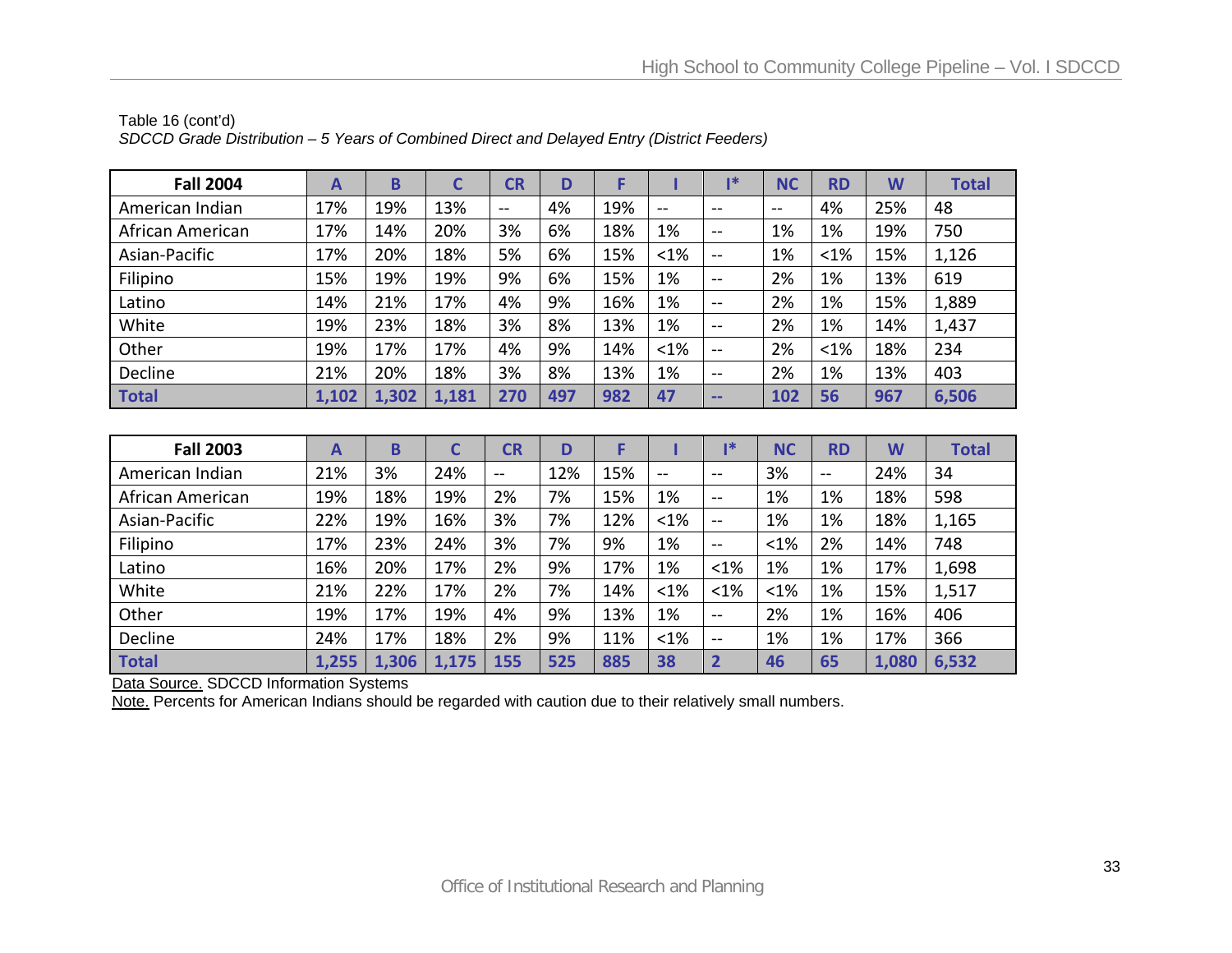| Table 17                                                                     |  |
|------------------------------------------------------------------------------|--|
| SDCCD Mean Term GPA – 5 Years of Direct and Delayed Entry (District Feeders) |  |

| <b>Mean Term GPA</b>   | <b>Fall 2003</b> | <b>Fall 2004</b> | <b>Fall 2005</b> | <b>Fall 2006</b> | <b>Fall 2007</b> |
|------------------------|------------------|------------------|------------------|------------------|------------------|
| Direct Entry           | 2.30             | 2.22             | 2 1 7            | 2.22             | 2.35             |
| Delayed Entry          | 2.27             | 1.96             | 1.93             | 1.89             | 2.15             |
| Direct & Delayed Total | 2.30             | 2.21             | 2.16             | 2.21             | 2.34             |
| Overall SDCCD          | 2.75             | 2 72             | 2 71             | 2 72             | 7 74             |



Figure 3. *SDCCD mean term GPA by race/ethnicity for combined direct and delayed entry students over a five-year period (District Feeders)*

Data Source. SDCCD Information Systems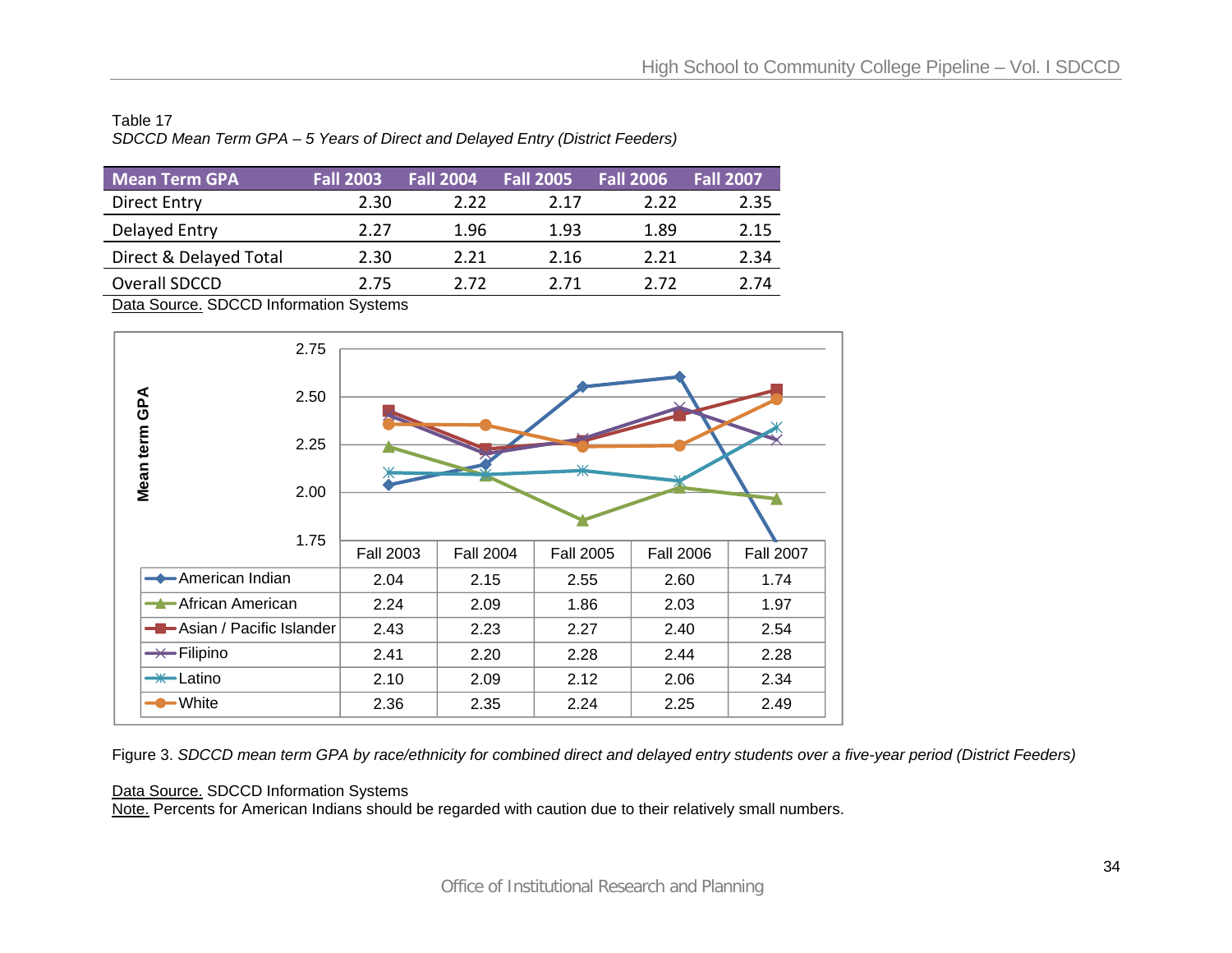# Chapter 5: Conclusion

The concluding chapter offers a narrative summary of the major findings in the High School to Community College Pipeline Report. The report closes with a list of questions for consideration and reflection.

# Section 5.1 Summary of Findings

In 2007, 86% of district feeder high school seniors graduated, while 29% completed their A – G requirements. Although the number of high school graduates decreased by 4% over the past five years, the number of these graduates directly entering SDCCD has increased by 12%. Approximately one-third of the high school graduating Class of 2007 directly entered the San Diego Community College District in fall 2007.

In comparison with the racial/ethnic composition of the high school Class of 2007, the demographic profile of the fall 2007 SDCCD cohort of combined direct and delayed entry district feeder high school graduates indicates that whites and African Americans are under-represented, Asians are slightly over-represented, and Latinos, Filipinos, and American Indians are proportionately represented.

For reading and writing placement outcomes, Transfer level placements exhibited a dramatic decline from 2003 to 2005 and then leveled off, while Associate degree-level placements showed little variation over the five-year period. Although Basic Skills constituted the smallest proportion of placements, it has seen the most growth in terms of percent change over the past five years. In math, Transfer level placements consistently constituted the smallest proportion of placements from 2003 through 2007. Associate degree-level placements varied within the range of 23% and 31% over the five-year period, while Basic Skills grew to be the most prevalent of the math placement outcomes.

From 2003 through 2007, when the rates for the overall SDCCD population are set as the benchmark, the combined direct and delayed entry district feeder high school students showed higher retention rates and lower successful course completion rates and term GPAs. All outcomes were lower for delayed entry district feeder high school students, suggesting that high school graduates who put off college for one to three years experience less success than those students who enter college directly after high school graduation.